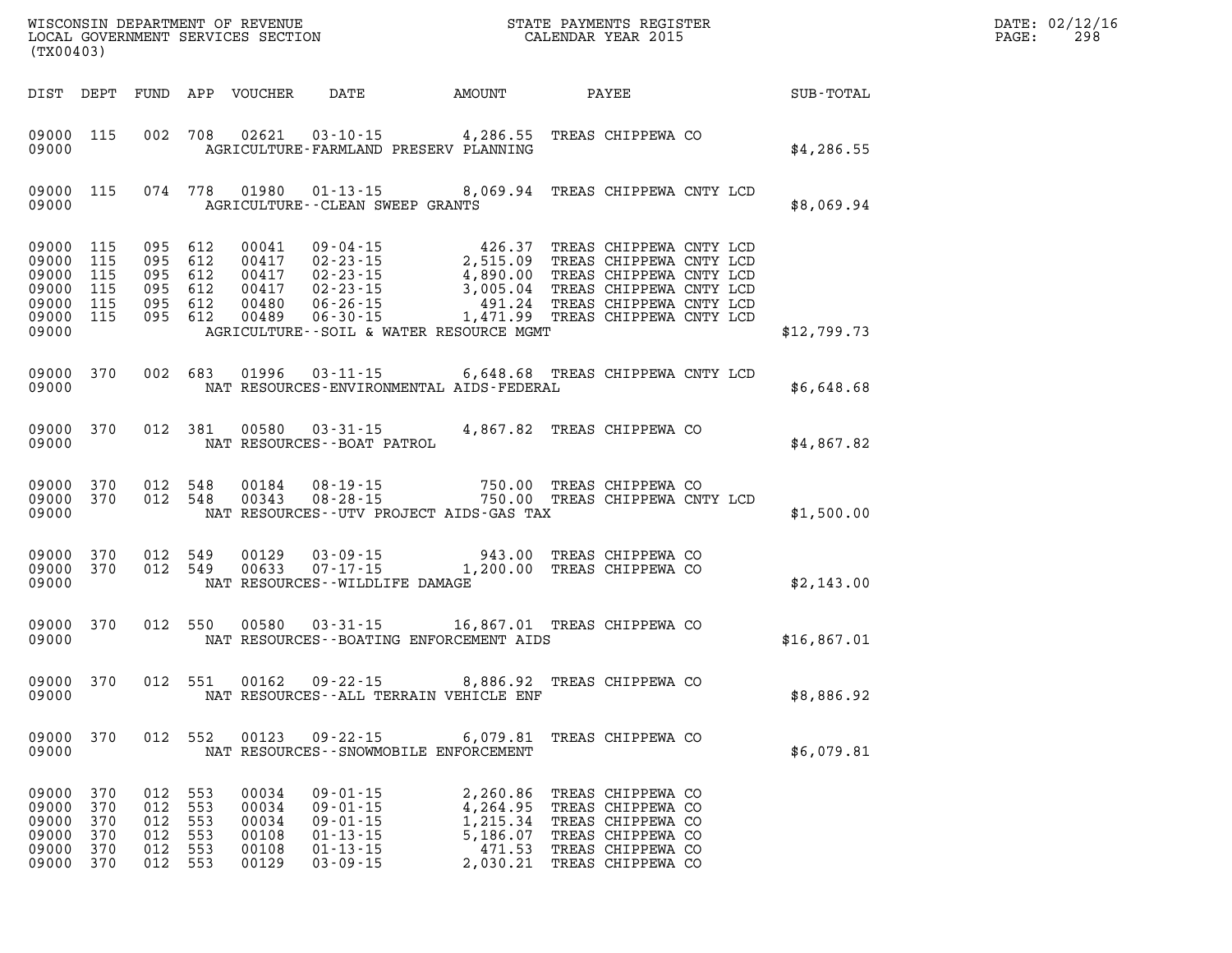| (TX00403)                                |                        |                               |                         |                                                      |                                                                                                                                                                                                 |       |                         |                                               | DATE: 02/12/16<br>PAGE:<br>299 |
|------------------------------------------|------------------------|-------------------------------|-------------------------|------------------------------------------------------|-------------------------------------------------------------------------------------------------------------------------------------------------------------------------------------------------|-------|-------------------------|-----------------------------------------------|--------------------------------|
|                                          |                        |                               |                         | DIST DEPT FUND APP VOUCHER DATE AMOUNT               |                                                                                                                                                                                                 | PAYEE |                         | $\operatorname{SUB}$ - $\operatorname{TOTAL}$ |                                |
| 09000 370<br>09000                       |                        |                               |                         |                                                      | 012 553 00129 03-09-15 248.96<br>NAT RESOURCES - WILDLIFE DAMAGE CLAIMS                                                                                                                         |       | TREAS CHIPPEWA CO       | \$15,677.92                                   |                                |
| 09000                                    |                        |                               |                         | NAT RESOURCES - - RECREATION AIDS - FISH             | 09000 370 012 564 00554 05-29-15 1,631.44 TREAS CHIPPEWA CO                                                                                                                                     |       |                         | \$1,631.44                                    |                                |
| 09000                                    | 09000 370<br>09000 370 | 012 572<br>012 572            |                         |                                                      | 00005  04-07-15  36,933.93 TREAS CHIPPEWA CO<br>00035  07-13-15  18,154.59 TREAS CHIPPEWA CO<br>NAT RESOURCES--URBAN FORESTRY/CO FORESTS                                                        |       |                         | \$55,088.52                                   |                                |
| 09000 370<br>09000<br>09000 370<br>09000 | 370                    | 012 575<br>012 575<br>012 575 |                         | NAT RESOURCES - - SNOWMOBILE TRAIL AIDS              | 00300  08-26-15  45,187.25  TREAS CHIPPEWA CNTY LCD<br>00326  08-27-15  45,325.00  TREAS CHIPPEWA CNTY LCD<br>01663  01-26-15  22,436.85  TREAS CHIPPEWA CNTY LCD                               |       |                         | \$112,949.10                                  |                                |
| 09000 370<br>09000<br>09000 370<br>09000 | 370                    | 012 576<br>012 576<br>012 576 |                         |                                                      | 00181  08-19-15  4,500.00 TREAS CHIPPEWA CO<br>00304  08-26-15  659.44 TREAS CHIPPEWA CNTY LCD<br>00305  08-26-15  4,500.00 TREAS CHIPPEWA CNTY LCD<br>NAT RESOURCES--ALL-TERRAIN VEHICLE TRAIL |       |                         | \$9.659.44                                    |                                |
| 09000                                    | 09000 370              |                               |                         |                                                      | 012 577 00185 08-19-15 659.43 TREAS CHIPPEWA CNTY LCD<br>NAT RESOURCES--ALL-TERRAIN VEHICLE TRAIL                                                                                               |       |                         | \$659.43                                      |                                |
| 09000                                    | 09000 370              |                               |                         | NAT RESOURCES--PMT IN LIEU OF TAXES                  | 012 584 00006 09-01-15 101.00 TREAS CHIPPEWA CO                                                                                                                                                 |       |                         | \$101.00                                      |                                |
| 09000                                    | 09000 370              |                               |                         |                                                      | 012 663 03082 06-30-15 3,750.00 TREAS CHIPPEWA CNTY LCD<br>NAT RESOURCES--LAKES MANAGEMENT GRANTS                                                                                               |       |                         | \$3,750.00                                    |                                |
| 09000                                    | 09000 370              |                               |                         | NAT RESOURCES--RU RECYCLING GRANT                    | 074 670 42329 05-29-15 203,070.84 TREAS CHIPPEWA CO                                                                                                                                             |       |                         | \$203,070.84                                  |                                |
| 09000                                    |                        |                               | 09000 370 074 673 42329 | 05-29-15<br>NAT RESOURCES--RU CONSOLIDATED GRANT     | 15,166.22 TREAS CHIPPEWA CO                                                                                                                                                                     |       |                         | \$15, 166.22                                  |                                |
| 09000 370<br>09000                       |                        | 095 512                       | 01823                   | 02-18-15<br>NAT RESOURCES - - STEWARDSHIP 2000       | 10,508.72                                                                                                                                                                                       |       | TREAS CHIPPEWA CNTY LCD | \$10,508.72                                   |                                |
| 09000 395<br>09000                       |                        | 011 168                       | 50009                   | $06 - 09 - 15$<br>TRANSPORTATION--ELDERLY & DISABLED | 153,745.00 COUNTY OF CHIPPEWA                                                                                                                                                                   |       |                         | \$153,745.00                                  |                                |

**09000 395 011 170 40443 02-24-15 5,687.41 TREAS CHIPPEWA CO**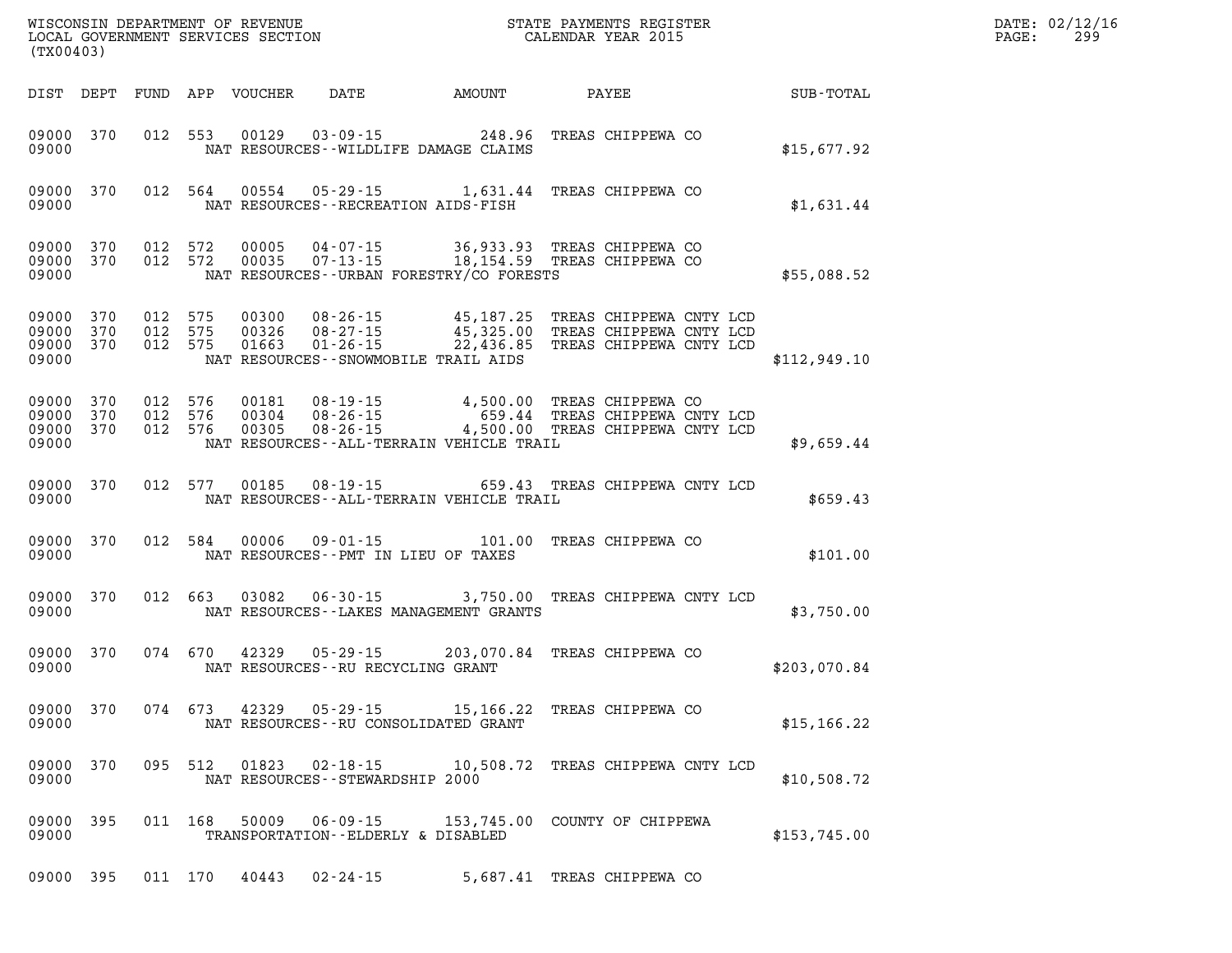| (TX00403)                                                                                                                      |                                                                                         |                                                                                                    |                                                                                         | WISCONSIN DEPARTMENT OF REVENUE<br>LOCAL GOVERNMENT SERVICES SECTION                                                       |                                                                                                                                                                                                                                                          | STATE PAYMENTS REGISTER<br>CALENDAR YEAR 2015                                                                                                                                                |                                                                                                                                                                                                    |                                                                          |
|--------------------------------------------------------------------------------------------------------------------------------|-----------------------------------------------------------------------------------------|----------------------------------------------------------------------------------------------------|-----------------------------------------------------------------------------------------|----------------------------------------------------------------------------------------------------------------------------|----------------------------------------------------------------------------------------------------------------------------------------------------------------------------------------------------------------------------------------------------------|----------------------------------------------------------------------------------------------------------------------------------------------------------------------------------------------|----------------------------------------------------------------------------------------------------------------------------------------------------------------------------------------------------|--------------------------------------------------------------------------|
| DIST                                                                                                                           | DEPT                                                                                    | FUND                                                                                               | APP                                                                                     | VOUCHER                                                                                                                    | DATE                                                                                                                                                                                                                                                     | AMOUNT                                                                                                                                                                                       | PAYEE                                                                                                                                                                                              | SUB-TOTAL                                                                |
| 09000                                                                                                                          |                                                                                         |                                                                                                    |                                                                                         |                                                                                                                            |                                                                                                                                                                                                                                                          | TRANSPORTATION--COUNTY FOREST ROAD AIDS                                                                                                                                                      |                                                                                                                                                                                                    | \$5,687.41                                                               |
| 09000<br>09000                                                                                                                 | 395                                                                                     | 011                                                                                                | 174                                                                                     | 41029                                                                                                                      | $03 - 02 - 15$<br>TRANSPORTATION -- FLOOD DAMAGE AID                                                                                                                                                                                                     |                                                                                                                                                                                              | 4,089.52 TREAS CHIPPEWA CO                                                                                                                                                                         | \$4,089.52                                                               |
| 09000<br>09000<br>09000                                                                                                        | 395<br>395                                                                              | 011<br>011                                                                                         | 185<br>185                                                                              | 70022<br>70022                                                                                                             | $12 - 29 - 15$<br>$12 - 29 - 15$                                                                                                                                                                                                                         | 685.80<br>364.08<br>TRANSPORTATION - - HIGHWAY SAFETY - FEDERAL                                                                                                                              | TREAS CHIPPEWA CO<br>TREAS CHIPPEWA CO                                                                                                                                                             | \$1,049.88                                                               |
| 09000<br>09000<br>09000<br>09000                                                                                               | 395<br>395<br>395                                                                       | 011<br>011<br>011                                                                                  | 190<br>190<br>190                                                                       | 36009<br>52009<br>64009                                                                                                    | $01 - 05 - 15$<br>$07 - 06 - 15$<br>$10 - 05 - 15$                                                                                                                                                                                                       | 330,003.72<br>TRANSPORTATION - - GENERAL TRANSP AIDS - GTA                                                                                                                                   | COUNTY OF CHIPPEWA<br>660,007.44 COUNTY OF CHIPPEWA<br>330,003.75 COUNTY OF CHIPPEWA                                                                                                               | \$1,320,014.91                                                           |
| 09000<br>09000<br>09000<br>09000                                                                                               | 395<br>395<br>395                                                                       | 011<br>011<br>011                                                                                  | 278<br>278<br>278                                                                       | 41443<br>41443<br>68868                                                                                                    | $03 - 03 - 15$<br>$03 - 03 - 15$<br>$12 - 14 - 15$                                                                                                                                                                                                       | 182,615.36<br>194,068.75<br>6,747.28<br>TRANSPORTATION - - LRIP/TRIP/MSIP GRANTS                                                                                                             | TREAS CHIPPEWA CO<br>TREAS CHIPPEWA CO<br>TREAS CHIPPEWA CO                                                                                                                                        | \$383,431.39                                                             |
| 09000<br>09000<br>09000<br>09000<br>09000<br>09000<br>09000<br>09000<br>09000<br>09000<br>09000<br>09000<br>09000              | 435<br>435<br>435<br>435<br>435<br>435<br>435<br>435<br>435<br>435<br>435<br>435        | 005<br>005<br>005<br>005<br>005<br>005<br>005<br>005<br>005<br>005<br>005<br>005                   | 000<br>000<br>000<br>000<br>000<br>000<br>000<br>000<br>000<br>000<br>000<br>000        | 90511<br>90514<br>90515<br>90517<br>90518<br>90519<br>90600<br>90601<br>90604<br>90607<br>90609<br>90611                   | $01 - 01 - 15$<br>$02 - 01 - 15$<br>$03 - 01 - 15$<br>$04 - 01 - 15$<br>$05 - 01 - 15$<br>$06 - 01 - 15$<br>$07 - 01 - 15$<br>$08 - 01 - 15$<br>$09 - 01 - 15$<br>$10 - 01 - 15$<br>$11 - 02 - 15$<br>$12 - 01 - 15$<br>HEALTH SERVICES--STATE/FED AIDS  | 110,817.00<br>178,077.00<br>359,242.00<br>296,071.00<br>175,980.00<br>97,860.00<br>175,195.00<br>67,451.00<br>1,495,639.00<br>342,969.00<br>273,922.00<br>219,201.00                         | CHIPPEWA CO<br>CHIPPEWA CO<br>CHIPPEWA CO<br>CHIPPEWA CO<br>CHIPPEWA CO<br>CHIPPEWA CO<br>CHIPPEWA CO<br>CHIPPEWA CO<br>CHIPPEWA CO<br>CHIPPEWA CO<br>CHIPPEWA CO<br>CHIPPEWA CO                   | \$3,792,424.00                                                           |
| 09000<br>09000<br>09000 437<br>09000<br>09000<br>09000<br>09000<br>09000<br>09000<br>09000<br>09000<br>09000<br>09000<br>09000 | 437<br>437<br>437<br>437<br>437<br>437<br>437<br>437<br>437<br>437<br>437<br>437<br>437 | 005<br>005<br>005 000<br>005<br>005<br>005<br>005<br>005<br>005<br>005<br>005<br>005<br>005<br>005 | 000<br>000<br>000<br>000<br>000<br>000<br>000<br>000<br>000<br>000<br>000<br>000<br>000 | 00000<br>00000<br>00000<br>00000<br>00000<br>00000<br>00000<br>00000<br>00000<br>00000<br>00000<br>00000<br>00000<br>00000 | $01 - 05 - 15$<br>$01 - 30 - 15$<br>$02 - 05 - 15$<br>$02 - 12 - 15$<br>$03 - 05 - 15$<br>$03 - 12 - 15$<br>$03 - 24 - 15$<br>$04 - 06 - 15$<br>$04 - 23 - 15$<br>$04 - 30 - 15$<br>$05 - 05 - 15$<br>$06 - 05 - 15$<br>$07 - 06 - 15$<br>$07 - 30 - 15$ | 21,475.83 CHIPPEWA<br>78,605.35<br>28,442.26 CHIPPEWA<br>61,752.65 CHIPPEWA<br>83,369.00<br>50,631.40<br>94,158.76<br>.00<br>177,913.52<br>96,587.34<br>23,199.77<br>19,122.74<br>199,360.32 | CHIPPEWA CHILD SUPPORT<br>60,681.56 CHIPPEWA CHILD SUPPORT<br>CHIPPEWA<br>CHIPPEWA<br>CHIPPEWA<br>CHIPPEWA<br>CHIPPEWA CHILD SUPPORT<br>CHIPPEWA<br>CHIPPEWA<br>CHIPPEWA<br>CHIPPEWA CHILD SUPPORT | $^\star$<br>$\star$<br>*<br>*<br>*<br>*<br>$\star$<br>*<br>*<br>$^\star$ |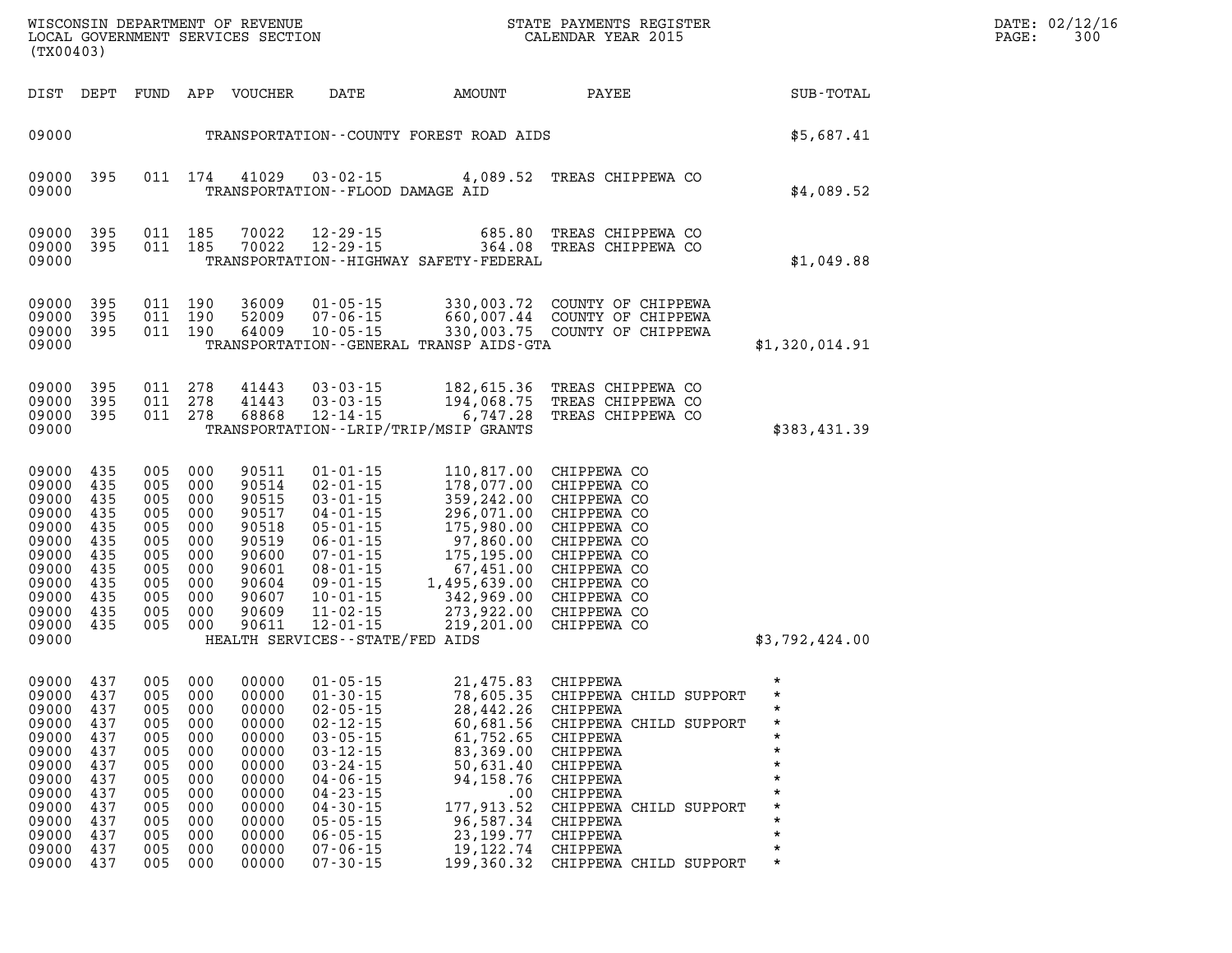| WISCONSIN DEPARTMENT OF REVENUE                | STATE PAYMENTS REGISTER | DATE: 02/12/16 |
|------------------------------------------------|-------------------------|----------------|
| LOCAL GOVERNMENT SERVICES SECTION<br>(TX00403) | CALENDAR YEAR 2015      | 301<br>PAGE:   |

| DIST                                               | DEPT                            | FUND                            | APP                             | <b>VOUCHER</b>                            | <b>DATE</b>                                                                            | <b>AMOUNT</b>                                                                                                | PAYEE                                                                                | SUB-TOTAL                                                       |
|----------------------------------------------------|---------------------------------|---------------------------------|---------------------------------|-------------------------------------------|----------------------------------------------------------------------------------------|--------------------------------------------------------------------------------------------------------------|--------------------------------------------------------------------------------------|-----------------------------------------------------------------|
| 09000<br>09000<br>09000<br>09000<br>09000<br>09000 | 437<br>437<br>437<br>437<br>437 | 005<br>005<br>005<br>005<br>005 | 000<br>000<br>000<br>000<br>000 | 00000<br>00000<br>00000<br>00000<br>00000 | $08 - 05 - 15$<br>$08 - 21 - 15$<br>$09 - 08 - 15$<br>$09 - 14 - 15$<br>$10 - 05 - 15$ | 15,914.00<br>4,693.00<br>22,369.79<br>386,621.00<br>116,493.52<br>CHILDREN & FAMILIES - - STATE/FEDERAL AIDS | <b>CHIPPEWA</b><br>CHIPPEWA CHILD SUPPORT<br>CHIPPEWA<br><b>CHIPPEWA</b><br>CHIPPEWA | $\star$<br>$\star$<br>*<br>$\star$<br>$\star$<br>\$1,541,391.81 |
| 09000<br>09000                                     | 455                             | 002                             | 221                             | 14                                        | $07 - 21 - 15$                                                                         | 980.00<br>JUSTICE -- LAW ENFORCEMENT SERVICES AID                                                            | TREAS CHIPPEWA CNTY                                                                  | \$980.00                                                        |
| 09000<br>09000                                     | 455                             | 002                             | 231                             | 05290                                     | $03 - 27 - 15$<br>JUSTICE - - LAW ENFORCEMENT TRAINING                                 | 8,800.00                                                                                                     | TREAS CHIPPEWA CNTY                                                                  | \$8,800.00                                                      |
| 09000<br>09000<br>09000<br>09000                   | 455<br>455<br>455               | 002<br>002<br>002               | 251<br>251<br>251               | 00115<br>04462<br>05769                   | 07-24-15<br>$02 - 18 - 15$<br>$04 - 24 - 15$                                           | 26,441.60<br>24,186.28<br>6,483.31<br>JUSTICE - - TRUANCY PROGRAM - GRANT FUNDS                              | TREAS CHIPPEWA CO<br>TREAS CHIPPEWA CO<br>TREAS CHIPPEWA CO                          | \$57,111.19                                                     |
| 09000<br>09000<br>09000<br>09000                   | 455<br>455<br>455               | 002<br>002<br>002               | 271<br>271<br>271               | 00475<br>04461<br>05727                   | $08 - 14 - 15$<br>$02 - 19 - 15$<br>$04 - 23 - 15$                                     | 19,276.99<br>27,395.06<br>13,261.93<br>JUSTICE - TREATMENT ALT/DIVERSION GRANT                               | TREAS CHIPPEWA CO<br>TREAS CHIPPEWA CO<br>TREAS CHIPPEWA CO                          | \$59,933.98                                                     |
| 09000<br>09000                                     | 455                             | 002                             | 532                             | 12                                        | $07 - 27 - 15$                                                                         | 36,000.81<br>JUSTICE--VICTIM/WITNESS ASSISTANCE SERV                                                         | TREAS CHIPPEWA CO                                                                    | \$36,000.81                                                     |
| 09000<br>09000                                     | 455                             | 002                             | 539                             | 03                                        | $03 - 09 - 15$<br>JUSTICE - - VICTIM/WITNESS SERVICES                                  | 39,754.82                                                                                                    | TREAS CHIPPEWA CO                                                                    | \$39,754.82                                                     |
| 09000<br>09000                                     | 465                             | 002                             | 337                             | 01326                                     | $06 - 24 - 15$                                                                         | 9,299.00<br>MILITARY AFFAIRS-EMERGENCY MGMT PLANNING                                                         | TREAS CHIPPEWA CO                                                                    | \$9,299.00                                                      |
| 09000<br>09000<br>09000<br>09000<br>09000          | 465<br>465<br>465<br>465        | 002<br>002<br>002<br>002        | 342<br>342<br>342<br>342        | 00012<br>00890<br>01186<br>01398          | $08 - 13 - 15$<br>$01 - 15 - 15$<br>$07 - 15 - 15$<br>$06 - 25 - 15$                   | 5,638.08<br>27,065.48<br>8,092.86<br>27,082.60<br>MILITARY AFFAIRS-EMERGENCY MGMT-FED FUND                   | TREAS CHIPPEWA CO<br>TREAS CHIPPEWA CO<br>TREAS CHIPPEWA CNTY<br>TREAS CHIPPEWA CO   | \$67,879.02                                                     |
| 09000<br>09000                                     | 465                             | 002                             | 350                             | 00711                                     | $03 - 06 - 15$                                                                         | 5,187.60<br>MILITARY AFFAIRS -- HOMELAND SEC GRANT                                                           | TREAS CHIPPEWA CNTY                                                                  | \$5,187.60                                                      |
| 09000<br>09000                                     | 465                             | 072                             | 364                             | 00973                                     | $01 - 20 - 15$                                                                         | 8,846.00<br>MILITARY AFFAIRS-EMER MGMT-PLANNING AID                                                          | TREAS CHIPPEWA CO                                                                    | \$8,846.00                                                      |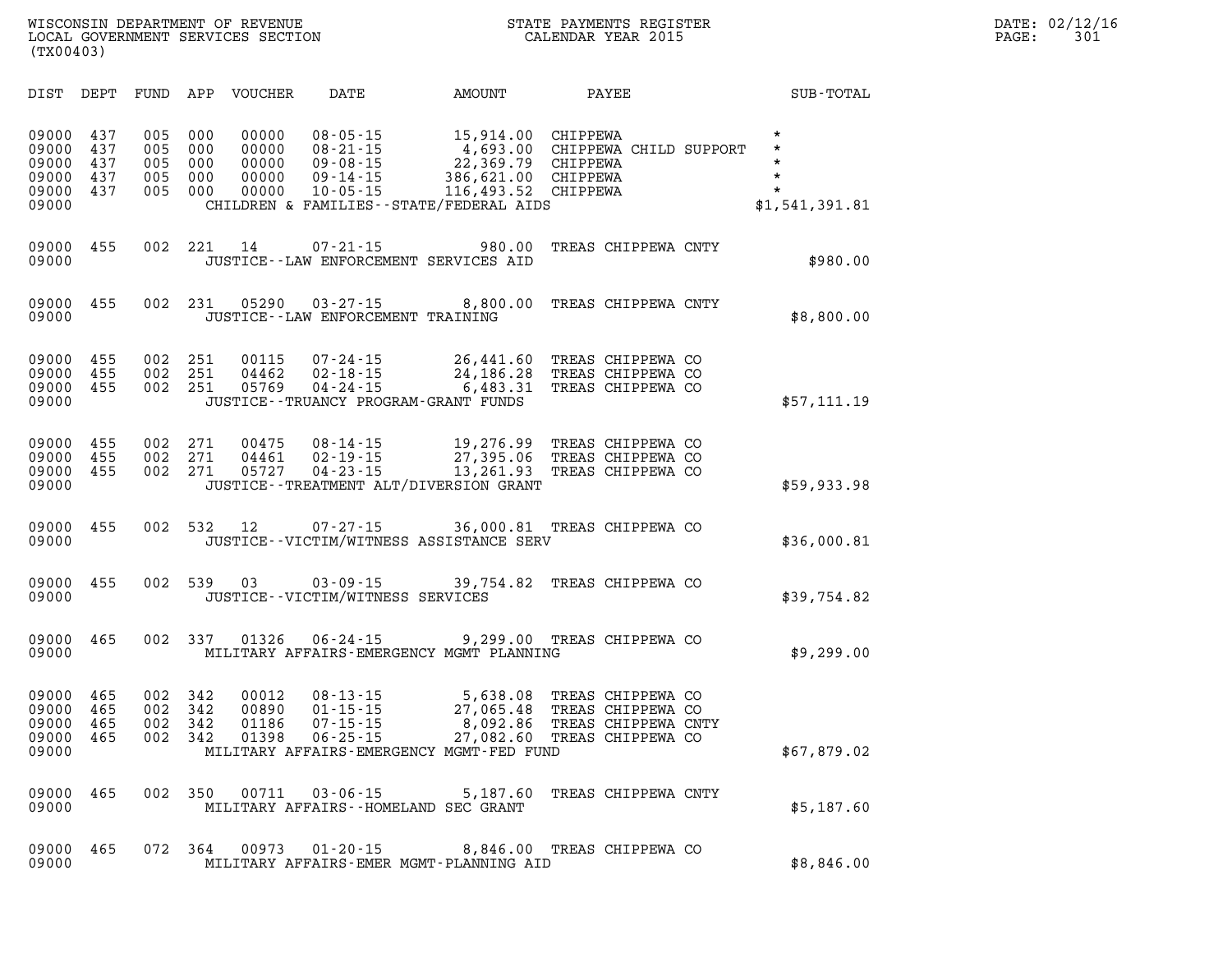| WISCONSIN DEPARTMENT OF REVENUE<br>LOCAL GOVERNMENT SERVICES SECTION TERMS CALENDAR YEAR 2015<br>(TX00403)                                                                           |                                                                                                                                   |                                                                                                                                                                                                    |                                                                    |                                                                                                                                                                         |                                                                                                                                                                                                                                                                                                                                                                                                                                                                                                                           |                                                                                                                                            |       | STATE PAYMENTS REGISTER                                                                                                                                                                                                                                                                                                                                                                                                                           | $R = \frac{1}{2}$ | PAGE: | DATE: 02/12/16<br>302 |
|--------------------------------------------------------------------------------------------------------------------------------------------------------------------------------------|-----------------------------------------------------------------------------------------------------------------------------------|----------------------------------------------------------------------------------------------------------------------------------------------------------------------------------------------------|--------------------------------------------------------------------|-------------------------------------------------------------------------------------------------------------------------------------------------------------------------|---------------------------------------------------------------------------------------------------------------------------------------------------------------------------------------------------------------------------------------------------------------------------------------------------------------------------------------------------------------------------------------------------------------------------------------------------------------------------------------------------------------------------|--------------------------------------------------------------------------------------------------------------------------------------------|-------|---------------------------------------------------------------------------------------------------------------------------------------------------------------------------------------------------------------------------------------------------------------------------------------------------------------------------------------------------------------------------------------------------------------------------------------------------|-------------------|-------|-----------------------|
| DIST DEPT                                                                                                                                                                            |                                                                                                                                   |                                                                                                                                                                                                    |                                                                    | FUND APP VOUCHER                                                                                                                                                        | DATE AMOUNT                                                                                                                                                                                                                                                                                                                                                                                                                                                                                                               |                                                                                                                                            | PAYEE |                                                                                                                                                                                                                                                                                                                                                                                                                                                   | SUB-TOTAL         |       |                       |
| 09000 485<br>09000                                                                                                                                                                   |                                                                                                                                   | 002 127                                                                                                                                                                                            |                                                                    |                                                                                                                                                                         | 06009 $06 - 12 - 15$ $1,150.00$ TREAS CHIPPEWA CO<br>VETERANS AFFAIRS GRANTS                                                                                                                                                                                                                                                                                                                                                                                                                                              |                                                                                                                                            |       |                                                                                                                                                                                                                                                                                                                                                                                                                                                   | \$1,150.00        |       |                       |
| 09000<br>09000                                                                                                                                                                       | 485                                                                                                                               |                                                                                                                                                                                                    | 082 267                                                            | 06009                                                                                                                                                                   | $06 - 12 - 15$<br>VETERANS AFFAIRS -- GRANTS TO COUNTIES                                                                                                                                                                                                                                                                                                                                                                                                                                                                  | 5,175.00 TREAS CHIPPEWA CO                                                                                                                 |       |                                                                                                                                                                                                                                                                                                                                                                                                                                                   | \$5,175.00        |       |                       |
| 09000<br>09000                                                                                                                                                                       | 485                                                                                                                               |                                                                                                                                                                                                    |                                                                    | 083 370 06009                                                                                                                                                           | 06-12-15 5,175.00 TREAS CHIPPEWA CO<br>VETERANS AFFAIRS -- GRANTS TO COUNTIES                                                                                                                                                                                                                                                                                                                                                                                                                                             |                                                                                                                                            |       |                                                                                                                                                                                                                                                                                                                                                                                                                                                   | \$5,175.00        |       |                       |
| 09000<br>09000<br>09000<br>09000<br>09000<br>09000<br>09000<br>09000<br>09000<br>09000<br>09000<br>09000<br>09000<br>09000<br>09000<br>09000<br>09000<br>09000<br>09000              | 505<br>505<br>505<br>505<br>505<br>505<br>505<br>505<br>505<br>505<br>505<br>505<br>505<br>505<br>505<br>505<br>505<br>505        | 002 155<br>002 155<br>002 155<br>002 155<br>002 155<br>002 155<br>002 155<br>002 155<br>002 155<br>002 155<br>002 155<br>002 155<br>002 155<br>002 155<br>002 155<br>002 155<br>002 155<br>002 155 |                                                                    | 60011<br>60011<br>60073<br>60073<br>60116<br>60116<br>60402<br>60402<br>60536<br>60536<br>60606<br>60606<br>60677<br>60677<br>60753<br>60753<br>60837<br>60837          | $\begin{array}{cccc} 07\text{-}24\text{-}15 & 2,301.00 \\ 07\text{-}24\text{-}15 & 4,393.00 \\ 08\text{-}26\text{-}15 & 3,319.00 \\ 08\text{-}26\text{-}15 & 5,458.00 \\ 09\text{-}10\text{-}15 & 4,159.00 \\ 09\text{-}10\text{-}15 & 4,159.00 \\ 01\text{-}07\text{-}15 & 2,521.00 \\ 01\text{-}07\text{-}15 & 3,529.00 \\ 02\text$<br>DOA-HOUSING ASSISTANCE-FEDERAL FUNDS                                                                                                                                             |                                                                                                                                            |       | TREAS CHIPPEWA CO<br>TREAS CHIPPEWA CO<br>TREAS CHIPPEWA CO<br>TREAS CHIPPEWA CO<br>TREAS CHIPPEWA CO<br>TREAS CHIPPEWA CO<br>TREAS CHIPPEWA CO<br>TREAS CHIPPEWA CO<br>TREAS CHIPPEWA CO<br>TREAS CHIPPEWA CO<br>TREAS CHIPPEWA CO<br>TREAS CHIPPEWA CO<br>TREAS CHIPPEWA CO<br>TREAS CHIPPEWA CO<br>TREAS CHIPPEWA CO<br>TREAS CHIPPEWA CO<br>TREAS CHIPPEWA CO<br>TREAS CHIPPEWA CO                                                            | \$65,294.00       |       |                       |
| 09000<br>09000<br>09000<br>09000<br>09000<br>09000<br>09000<br>09000<br>09000 505<br>09000<br>09000<br>09000<br>09000<br>09000<br>09000<br>09000<br>09000<br>09000<br>09000<br>09000 | 505<br>505<br>505<br>505<br>505<br>505<br>505<br>505<br>505<br>505<br>505<br>505<br>505<br>505<br>505<br>505<br>505<br>505<br>505 | 002 743<br>002 743<br>002 743<br>002 743<br>002 743<br>002 743<br>002 743<br>002 743<br>002 743<br>002<br>002<br>002<br>002<br>002<br>002<br>002<br>002<br>002<br>002<br>002 743                   | 743<br>743<br>743<br>743<br>743<br>743<br>743<br>743<br>743<br>743 | 00425<br>00425<br>00869<br>00971<br>01283<br>04588<br>05045<br>05371<br>05547<br>05890<br>06222<br>06450<br>06680<br>06985<br>07078<br>07184<br>07383<br>07664<br>07812 | $\begin{array}{llll} 08\cdot 11\cdot 15 & 15\,, 375\, .\, 00 \\ 08\cdot 11\cdot 15 & 24\,, 478\, .\, 00 \\ 08\cdot 31\cdot 15 & 56\,, 955\, .\, 00 \\ 09\cdot 08\cdot 15 & 15\,, 557\, .\, 00 \\ 09\cdot 14\cdot 15 & 65\,, 767\, .\, 00 \\ 01\cdot 12\cdot 15 & 32\,, 639\, .\, 00 \\ 01\cdot 20\cdot 15 & 39\,, $<br>$02 - 10 - 15$<br>$02 - 24 - 15$<br>$03 - 03 - 15$<br>$03 - 13 - 15$<br>$03 - 19 - 15$<br>$04 - 02 - 15$<br>$04 - 03 - 15$<br>$04 - 13 - 15$<br>$04 - 17 - 15$<br>$04 - 27 - 15$<br>$05 - 01 - 15$ | 12,035.00<br>35,063.00<br>47,538.00<br>6,000.00<br>15,910.00<br>12,235.00<br>12,355.00<br>14,479.00<br>11,426.00<br>16,428.00<br>14,755.00 |       | TREAS CHIPPEWA CNTY<br>TREAS CHIPPEWA CNTY<br>TREAS CHIPPEWA CNTY<br>TREAS CHIPPEWA CNTY<br>TREAS CHIPPEWA CNTY<br>TREAS CHIPPEWA CNTY<br>TREAS CHIPPEWA CNTY<br>TREAS CHIPPEWA CNTY<br>TREAS CHIPPEWA CNTY<br>TREAS CHIPPEWA CNTY<br>TREAS CHIPPEWA CNTY<br>TREAS CHIPPEWA CNTY<br>TREAS CHIPPEWA CNTY<br>TREAS CHIPPEWA CNTY<br>TREAS CHIPPEWA CNTY<br>TREAS CHIPPEWA CNTY<br>TREAS CHIPPEWA CNTY<br>TREAS CHIPPEWA CNTY<br>TREAS CHIPPEWA CNTY |                   |       |                       |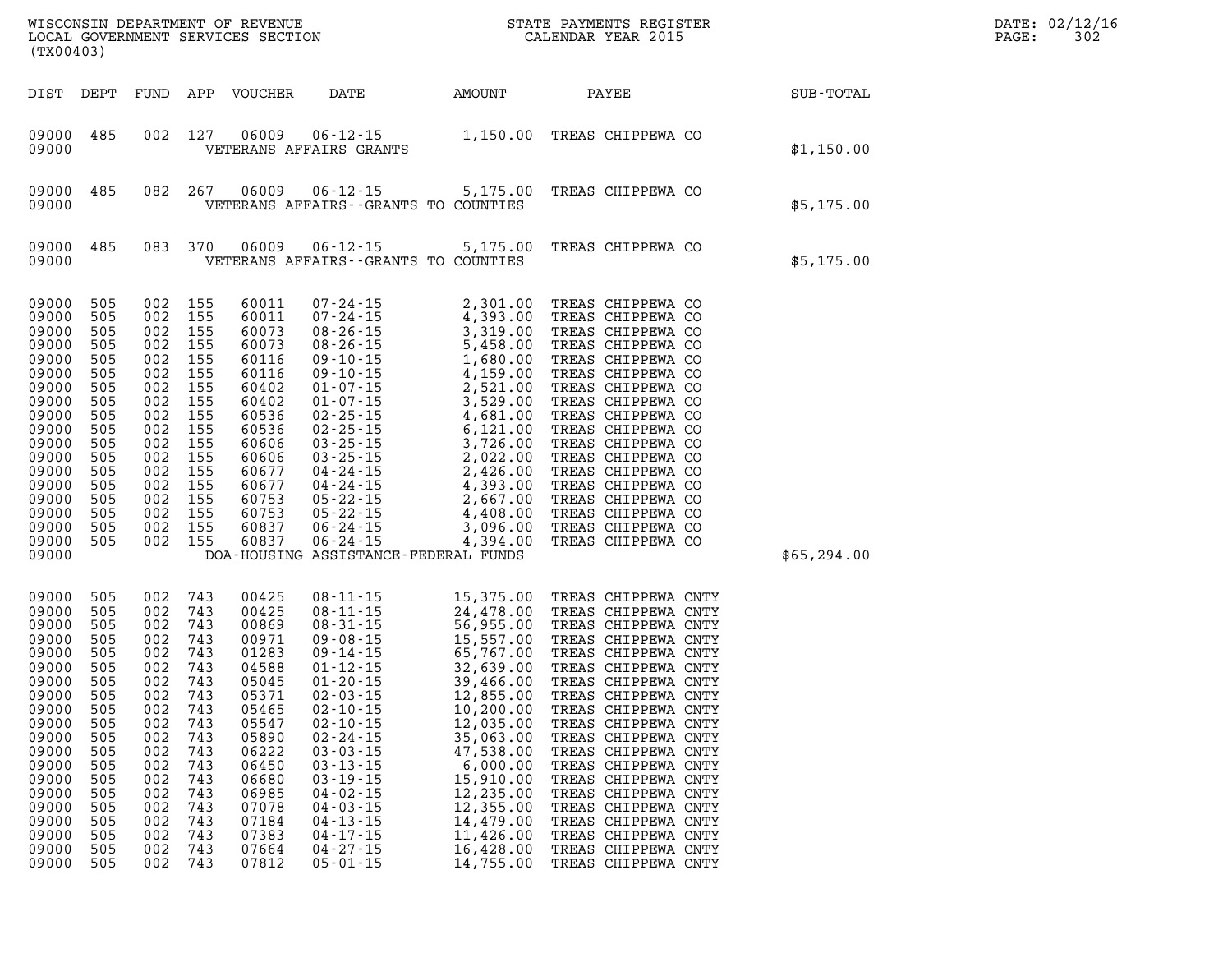|                                                                                                             | (TX00403)                                                                         |                                                                           |                                                                                                                        | WISCONSIN DEPARTMENT OF REVENUE<br>LOCAL GOVERNMENT SERVICES SECTION                                                           |                                                                                                                                                                                                                                   |                                                                                                                                                                                                                                                                                                                                                                                                                                                                                                                    | STATE PAYMENTS REGISTER<br>CALENDAR YEAR 2015                                                                                                                                                                                       |  | DATE: 02/12/16<br>PAGE:<br>303 |  |
|-------------------------------------------------------------------------------------------------------------|-----------------------------------------------------------------------------------|---------------------------------------------------------------------------|------------------------------------------------------------------------------------------------------------------------|--------------------------------------------------------------------------------------------------------------------------------|-----------------------------------------------------------------------------------------------------------------------------------------------------------------------------------------------------------------------------------|--------------------------------------------------------------------------------------------------------------------------------------------------------------------------------------------------------------------------------------------------------------------------------------------------------------------------------------------------------------------------------------------------------------------------------------------------------------------------------------------------------------------|-------------------------------------------------------------------------------------------------------------------------------------------------------------------------------------------------------------------------------------|--|--------------------------------|--|
| DIST                                                                                                        | DEPT                                                                              | FUND                                                                      | APP                                                                                                                    | VOUCHER                                                                                                                        | DATE                                                                                                                                                                                                                              | AMOUNT                                                                                                                                                                                                                                                                                                                                                                                                                                                                                                             | PAYEE                                                                                                                                                                                                                               |  | SUB-TOTAL                      |  |
| 09000<br>09000<br>09000<br>09000<br>09000<br>09000<br>09000<br>09000<br>09000<br>09000                      | 505<br>505<br>505<br>505<br>505<br>505<br>505<br>505<br>505                       | 002<br>002<br>002<br>002<br>002<br>002<br>002<br>002<br>002               | 743<br>743<br>743<br>743<br>743<br>743<br>743<br>743<br>743                                                            | 07962<br>08336<br>08336<br>08384<br>08513<br>08774<br>09362<br>09600<br>09772                                                  | $05 - 12 - 15$<br>$05 - 27 - 15$<br>$05 - 27 - 15$<br>$05 - 28 - 15$<br>$06 - 01 - 15$<br>$06 - 12 - 15$<br>$07 - 01 - 15$<br>$07 - 08 - 15$<br>$07 - 15 - 15$<br>DOA--HOUSING ASSISTANCE GRANTS                                  | 22,109.00<br>4,940.64<br>13,062.36<br>44,172.00<br>21,639.00<br>32,173.00<br>22,814.00<br>79,527.00                                                                                                                                                                                                                                                                                                                                                                                                                | TREAS CHIPPEWA CNTY<br>TREAS CHIPPEWA CNTY<br>TREAS CHIPPEWA CNTY<br>TREAS CHIPPEWA CNTY<br>TREAS CHIPPEWA CNTY<br>TREAS CHIPPEWA CNTY<br>TREAS CHIPPEWA CNTY<br>23,736.00 TREAS CHIPPEWA CNTY<br>TREAS CHIPPEWA CNTY               |  | \$735,689.00                   |  |
| 09000<br>09000<br>09000<br>09000<br>09000<br>09000<br>09000<br>09000<br>09000<br>09000<br>09000<br>$\cdots$ | 505<br>505<br>505<br>505<br>505<br>505<br>505<br>505<br>505<br>505<br>505<br>$ -$ | 035<br>035<br>035<br>035<br>035<br>035<br>035<br>035<br>035<br>035<br>035 | 371<br>371<br>371<br>371<br>371<br>371<br>371<br>371<br>371<br>371<br>371<br>$\sim$ $\sim$ $\sim$ $\sim$ $\sim$ $\sim$ | 60011<br>60011<br>60073<br>60073<br>60116<br>60116<br>60402<br>60402<br>60402<br>60536<br>60536<br>$\sim$ $\sim$ $\sim$ $\sim$ | $07 - 24 - 15$<br>$07 - 24 - 15$<br>$08 - 26 - 15$<br>$08 - 26 - 15$<br>$09 - 10 - 15$<br>$09 - 10 - 15$<br>$01 - 07 - 15$<br>$01 - 07 - 15$<br>$01 - 07 - 15$<br>$02 - 25 - 15$<br>$02 - 25 - 15$<br>$\sim$ $\sim$ $\sim$ $\sim$ | 2,184.00<br>511.00<br>2,022.00<br>1,189.00<br>1,383.00<br>1,182.00<br>2,447.00<br>380.00<br>2,447.00<br>4,128.00<br>404.00<br>$\overline{1}$ $\overline{1}$ $\overline{2}$ $\overline{2}$ $\overline{2}$ $\overline{2}$ $\overline{2}$ $\overline{2}$ $\overline{2}$ $\overline{2}$ $\overline{2}$ $\overline{2}$ $\overline{2}$ $\overline{2}$ $\overline{2}$ $\overline{2}$ $\overline{2}$ $\overline{2}$ $\overline{2}$ $\overline{2}$ $\overline{2}$ $\overline{2}$ $\overline{2}$ $\overline{2}$ $\overline{$ | TREAS CHIPPEWA CO<br>TREAS CHIPPEWA CO<br>TREAS CHIPPEWA CO<br>TREAS CHIPPEWA CO<br>TREAS CHIPPEWA CO<br>TREAS CHIPPEWA CO<br>TREAS CHIPPEWA CO<br>TREAS CHIPPEWA CO<br>TREAS CHIPPEWA CO<br>TREAS CHIPPEWA CO<br>TREAS CHIPPEWA CO |  |                                |  |

| 35,689.00 |  |
|-----------|--|

|                | TREAS CHIPPEWA CO   |       | 2,447.00                                 | $01 - 07 - 15$                 | 60402 | 371 | 035 | 505 | 09000 |
|----------------|---------------------|-------|------------------------------------------|--------------------------------|-------|-----|-----|-----|-------|
|                | TREAS CHIPPEWA CO   |       | 380.00                                   | $01 - 07 - 15$                 | 60402 | 371 | 035 | 505 | 09000 |
|                | TREAS CHIPPEWA CO   |       | 2,447.00                                 | $01 - 07 - 15$                 | 60402 | 371 | 035 | 505 | 09000 |
|                | CHIPPEWA CO         | TREAS | 4,128.00                                 | $02 - 25 - 15$                 | 60536 | 371 | 035 | 505 | 09000 |
|                | TREAS CHIPPEWA CO   |       | 404.00                                   | $02 - 25 - 15$                 | 60536 | 371 | 035 | 505 | 09000 |
|                | TREAS CHIPPEWA CO   |       | 4,128.00                                 | $02 - 25 - 15$                 | 60536 | 371 | 035 | 505 | 09000 |
|                | TREAS CHIPPEWA CO   |       | 1,728.00                                 | $03 - 25 - 15$                 | 60606 | 371 | 035 | 505 | 09000 |
|                | TREAS CHIPPEWA CO   |       | 1,728.00                                 | $03 - 25 - 15$                 | 60606 | 371 | 035 | 505 | 09000 |
|                | TREAS CHIPPEWA CO   |       | 2,243.00                                 | $04 - 24 - 15$                 | 60677 | 371 | 035 | 505 | 09000 |
|                | TREAS CHIPPEWA CO   |       | 198.00                                   | $04 - 24 - 15$                 | 60677 | 371 | 035 | 505 | 09000 |
|                | TREAS CHIPPEWA CO   |       | 2,243.00                                 | $04 - 24 - 15$                 | 60677 | 371 | 035 | 505 | 09000 |
|                | TREAS CHIPPEWA CO   |       | 2,240.00                                 | $05 - 22 - 15$                 | 60753 | 371 | 035 | 505 | 09000 |
|                | TREAS CHIPPEWA CO   |       | 198.00                                   | $05 - 22 - 15$                 | 60753 | 371 | 035 | 505 | 09000 |
|                | TREAS CHIPPEWA CO   |       | 1,025.00                                 | $05 - 22 - 15$                 | 60753 | 371 | 035 | 505 | 09000 |
|                | TREAS CHIPPEWA CO   |       | 444.00                                   | $06 - 24 - 15$                 | 60837 | 371 | 035 | 505 | 09000 |
|                | TREAS CHIPPEWA CO   |       | 2,323.00                                 | $06 - 24 - 15$                 | 60837 | 371 | 035 | 505 | 09000 |
| \$36,775.00    |                     |       |                                          | DOA--PUBLIC BENEFITS FUND      |       |     |     |     | 09000 |
|                |                     |       |                                          |                                |       |     |     |     |       |
|                |                     |       |                                          |                                |       |     |     |     |       |
|                | TREAS CHIPPEWA CNTY |       | 19,352.00                                | $07 - 29 - 15$                 | 00235 | 166 | 089 | 505 | 09000 |
|                | TREAS CHIPPEWA CNTY |       | 1,000.00                                 | $01 - 21 - 15$                 | 04904 | 166 | 089 | 505 | 09000 |
| \$20,352.00    |                     |       |                                          | DOA--LAND INFORMATION FUND     |       |     |     |     | 09000 |
|                |                     |       |                                          |                                |       |     |     |     |       |
|                | TREAS CHIPPEWA CO   |       | 376,944.45                               | $07 - 27 - 15$                 | 43124 | 105 | 002 | 835 | 09000 |
| \$376,944.45   |                     |       |                                          | REVENUE--STATE SHARED REVENUES |       |     |     |     | 09000 |
|                |                     |       |                                          |                                |       |     |     |     |       |
|                |                     |       |                                          |                                |       |     |     |     |       |
|                | TREAS CHIPPEWA CO   |       | 88,391.00                                | $07 - 27 - 15$                 | 01009 | 109 | 002 | 835 | 09000 |
| \$88,391.00    |                     |       |                                          | REVENUE--EXEMPT COMPUTER AID   |       |     |     |     | 09000 |
|                |                     |       |                                          |                                |       |     |     |     |       |
|                |                     |       |                                          |                                |       |     |     |     |       |
|                | TREAS CHIPPEWA CO   |       | 6,541,736.92                             | $07 - 27 - 15$                 | 10016 | 302 | 002 | 835 | 09000 |
|                | TREAS CHIPPEWA CO   |       | 1,620,429.21                             | $07 - 27 - 15$                 | 11016 | 302 | 002 | 835 | 09000 |
| \$8,162,166.13 |                     |       | REVENUE-FIRST DOLLAR/SCHOOL LEVY CREDITS |                                |       |     |     |     | 09000 |
|                |                     |       |                                          |                                |       |     |     |     |       |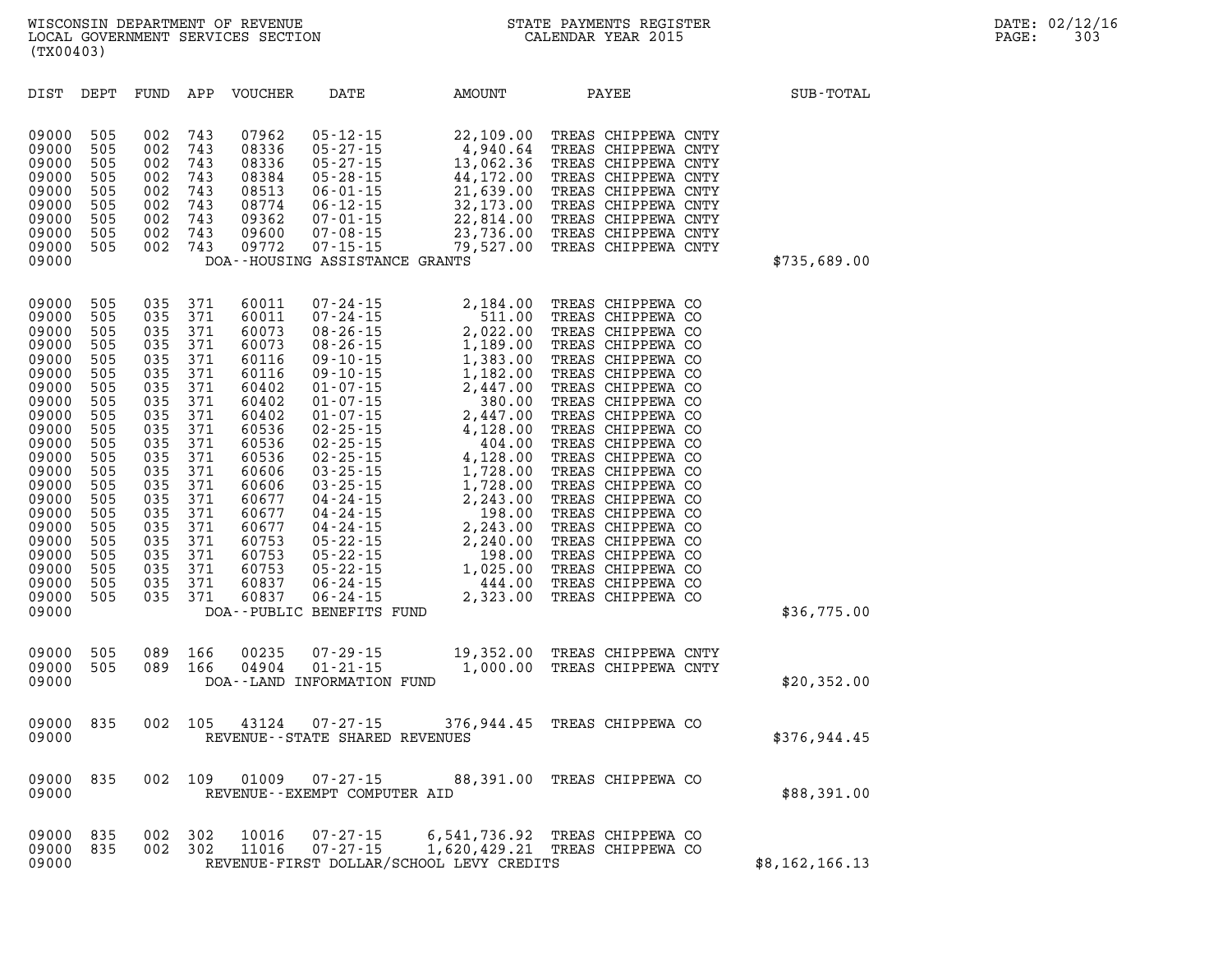| (TX00403)      |      |      |     | WISCONSIN DEPARTMENT OF REVENUE<br>LOCAL GOVERNMENT SERVICES SECTION |                                                |              | STATE PAYMENTS REGISTER<br>CALENDAR YEAR 2015 |                 | DATE: 02/12/16<br>304<br>PAGE: |
|----------------|------|------|-----|----------------------------------------------------------------------|------------------------------------------------|--------------|-----------------------------------------------|-----------------|--------------------------------|
| DIST           | DEPT | FUND | APP | VOUCHER                                                              | DATE                                           | AMOUNT       | PAYEE                                         | SUB-TOTAL       |                                |
| 09000<br>09000 | 835  | 021  | 363 | 37155                                                                | $03 - 23 - 15$<br>REVENUE - - LOTTERY CREDIT - | 1,849,330.40 | TREAS CHIPPEWA CO                             | \$1,849,330.40  |                                |
| 09000          |      |      |     |                                                                      | DISTRICT TOTAL APPROPRIATIONS                  |              |                                               | \$19,342,480.41 |                                |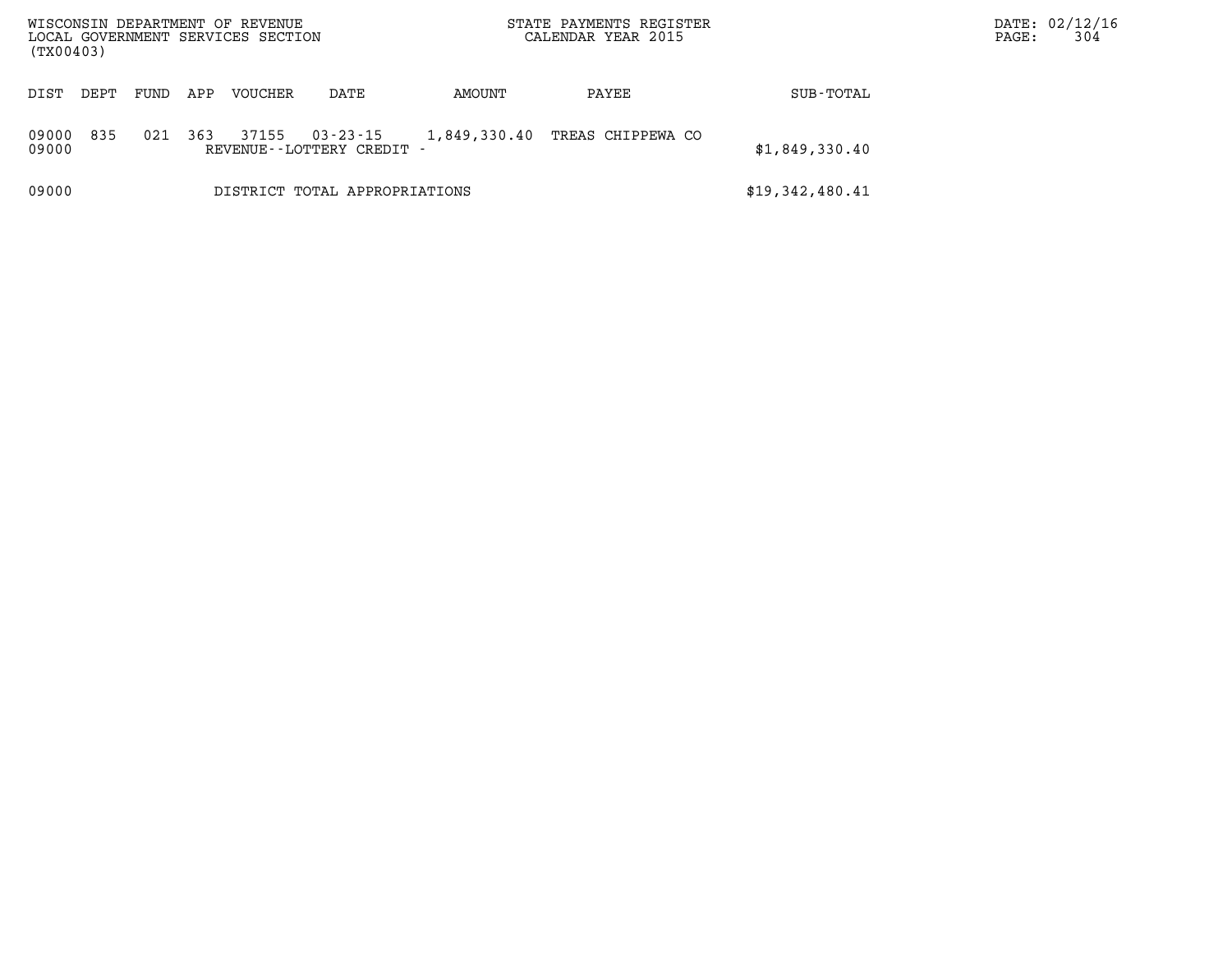| (TX00403)                                     |                     |                                          |         | WISCONSIN DEPARTMENT OF REVENUE<br>LOCAL GOVERNMENT SERVICES SECTION |                                                |                                                                                                                                                                                         | STATE PAYMENTS REGISTER<br>CALENDAR YEAR 2015                   |              | DATE: 02/12/16<br>305<br>PAGE: |
|-----------------------------------------------|---------------------|------------------------------------------|---------|----------------------------------------------------------------------|------------------------------------------------|-----------------------------------------------------------------------------------------------------------------------------------------------------------------------------------------|-----------------------------------------------------------------|--------------|--------------------------------|
|                                               |                     |                                          |         | DIST DEPT FUND APP VOUCHER                                           |                                                | DATE AMOUNT                                                                                                                                                                             | PAYEE                                                           | SUB-TOTAL    |                                |
| 09002 165<br>09002                            |                     | 002 225                                  |         | 00184                                                                |                                                | 06-25-15 6,996.94<br>SAFETY/PROF SERV--FIRE INSURANCE DUES                                                                                                                              | TREAS TN ANSON                                                  | \$6,996.94   |                                |
| 09002                                         | 09002 370           |                                          | 000 001 | 04DNR                                                                |                                                | NAT RESOURCES-SEVERANCE/YIELD/WITHDRAWAL                                                                                                                                                | 06-03-15 1,590.73 TREAS TOWN ANSON                              | \$1,590.73   |                                |
| 09002 370<br>09002 370                        |                     | 002 503<br>002 503                       |         | 17344<br>17344                                                       | 01-12-15<br>01 - 12 - 15<br>01 - 12 - 15       | 206.59                                                                                                                                                                                  | TREAS TN ANSON<br>28,610.09 TREAS TN ANSON<br>943.18 TOWN SHARE |              |                                |
| 09002                                         |                     |                                          |         |                                                                      |                                                | NAT RESOURCES--AIDS IN LIEU OF TAXES                                                                                                                                                    |                                                                 | \$28,816.68  |                                |
| 09002 370<br>09002                            |                     |                                          | 012 571 | 38630                                                                | $06 - 02 - 15$                                 | NAT RESOURCES - - FOREST CROP/MFL/CO FOREST                                                                                                                                             | 67.31 TREAS TN ANSON                                            | \$67.31      |                                |
| 09002 370<br>09002<br>09002 370<br>09002      | 370                 | 012 579<br>012 579<br>012 579            |         | 20055<br>20055<br>20055                                              | $04 - 03 - 15$<br>04 - 03 - 15<br>04 - 03 - 15 | 99.99<br>10.49<br>928.26<br>NAT RESOURCES--AIDS IN LIEU OF TAXES                                                                                                                        | TREAS TN ANSON<br>TREAS TN ANSON<br>TREAS TN ANSON              | \$1,038.74   |                                |
| 09002 395<br>09002<br>09002<br>09002<br>09002 | - 395<br>395<br>395 | 011 191<br>011 191<br>011 191<br>011 191 |         | 38187<br>46187<br>54187<br>66187                                     | 04-06-15<br>$10 - 05 - 15$                     | 01-05-15 30,938.10 TOWN OF ANSON<br>04-06-15 30,938.10 TOWN OF ANSON<br>07-06-15 30,938.10 TOWN OF ANSON<br>10-05-15 30,938.10 TOWN OF ANSON<br>TRANSPORTATION--GENERAL TRANSP AIDS-GTA | 30,938.10 TOWN OF ANSON                                         | \$123,752.40 |                                |
| 09002<br>09002                                | 395                 |                                          | 011 278 |                                                                      |                                                | TRANSPORTATION - - LRIP/TRIP/MSIP GRANTS                                                                                                                                                | 58437 08-27-15 15,478.00 TREAS TN ANSON                         | \$15,478.00  |                                |
| 09002 835<br>09002                            |                     |                                          | 002 105 | 43093                                                                | REVENUE - - STATE SHARED REVENUES              |                                                                                                                                                                                         | 07-27-15 48,914.94 TREAS TN ANSON                               | \$48,914.94  |                                |
| 09002 835<br>09002                            |                     | 002 109                                  |         | 02171                                                                | $07 - 27 - 15$<br>REVENUE--EXEMPT COMPUTER AID |                                                                                                                                                                                         | 3.00 TREAS TN ANSON                                             | \$3.00       |                                |
| 09002 835<br>09002                            |                     |                                          | 002 501 | 00001                                                                | 02-02-15                                       | DOA-PAYMENT FOR MUNICIPAL SERVICES AID                                                                                                                                                  | 99.24 TREAS TN ANSON                                            | \$99.24      |                                |
| 09002                                         |                     |                                          |         |                                                                      | DISTRICT TOTAL APPROPRIATIONS                  |                                                                                                                                                                                         |                                                                 | \$226,757.98 |                                |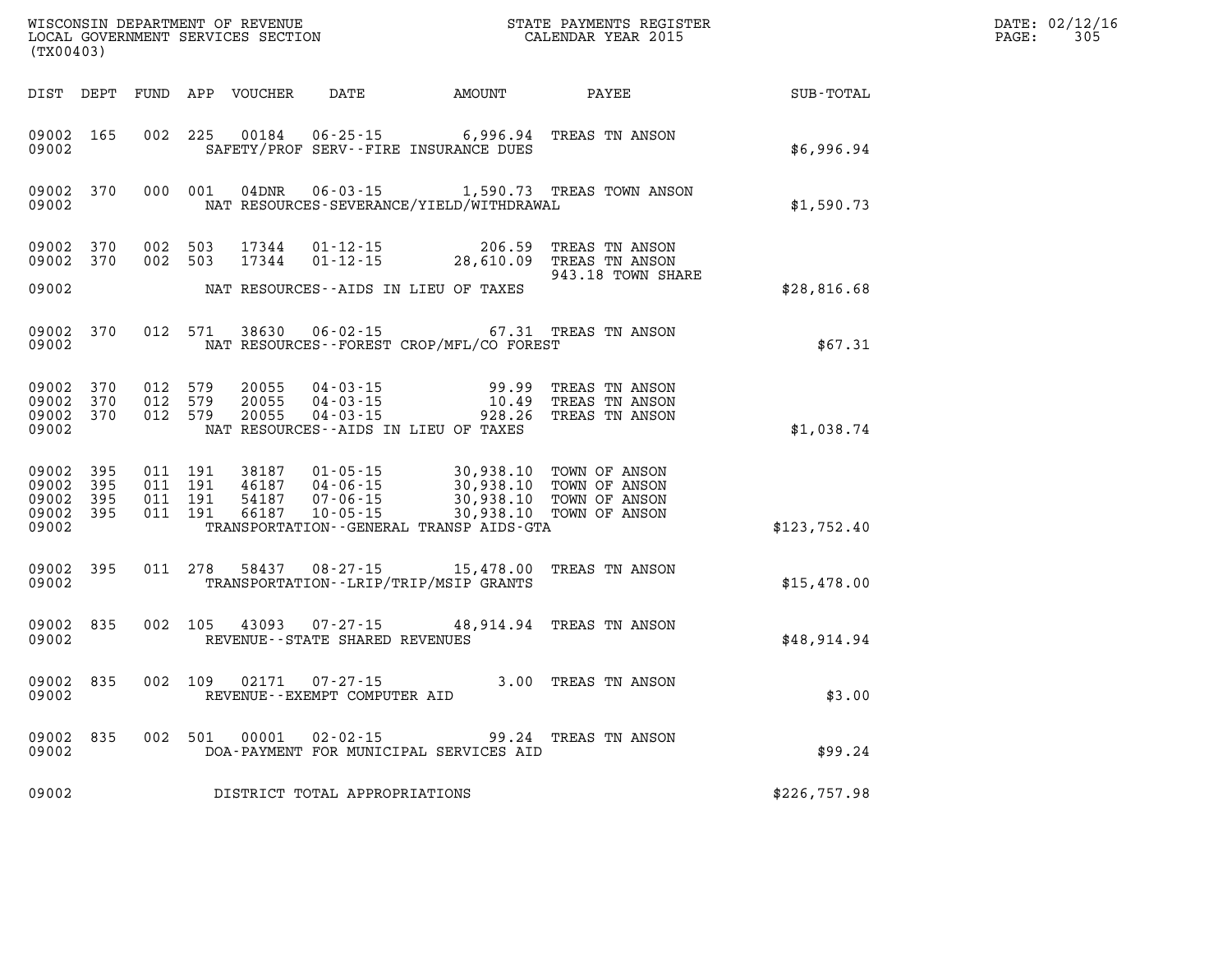| (TX00403)               |                   |                               |         |                                 |                                                        | WISCONSIN DEPARTMENT OF REVENUE<br>LOCAL GOVERNMENT SERVICES SECTION<br>STATE PAYMENTS REGISTER<br>CALENDAR YEAR 2015                  |                                                                      |              | DATE: 02/12/16<br>306<br>$\mathtt{PAGE}$ : |
|-------------------------|-------------------|-------------------------------|---------|---------------------------------|--------------------------------------------------------|----------------------------------------------------------------------------------------------------------------------------------------|----------------------------------------------------------------------|--------------|--------------------------------------------|
|                         |                   |                               |         | DIST DEPT FUND APP VOUCHER DATE |                                                        | <b>AMOUNT</b>                                                                                                                          | <b>PAYEE</b>                                                         | SUB-TOTAL    |                                            |
| 09004                   | 09004 165         |                               |         |                                 |                                                        | SAFETY/PROF SERV--FIRE INSURANCE DUES                                                                                                  | 002 225 00185 06-25-15 1,948.83 TREAS TN ARTHUR                      | \$1,948.83   |                                            |
|                         | 09004 370         |                               |         |                                 |                                                        |                                                                                                                                        | 002 503 17345 01-12-15 6,825.86 TREAS TN ARTHUR<br>703.07 TOWN SHARE |              |                                            |
| 09004                   |                   |                               |         |                                 |                                                        | NAT RESOURCES--AIDS IN LIEU OF TAXES                                                                                                   |                                                                      | \$6,825.86   |                                            |
| 09004                   |                   |                               |         |                                 |                                                        | NAT RESOURCES--FOREST CROP/MFL/CO FOREST                                                                                               | 09004 370 012 571 38631 06-02-15 241.83 TREAS TN ARTHUR              | \$241.83     |                                            |
| 09004 370<br>09004      |                   |                               | 012 579 |                                 | 09004 370 012 579 20056 04-03-15                       | NAT RESOURCES--AIDS IN LIEU OF TAXES                                                                                                   | 35.20 TREAS TN ARTHUR<br>20056  04-03-15  18.71  TREAS TN ARTHUR     | \$53.91      |                                            |
| 09004<br>09004<br>09004 | 395<br>395<br>395 | 011 191<br>011 191<br>011 191 |         |                                 |                                                        | 38188  01-05-15  23,093.47  TOWN OF ARTHUR<br>46188  04-06-15  23,093.47  TOWN OF ARTHUR<br>54188  07-06-15  23,093.47  TOWN OF ARTHUR |                                                                      |              |                                            |
| 09004<br>09004          | 395               |                               | 011 191 |                                 |                                                        | 66188  10-05-15  23,093.49  TOWN OF ARTHUR<br>TRANSPORTATION--GENERAL TRANSP AIDS-GTA                                                  |                                                                      | \$92,373.90  |                                            |
| 09004                   | 09004 835         |                               |         |                                 | REVENUE - - STATE SHARED REVENUES                      |                                                                                                                                        | 002 105 43094 07-27-15 7,229.88 TREAS TN ARTHUR                      | \$7,229.88   |                                            |
| 09004 835<br>09004      |                   |                               |         |                                 | 002 109 02172 07-27-15<br>REVENUE--EXEMPT COMPUTER AID |                                                                                                                                        | 9.00 TREAS TN ARTHUR                                                 | \$9.00       |                                            |
| 09004                   |                   |                               |         |                                 | DISTRICT TOTAL APPROPRIATIONS                          |                                                                                                                                        |                                                                      | \$108,683.21 |                                            |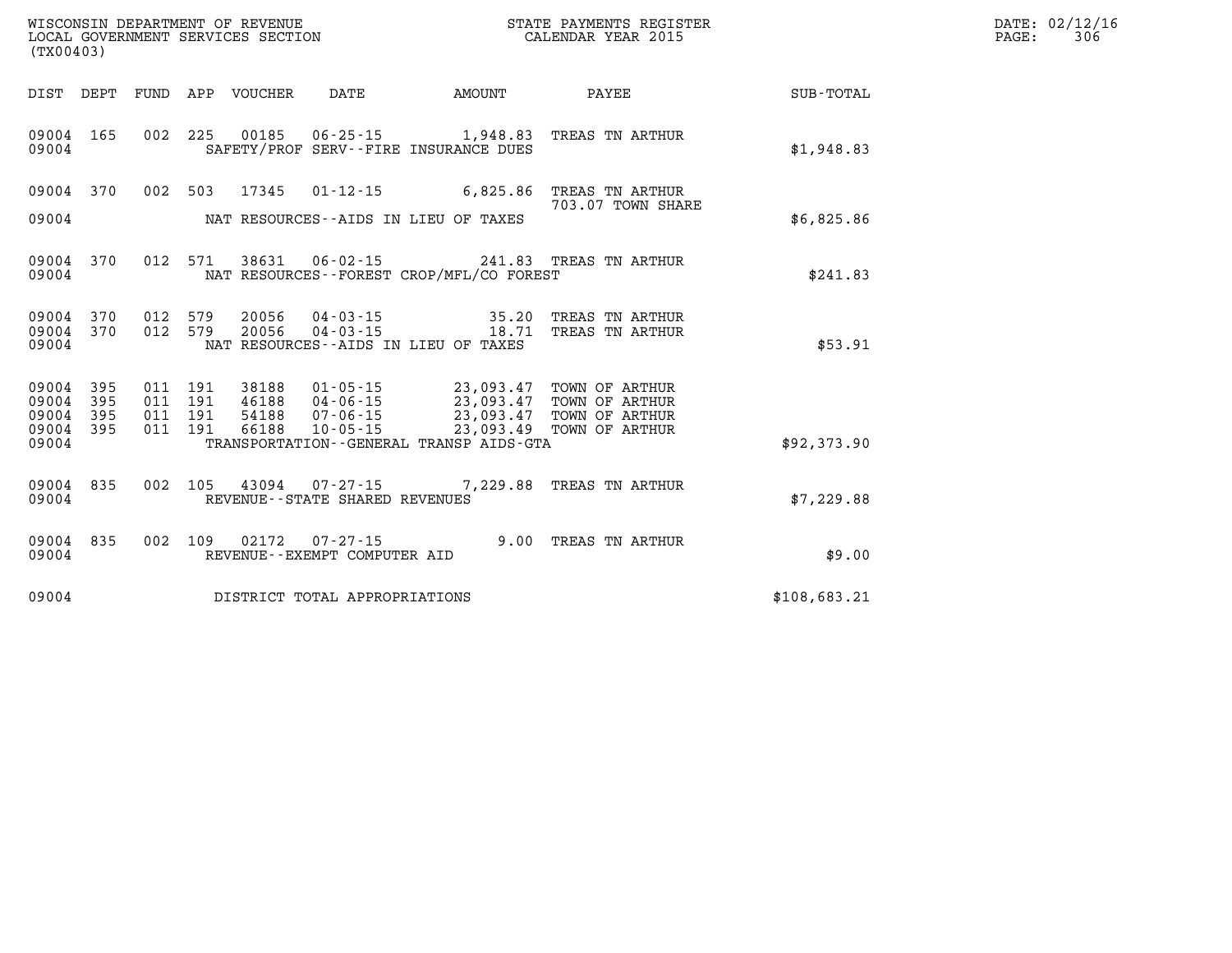| (TX00403)                            |                   |                                          |         | WISCONSIN DEPARTMENT OF REVENUE<br>LOCAL GOVERNMENT SERVICES SECTION |                                                     | STATE PAYMENTS REGISTER<br>CALENDAR YEAR 2015                                                                                                                               |                                                                   |               | DATE: 02/12/16<br>307<br>PAGE: |
|--------------------------------------|-------------------|------------------------------------------|---------|----------------------------------------------------------------------|-----------------------------------------------------|-----------------------------------------------------------------------------------------------------------------------------------------------------------------------------|-------------------------------------------------------------------|---------------|--------------------------------|
|                                      |                   |                                          |         | DIST DEPT FUND APP VOUCHER                                           | DATE                                                | <b>EXAMPLE THE PROPERTY OF A MOUNT</b>                                                                                                                                      | <b>PAYEE</b>                                                      | SUB-TOTAL     |                                |
| 09006 165<br>09006                   |                   |                                          |         |                                                                      |                                                     | SAFETY/PROF SERV--FIRE INSURANCE DUES                                                                                                                                       | 002 225 00186 06-25-15 1,810.70 TREAS TN AUBURN                   | \$1,810.70    |                                |
| 09006 370<br>09006                   |                   |                                          |         |                                                                      |                                                     | NAT RESOURCES-SEVERANCE/YIELD/WITHDRAWAL                                                                                                                                    | 000 001 01DNR 04-09-15 64,496.65 TREAS TOWN AUBURN                | \$64,496.65   |                                |
| 09006 370<br>09006                   | 09006 370         | 012 571<br>012 571                       |         | 38632<br>38632                                                       |                                                     | NAT RESOURCES - - FOREST CROP/MFL/CO FOREST                                                                                                                                 | 06-02-15 290.27 TREAS TN AUBURN<br>06-02-15 96.00 TREAS TN AUBURN | \$386.27      |                                |
| 09006 370<br>09006                   | 09006 370         | 012 579<br>012 579                       |         | 20057<br>20057                                                       | $04 - 03 - 15$<br>$04 - 03 - 15$                    | 59.44<br>NAT RESOURCES--AIDS IN LIEU OF TAXES                                                                                                                               | TREAS TN AUBURN<br>6.05 TREAS TN AUBURN                           | \$65.49       |                                |
| 09006<br>09006<br>09006<br>09006 395 | 395<br>395<br>395 | 011 191<br>011 191<br>011 191<br>011 191 |         | 38189                                                                | 46189 04-06-15                                      | 01-05-15 13,871.44 TOWN OF AUBURN<br>46189  04-06-15  13,871.44  TOWN OF AUBURN<br>54189  07-06-15  13,871.44  TOWN OF AUBURN<br>66189  10-05-15  13,871.46  TOWN OF AUBURN |                                                                   |               |                                |
| 09006                                |                   |                                          |         |                                                                      |                                                     | TRANSPORTATION--GENERAL TRANSP AIDS-GTA                                                                                                                                     |                                                                   | \$55,485.78   |                                |
| 09006 835<br>09006                   |                   |                                          | 002 105 |                                                                      | 43095 07-27-15<br>REVENUE - - STATE SHARED REVENUES |                                                                                                                                                                             | 4,964.44 TREAS TN AUBURN                                          | \$4,964.44    |                                |
| 09006 835<br>09006                   |                   |                                          |         |                                                                      | REVENUE--EXEMPT COMPUTER AID                        |                                                                                                                                                                             | 002 109 02173 07-27-15 1.00 TREAS TN AUBURN                       | \$1.00        |                                |
| 09006                                |                   |                                          |         |                                                                      | DISTRICT TOTAL APPROPRIATIONS                       |                                                                                                                                                                             |                                                                   | \$127, 210.33 |                                |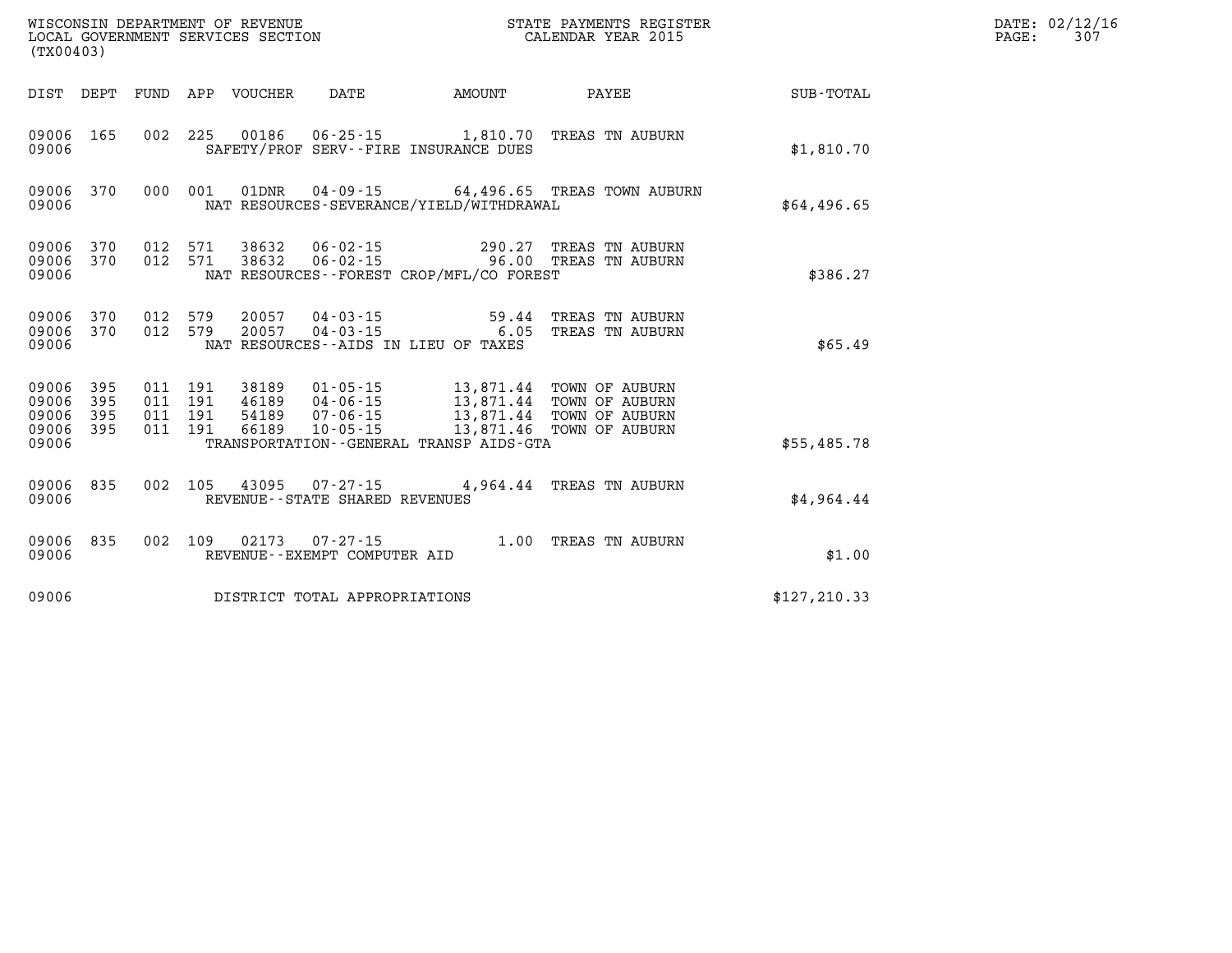| (TX00403)               |                                      |                    |                    |                                |                                              |                                                                                                                                                                                                          |              | DATE: 02/12/16<br>308<br>$\mathtt{PAGE}$ : |
|-------------------------|--------------------------------------|--------------------|--------------------|--------------------------------|----------------------------------------------|----------------------------------------------------------------------------------------------------------------------------------------------------------------------------------------------------------|--------------|--------------------------------------------|
|                         |                                      |                    |                    |                                |                                              | DIST DEPT FUND APP VOUCHER DATE AMOUNT PAYEE                                                                                                                                                             | SUB-TOTAL    |                                            |
| 09008                   | 09008 165                            |                    |                    |                                | SAFETY/PROF SERV--FIRE INSURANCE DUES        | 002 225 00187 06-25-15 2,791.86 TREAS TN BIRCH CREEK                                                                                                                                                     | \$2,791.86   |                                            |
| 09008                   |                                      |                    |                    |                                | NAT RESOURCES-SEVERANCE/YIELD/WITHDRAWAL     | 09008 370 000 001 01DNR 04-09-15 41,463.74 TREAS TOWN BIRCH CREEK                                                                                                                                        | \$41,463.74  |                                            |
| 09008                   |                                      |                    |                    |                                | NAT RESOURCES - - FOREST CROP/MFL/CO FOREST  | 09008 370 012 571 38633 06-02-15 215.58 TREAS TN BIRCH CREEK<br>09008 370 012 571 38633 06-02-15 3,574.34 TREAS TN BIRCH CREEK                                                                           | \$3,789.92   |                                            |
| 09008                   |                                      |                    |                    |                                | NAT RESOURCES--AIDS IN LIEU OF TAXES         | 09008 370 012 579 20058 04-03-15 40.00 TREAS TN BIRCH CREEK                                                                                                                                              | \$40.00      |                                            |
| 09008<br>09008<br>09008 | 09008 395<br>395<br>395<br>09008 395 | 011 191<br>011 191 | 011 191<br>011 191 |                                | TRANSPORTATION - - GENERAL TRANSP AIDS - GTA | 38190  01-05-15  23,324.68  TOWN OF BIRCH CREEK<br>46190  04-06-15  23,324.68  TOWN OF BIRCH CREEK<br>54190  07-06-15  23,324.68  TOWN OF BIRCH CREEK<br>66190  10-05-15  23,324.70  TOWN OF BIRCH CREEK | \$93,298.74  |                                            |
| 09008                   | 09008 395                            |                    |                    |                                | TRANSPORTATION - - LRIP/TRIP/MSIP GRANTS     | 011  278  41448  03-03-15  11,669.00 TREAS TN BIRCH CREEK                                                                                                                                                | \$11,669.00  |                                            |
| 09008                   |                                      |                    |                    | REVENUE--STATE SHARED REVENUES |                                              | 09008 835 002 105 43096 07-27-15 1,789.88 TREAS TN BIRCH CREEK                                                                                                                                           | \$1,789.88   |                                            |
| 09008                   |                                      |                    |                    |                                | DOA-PAYMENT FOR MUNICIPAL SERVICES AID       | 09008 835 002 501 00001 02-02-15 58.06 TREAS TN BIRCH CREEK                                                                                                                                              | \$58.06      |                                            |
| 09008                   |                                      |                    |                    | DISTRICT TOTAL APPROPRIATIONS  |                                              |                                                                                                                                                                                                          | \$154,901.20 |                                            |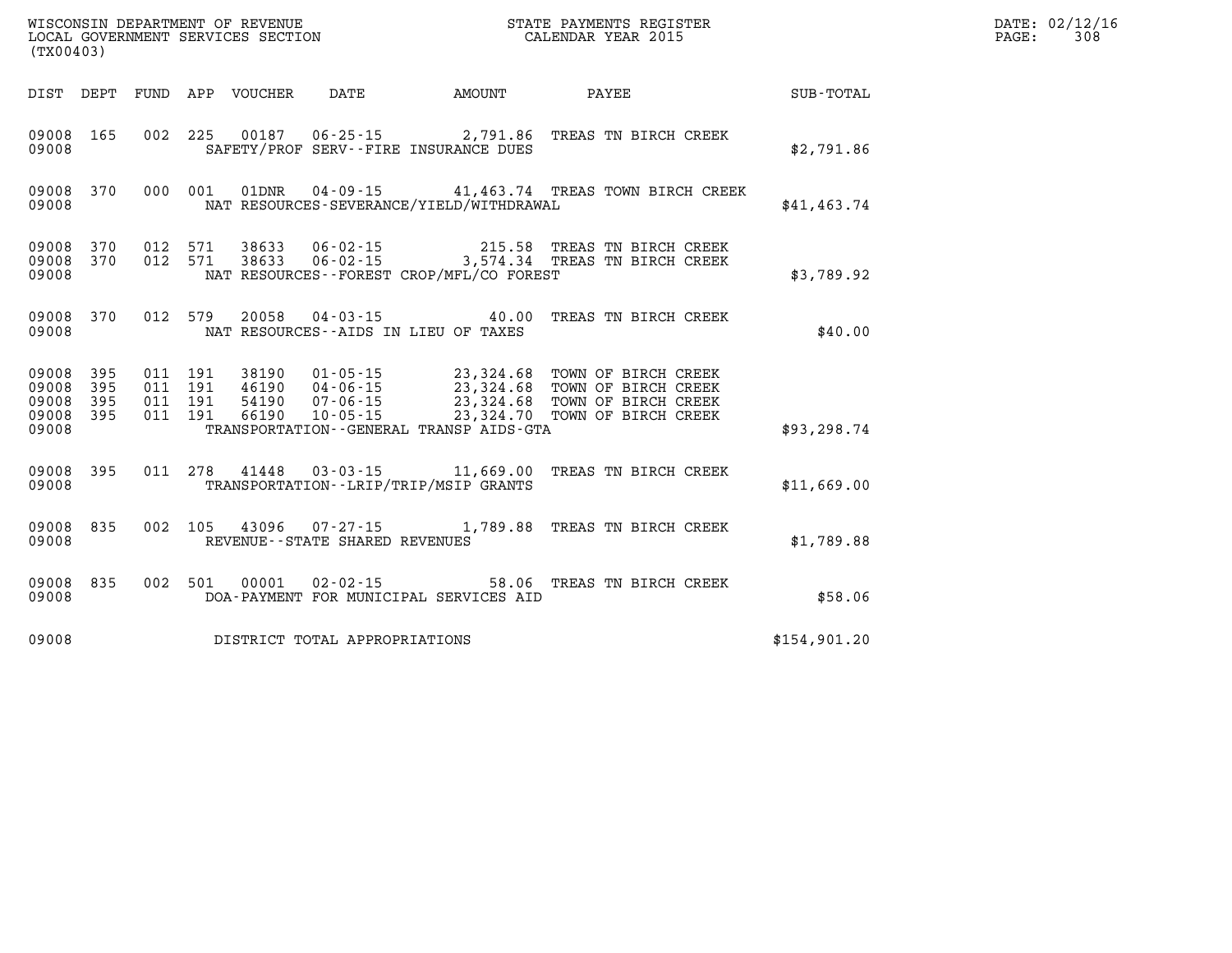| (TX00403)                                         |              |                                          |         | WISCONSIN DEPARTMENT OF REVENUE<br>LOCAL GOVERNMENT SERVICES SECTION |                                                |                                                                  | STATE PAYMENTS REGISTER<br>CALENDAR YEAR 2015                                                                                                                              |              | DATE: 02/12/16<br>$\mathtt{PAGE}$ :<br>309 |
|---------------------------------------------------|--------------|------------------------------------------|---------|----------------------------------------------------------------------|------------------------------------------------|------------------------------------------------------------------|----------------------------------------------------------------------------------------------------------------------------------------------------------------------------|--------------|--------------------------------------------|
|                                                   |              |                                          |         | DIST DEPT FUND APP VOUCHER                                           |                                                | DATE AMOUNT                                                      | PAYEE                                                                                                                                                                      | SUB-TOTAL    |                                            |
| 09010 165<br>09010                                |              | 002 225                                  |         | 00188                                                                |                                                | $06 - 25 - 15$ 2,749.56<br>SAFETY/PROF SERV--FIRE INSURANCE DUES | TREAS TN BLOOMER                                                                                                                                                           | \$2,749.56   |                                            |
| 09010 370<br>09010                                |              | 000 001                                  |         | 01DNR                                                                |                                                | NAT RESOURCES-SEVERANCE/YIELD/WITHDRAWAL                         | 04-09-15 20,708.54 TREAS TOWN BLOOMER                                                                                                                                      | \$20,708.54  |                                            |
| 09010 370<br>09010 370                            |              | 002 503<br>002 503                       |         | 17346<br>17346                                                       | $01 - 12 - 15$<br>$01 - 12 - 15$               |                                                                  | 2,333.23 TREAS TN BLOOMER<br>6,137.98 TREAS TN BLOOMER<br>974.08 TOWN SHARE                                                                                                |              |                                            |
| 09010                                             |              |                                          |         |                                                                      |                                                | NAT RESOURCES--AIDS IN LIEU OF TAXES                             |                                                                                                                                                                            | \$8,471.21   |                                            |
| 09010 370<br>09010                                |              |                                          | 012 571 | 38634                                                                | $06 - 02 - 15$                                 | NAT RESOURCES--FOREST CROP/MFL/CO FOREST                         | 67.13 TREAS TN BLOOMER                                                                                                                                                     | \$67.13      |                                            |
| 09010 370<br>09010<br>09010 370<br>09010          | 370          | 012 579<br>012 579<br>012 579            |         | 20059<br>20059<br>20059                                              | 04 - 03 - 15<br>04 - 03 - 15<br>$04 - 03 - 15$ | 17.16<br>246.60<br>NAT RESOURCES -- AIDS IN LIEU OF TAXES        | TREAS TN BLOOMER<br>TREAS TN BLOOMER<br>207.46 TREAS TN BLOOMER                                                                                                            | \$471.22     |                                            |
| 09010 395<br>09010<br>09010<br>09010 395<br>09010 | - 395<br>395 | 011 191<br>011 191<br>011 191<br>011 191 |         | 38191<br>46191<br>54191<br>66191                                     |                                                | TRANSPORTATION--GENERAL TRANSP AIDS-GTA                          | 01-05-15<br>04-06-15<br>04-06-15<br>07-06-15<br>24,728.46<br>24,728.46<br>24,728.46<br>07-05-15<br>24,728.46<br>07-05-15<br>24,728.46<br>07-05-15<br>24,728.46<br>07-07-15 | \$98,913.84  |                                            |
| 09010 395<br>09010                                |              | 011 278                                  |         | 61300                                                                |                                                | TRANSPORTATION - - LRIP/TRIP/MSIP GRANTS                         | 09-25-15 12,372.00 TREAS TN BLOOMER                                                                                                                                        | \$12,372.00  |                                            |
| 09010 835<br>09010                                |              | 002 105                                  |         | 43097                                                                | 07-27-15<br>REVENUE--STATE SHARED REVENUES     |                                                                  | 6,028.99 TREAS TN BLOOMER                                                                                                                                                  | \$6,028.99   |                                            |
| 09010 835<br>09010                                |              | 002 109                                  |         | 02174                                                                | 07-27-15<br>REVENUE--EXEMPT COMPUTER AID       |                                                                  | 27.00 TREAS TN BLOOMER                                                                                                                                                     | \$27.00      |                                            |
| 09010 835<br>09010                                |              | 021 363                                  |         | 35528                                                                | $03 - 23 - 15$<br>REVENUE - - LOTTERY CREDIT - |                                                                  | 3,220.14 TREAS TN BLOOMER                                                                                                                                                  | \$3,220.14   |                                            |
| 09010                                             |              |                                          |         |                                                                      | DISTRICT TOTAL APPROPRIATIONS                  |                                                                  |                                                                                                                                                                            | \$153,029.63 |                                            |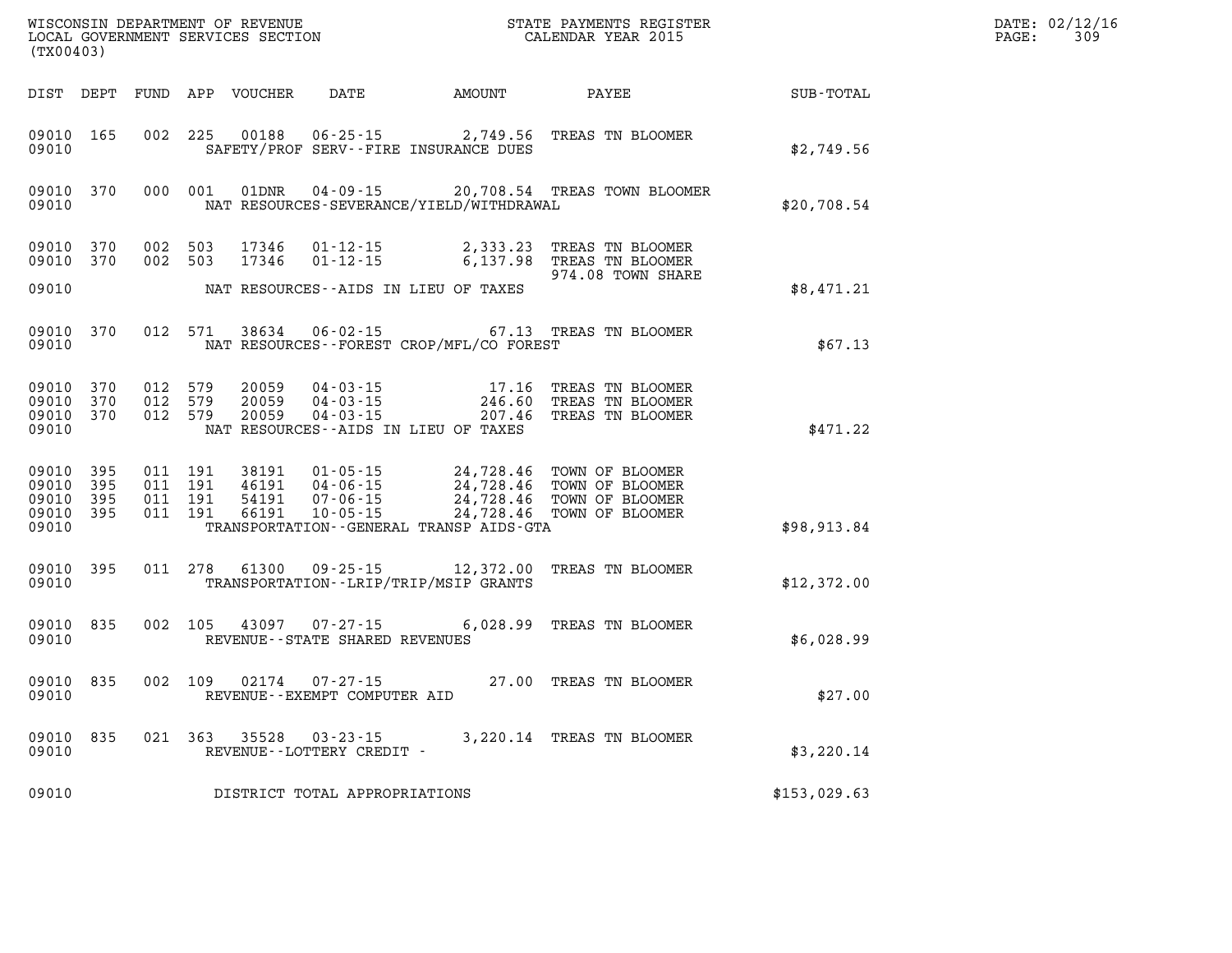| (TX00403)                                     |                    |                                          |         | WISCONSIN DEPARTMENT OF REVENUE<br>LOCAL GOVERNMENT SERVICES SECTION |                                                        |                                              |                                                                                                                                   |              | DATE: 02/12/16<br>PAGE:<br>310 |
|-----------------------------------------------|--------------------|------------------------------------------|---------|----------------------------------------------------------------------|--------------------------------------------------------|----------------------------------------------|-----------------------------------------------------------------------------------------------------------------------------------|--------------|--------------------------------|
|                                               |                    |                                          |         | DIST DEPT FUND APP VOUCHER                                           | DATE                                                   | AMOUNT                                       | PAYEE                                                                                                                             | SUB-TOTAL    |                                |
| 09012 165<br>09012                            |                    |                                          | 002 225 | 00189                                                                |                                                        | SAFETY/PROF SERV--FIRE INSURANCE DUES        | 06-25-15 2,032.31 TREAS TN CLEVELAND                                                                                              | \$2,032.31   |                                |
| 09012 370<br>09012                            |                    | 000 001                                  |         | 05DNR                                                                | $09 - 28 - 15$                                         | NAT RESOURCES-SEVERANCE/YIELD/WITHDRAWAL     | 787.98 TREAS TOWN CLEVELAND                                                                                                       | \$787.98     |                                |
| 09012 370<br>09012 370                        |                    | 002 503<br>002 503                       |         | 17347<br>17957                                                       |                                                        |                                              | 01-12-15 2,651.66 TREAS TN CLEVELAND<br>01-30-15 2,651.66 TREAS TN CLEVELAND<br>295.91 TOWN SHARE                                 |              |                                |
| 09012                                         |                    |                                          |         |                                                                      |                                                        | NAT RESOURCES--AIDS IN LIEU OF TAXES         |                                                                                                                                   | \$5,303.32   |                                |
| 09012 370<br>09012 370<br>09012               |                    | 012 571<br>012 571                       |         | 38635<br>38635                                                       |                                                        | NAT RESOURCES - - FOREST CROP/MFL/CO FOREST  | 06-02-15 372.64 TREAS TN CLEVELAND<br>06-02-15 2,279.18 TREAS TN CLEVELAND                                                        | \$2,651.82   |                                |
| 09012<br>09012<br>09012<br>09012              | 370<br>370<br>370  | 012 579<br>012 579<br>012 579            |         | 20060<br>20060<br>20060                                              |                                                        | NAT RESOURCES--AIDS IN LIEU OF TAXES         | 04-03-15 7.16 TREAS TN CLEVELAND<br>04-03-15 20.00 TREAS TN CLEVELAND<br>04-03-15 607.77 TREAS TN CLEVELAND                       | \$634.93     |                                |
| 09012 395<br>09012<br>09012<br>09012<br>09012 | 395<br>-395<br>395 | 011 191<br>011 191<br>011 191<br>011 191 |         | 38192<br>46192<br>54192<br>66192                                     | 04-06-15<br>07-06-15<br>$10 - 05 - 15$                 | TRANSPORTATION - - GENERAL TRANSP AIDS - GTA | 01-05-15 19,762.95 TOWN OF CLEVELAND<br>19,762.95 TOWN OF CLEVELAND<br>19,762.95 TOWN OF CLEVELAND<br>19,762.95 TOWN OF CLEVELAND | \$79,051.80  |                                |
| 09012 395<br>09012                            |                    | 011 278                                  |         |                                                                      |                                                        | TRANSPORTATION - - LRIP/TRIP/MSIP GRANTS     | 37145  01-21-15  9,887.00  TREAS TN CLEVELAND                                                                                     | \$9,887.00   |                                |
| 09012 835<br>09012                            |                    | 002 105                                  |         |                                                                      | REVENUE - - STATE SHARED REVENUES                      |                                              | 8,197.42 TREAS TN CLEVELAND                                                                                                       | \$8,197.42   |                                |
| 09012 835<br>09012                            |                    |                                          |         |                                                                      | 002 109 02175 07-27-15<br>REVENUE--EXEMPT COMPUTER AID |                                              | 11.00 TREAS TN CLEVELAND                                                                                                          | \$11.00      |                                |
| 09012                                         |                    |                                          |         |                                                                      | DISTRICT TOTAL APPROPRIATIONS                          |                                              |                                                                                                                                   | \$108,557.58 |                                |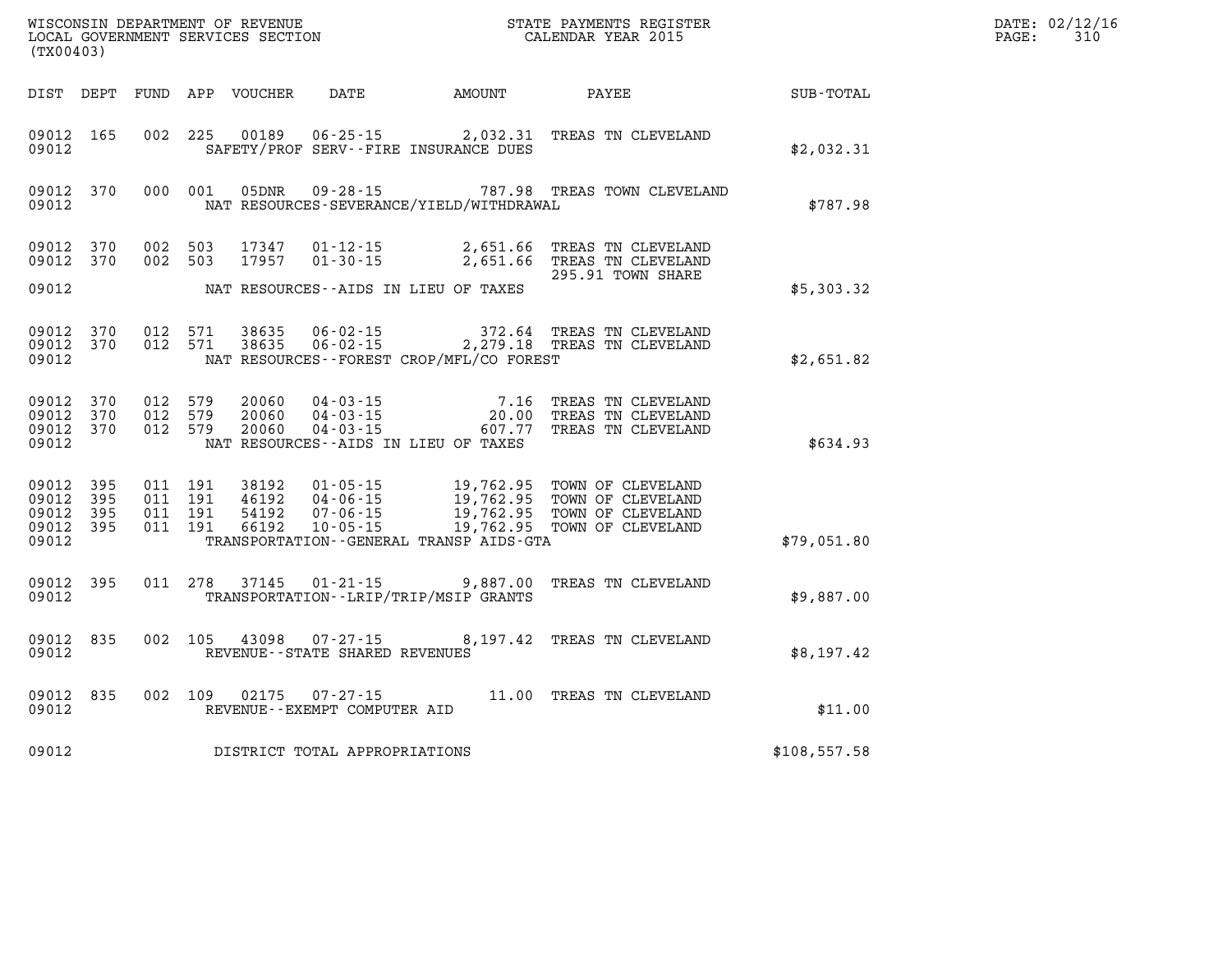| WISCONSIN DEPARTMENT OF REVENUE   | STATE PAYMENTS REGISTER | DATE: 02/12/16     |
|-----------------------------------|-------------------------|--------------------|
| LOCAL GOVERNMENT SERVICES SECTION | CALENDAR YEAR 2015      | 21<br>PAGE:<br>ᇰᆠᆚ |

| LOCAL GOVERNMENT SERVICES SECTION<br>(TX00403)                                                        |                                                                                                                                                                                                                      | CALENDAR YEAR 2015        |               | PAGE: | 311 |
|-------------------------------------------------------------------------------------------------------|----------------------------------------------------------------------------------------------------------------------------------------------------------------------------------------------------------------------|---------------------------|---------------|-------|-----|
|                                                                                                       | DIST DEPT FUND APP VOUCHER DATE AMOUNT PAYEE                                                                                                                                                                         |                           | SUB-TOTAL     |       |     |
| 09014 165<br>09014                                                                                    | 002 225 00190 06-25-15 2,051.66 TREAS TN COLBURN<br>SAFETY/PROF SERV--FIRE INSURANCE DUES                                                                                                                            |                           | \$2,051.66    |       |     |
| 09014 370<br>000 001<br>09014 370<br>000 001<br>09014                                                 | 01DNR  04-09-15  594.13 TREAS TOWN COLBURN<br>05DNR  09-28-15  679.52 TREAS TOWN COLBURN<br>NAT RESOURCES-SEVERANCE/YIELD/WITHDRAWAL                                                                                 |                           | \$1,473.65    |       |     |
| 09014 370                                                                                             | 002 503 17348 01-12-15 1,817.87 TREAS TN COLBURN<br>09014 MAT RESOURCES--AIDS IN LIEU OF TAXES                                                                                                                       | 73.86 TOWN SHARE          | \$1,817.87    |       |     |
| 09014 370<br>09014 370<br>09014                                                                       | 012 571 38636 06-02-15 698.31 TREAS TN COLBURN 012 571 38636 06-02-15 204.00 TREAS TN COLBURN<br>NAT RESOURCES--FOREST CROP/MFL/CO FOREST                                                                            |                           | \$902.31      |       |     |
| 09014 395<br>011 191<br>09014 395<br>011 191<br>09014 395<br>011 191<br>09014 395<br>011 191<br>09014 | 38193  01-05-15  35,672.40  TOWN OF COLBURN<br>46193  04-06-15  35,672.40  TOWN OF COLBURN<br>54193  07-06-15  35,672.40  TOWN OF COLBURN<br>66193<br>$10 - 05 - 15$<br>TRANSPORTATION - - GENERAL TRANSP AIDS - GTA | 35,672.40 TOWN OF COLBURN | \$142,689.60  |       |     |
| 09014 835<br>09014                                                                                    | 002 105 43099 07-27-15 4,319.50 TREAS TN COLBURN<br>REVENUE--STATE SHARED REVENUES                                                                                                                                   |                           | \$4,319.50    |       |     |
| 09014 835<br>09014                                                                                    | 002 109 02176 07-27-15 1.00 TREAS TN COLBURN<br>REVENUE--EXEMPT COMPUTER AID                                                                                                                                         |                           | \$1.00        |       |     |
| 09014                                                                                                 | DISTRICT TOTAL APPROPRIATIONS                                                                                                                                                                                        |                           | \$153, 255.59 |       |     |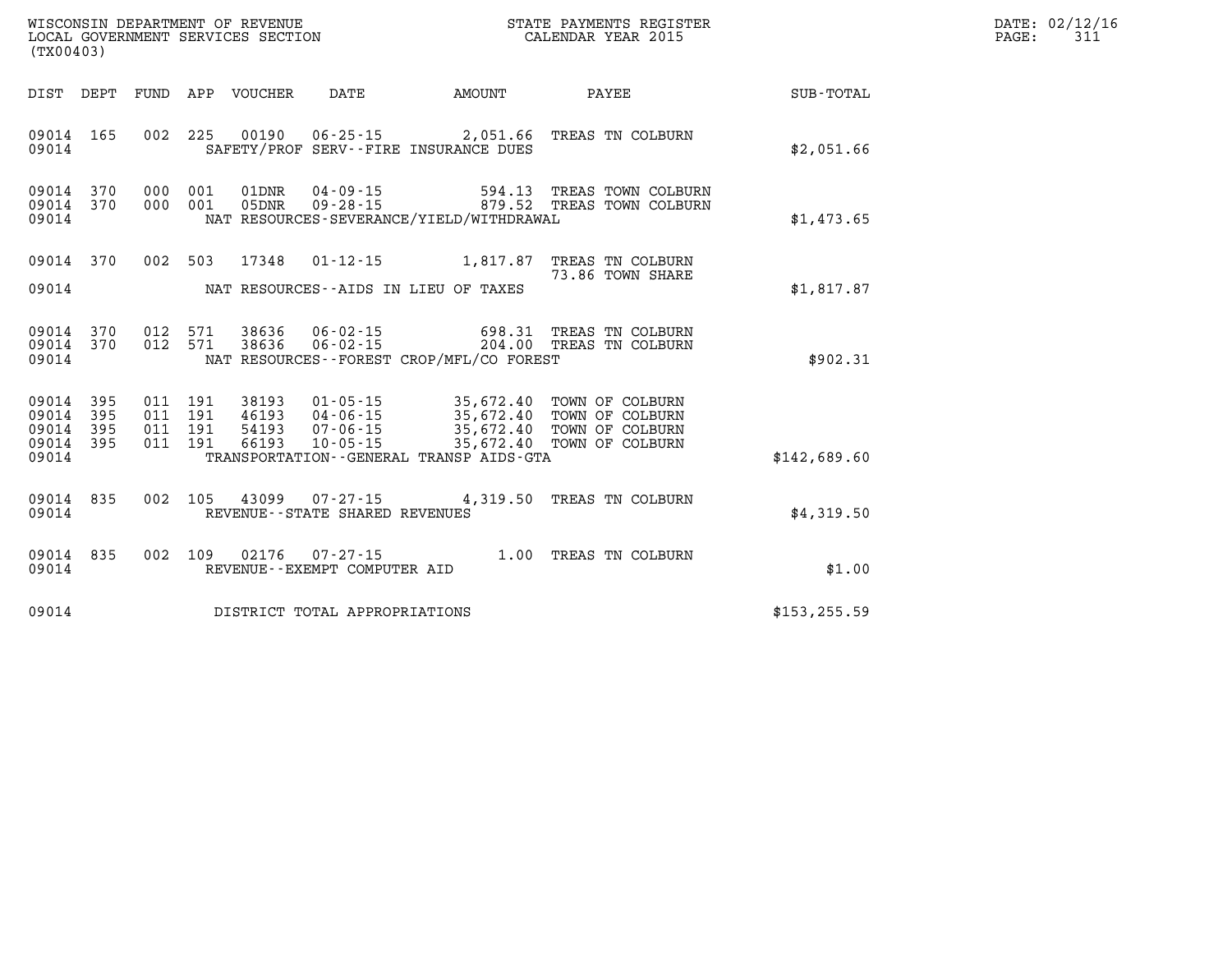| (TX00403)                       |                        |  |                                                                       |                                              | WISCONSIN DEPARTMENT OF REVENUE<br>LOCAL GOVERNMENT SERVICES SECTION<br>LOCAL GOVERNMENT SERVICES SECTION<br>CALENDAR YEAR 2015 |              | DATE: 02/12/16<br>$\mathtt{PAGE:}$<br>312 |
|---------------------------------|------------------------|--|-----------------------------------------------------------------------|----------------------------------------------|---------------------------------------------------------------------------------------------------------------------------------|--------------|-------------------------------------------|
|                                 |                        |  |                                                                       | DIST DEPT FUND APP VOUCHER DATE AMOUNT PAYEE |                                                                                                                                 | SUB-TOTAL    |                                           |
| 09016                           |                        |  |                                                                       | SAFETY/PROF SERV--FIRE INSURANCE DUES        | 09016 165 002 225 00191 06-25-15 2,069.61 TREAS TN COOKS VALLEY                                                                 | \$2,069.61   |                                           |
| 09016                           |                        |  |                                                                       | NAT RESOURCES--AIDS IN LIEU OF TAXES         | 09016 370 002 503 17349 01-12-15 4,010.96 TREAS TN COOKS VALLEY<br>455.01 TOWN SHARE                                            | \$4,010.96   |                                           |
| 09016                           |                        |  |                                                                       | NAT RESOURCES--FOREST CROP/MFL/CO FOREST     | 09016 370 012 571 38637 06-02-15 109.40 TREAS TN COOKS VALLEY                                                                   | \$109.40     |                                           |
| 09016                           |                        |  |                                                                       | NAT RESOURCES--AIDS IN LIEU OF TAXES         | 09016 370 012 579 20061 04-03-15 12.00 TREAS TN COOKS VALLEY                                                                    | \$12.00      |                                           |
| 09016 395<br>09016 395<br>09016 | 09016 395<br>09016 395 |  |                                                                       | TRANSPORTATION--GENERAL TRANSP AIDS-GTA      |                                                                                                                                 | \$79,646.34  |                                           |
| 09016                           |                        |  |                                                                       | TRANSPORTATION - - LRIP/TRIP/MSIP GRANTS     | 09016 395 011 278 37588 01-26-15 9,962.00 TREAS TN COOKS VALLEY                                                                 | \$9,962.00   |                                           |
| 09016                           |                        |  | 09016 835 002 105 43100 07-27-15<br>REVENUE - - STATE SHARED REVENUES |                                              | 5,976.19 TREAS TN COOKS VALLEY                                                                                                  | \$5,976.19   |                                           |
| 09016                           | 09016 835 002 109      |  | REVENUE--EXEMPT COMPUTER AID                                          |                                              | 02177  07-27-15  30.00 TREAS TN COOKS VALLEY                                                                                    | \$30.00      |                                           |
| 09016                           |                        |  | DISTRICT TOTAL APPROPRIATIONS                                         |                                              |                                                                                                                                 | \$101,816.50 |                                           |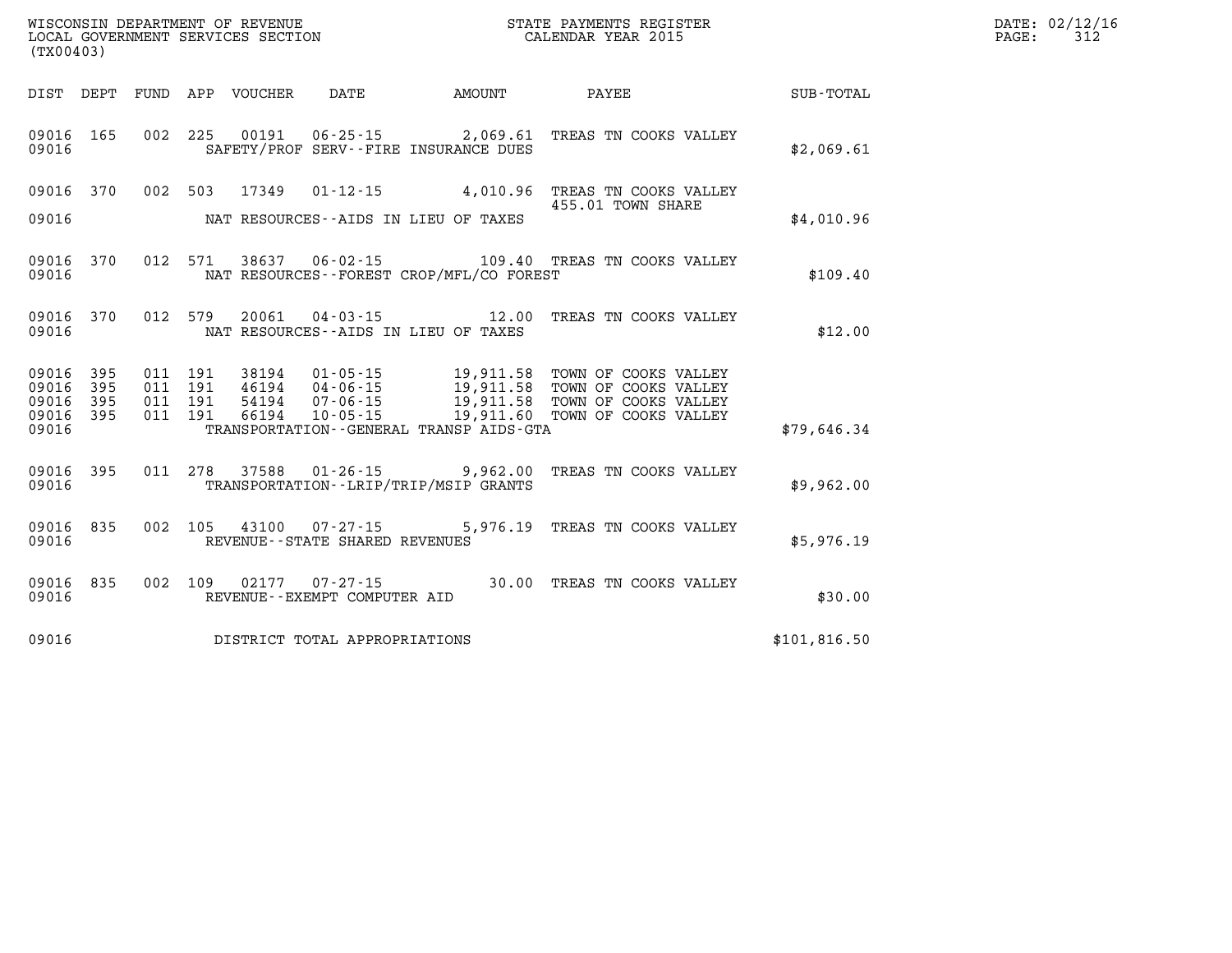| (TX00403)                                |              |                                          | WISCONSIN DEPARTMENT OF REVENUE | LOCAL GOVERNMENT SERVICES SECTION   |                                              | STATE PAYMENTS REGISTER<br>CALENDAR YEAR 2015                                                                                                                                        |               | DATE: 02/12/16<br>PAGE:<br>313 |
|------------------------------------------|--------------|------------------------------------------|---------------------------------|-------------------------------------|----------------------------------------------|--------------------------------------------------------------------------------------------------------------------------------------------------------------------------------------|---------------|--------------------------------|
|                                          |              |                                          | DIST DEPT FUND APP VOUCHER      | DATE                                | AMOUNT                                       | PAYEE                                                                                                                                                                                | SUB-TOTAL     |                                |
| 09018                                    | 09018 165    |                                          |                                 |                                     | SAFETY/PROF SERV--FIRE INSURANCE DUES        | 002 225 00192 06-25-15 1,973.44 TREAS TN DELMAR                                                                                                                                      | \$1,973.44    |                                |
| 09018                                    | 09018 370    |                                          |                                 |                                     | NAT RESOURCES - - FOREST CROP/MFL/CO FOREST  | 012 571 38638 06-02-15 22.40 TREAS TN DELMAR                                                                                                                                         | \$22.40       |                                |
| 09018 370<br>09018                       |              | 074 670                                  |                                 | NAT RESOURCES -- RU RECYCLING GRANT |                                              | 42330  05-29-15  1,882.06  TREAS TN DELMAR                                                                                                                                           | \$1,882.06    |                                |
| 09018 395<br>09018<br>09018<br>09018 395 | - 395<br>395 | 011 191<br>011 191<br>011 191<br>011 191 |                                 |                                     |                                              | 38195  01-05-15  33,030.00  TOWN OF DELMAR<br>46195  04-06-15  33,030.00  TOWN OF DELMAR<br>54195  07-06-15  33,030.00  TOWN OF DELMAR<br>66195  10-05-15  33,030.00  TOWN OF DELMAR |               |                                |
| 09018                                    |              |                                          |                                 |                                     | TRANSPORTATION - - GENERAL TRANSP AIDS - GTA |                                                                                                                                                                                      | \$132, 120.00 |                                |
| 09018                                    | 09018 835    | 002 105                                  |                                 | REVENUE - - STATE SHARED REVENUES   |                                              | 43101  07-27-15  13,276.11  TREAS TN DELMAR                                                                                                                                          | \$13, 276.11  |                                |
| 09018                                    | 09018 835    |                                          |                                 | REVENUE - - EXEMPT COMPUTER AID     |                                              | 002 109 02178 07-27-15 2.00 TREAS TN DELMAR                                                                                                                                          | \$2.00        |                                |
| 09018                                    |              |                                          |                                 | DISTRICT TOTAL APPROPRIATIONS       |                                              |                                                                                                                                                                                      | \$149, 276.01 |                                |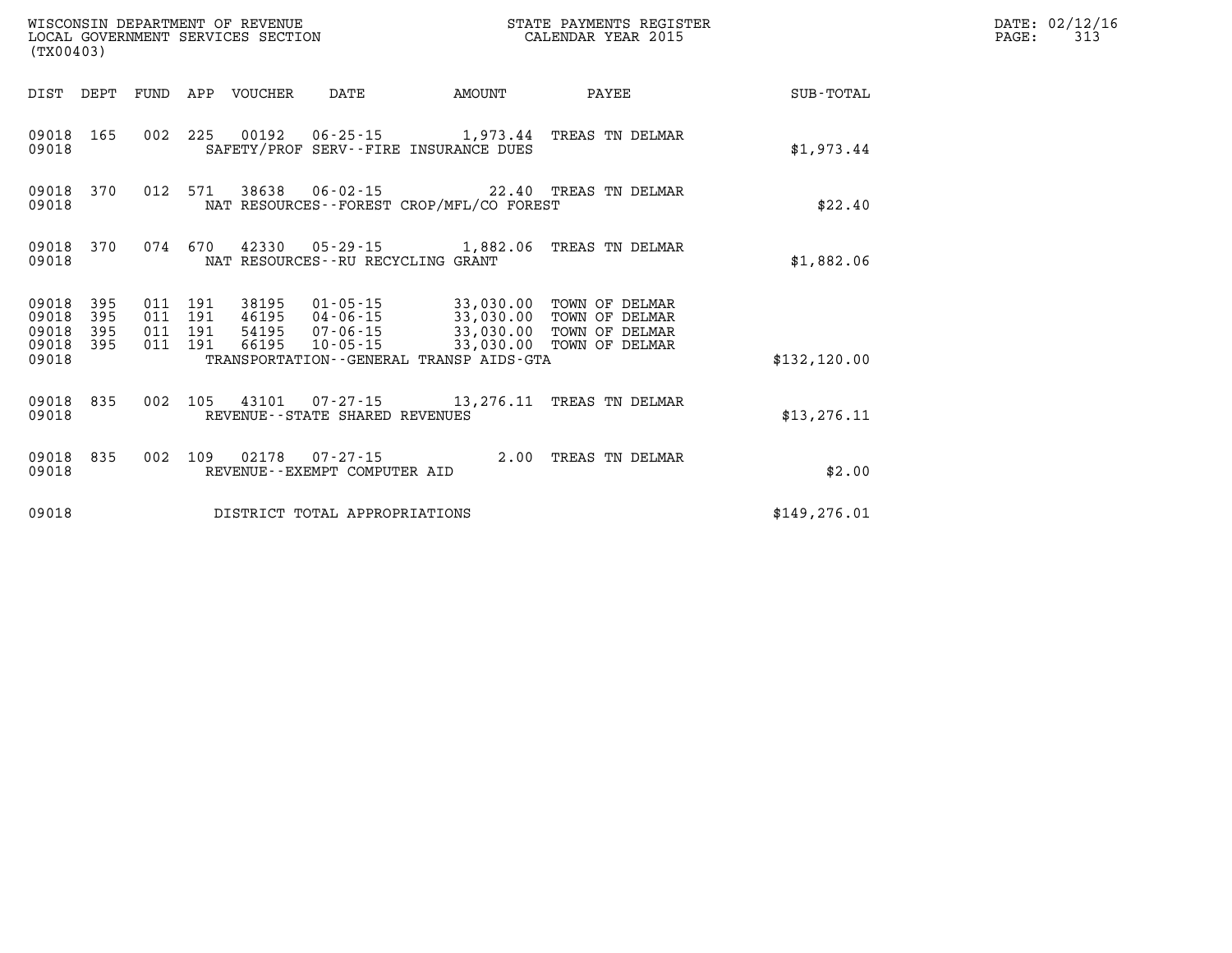| (TX00403)                                         |            |                               |         |                            | WISCONSIN DEPARTMENT OF REVENUE<br>LOCAL GOVERNMENT SERVICES SECTION |                                          | STATE PAYMENTS REGISTER<br>CALENDAR YEAR 2015                                                                                                                                                            |               | DATE: 02/12/16<br>PAGE:<br>314 |
|---------------------------------------------------|------------|-------------------------------|---------|----------------------------|----------------------------------------------------------------------|------------------------------------------|----------------------------------------------------------------------------------------------------------------------------------------------------------------------------------------------------------|---------------|--------------------------------|
|                                                   |            |                               |         | DIST DEPT FUND APP VOUCHER | DATE                                                                 | <b>AMOUNT</b>                            | PAYEE                                                                                                                                                                                                    | SUB-TOTAL     |                                |
| 09020 165<br>09020                                |            |                               |         |                            |                                                                      | SAFETY/PROF SERV--FIRE INSURANCE DUES    | 002 225 00193 06-25-15 11,551.69 TREAS TN EAGLE POINT                                                                                                                                                    | \$11,551.69   |                                |
| 09020                                             | 09020 370  |                               | 012 571 |                            |                                                                      | NAT RESOURCES--FOREST CROP/MFL/CO FOREST | 38639  06-02-15  252.32  TREAS TN EAGLE POINT                                                                                                                                                            | \$252.32      |                                |
| 09020                                             | 09020 370  |                               |         |                            |                                                                      | NAT RESOURCES -- AIDS IN LIEU OF TAXES   | 012 579 20062 04-03-15 42.86 TREAS TN EAGLE POINT                                                                                                                                                        | \$42.86       |                                |
| 09020 395<br>09020<br>09020<br>09020 395<br>09020 | 395<br>395 | 011 191<br>011 191<br>011 191 | 011 191 |                            |                                                                      | TRANSPORTATION--GENERAL TRANSP AIDS-GTA  | 38196  01-05-15  56,277.61  TOWN OF EAGLE POINT<br>46196  04-06-15  56,277.61  TOWN OF EAGLE POINT<br>54196  07-06-15  56,277.61  TOWN OF EAGLE POINT<br>66196  10-05-15  56,277.63  TOWN OF EAGLE POINT | \$225, 110.46 |                                |
| 09020                                             | 09020 835  |                               |         |                            | REVENUE - - STATE SHARED REVENUES                                    |                                          | 002 105 43102 07-27-15 13,842.12 TREAS TN EAGLE POINT                                                                                                                                                    | \$13,842.12   |                                |
| 09020 835<br>09020                                |            |                               |         |                            | REVENUE--EXEMPT COMPUTER AID                                         |                                          | 002 109 02179 07-27-15 120.00 TREAS TN EAGLE POINT                                                                                                                                                       | \$120.00      |                                |
| 09020 835<br>09020                                |            |                               |         |                            | REVENUE--LOTTERY CREDIT -                                            |                                          | 021  363  35529  03-23-15  139.08  TREAS TN EAGLE POINT                                                                                                                                                  | \$139.08      |                                |
| 09020                                             |            |                               |         |                            | DISTRICT TOTAL APPROPRIATIONS                                        |                                          |                                                                                                                                                                                                          | \$251,058.53  |                                |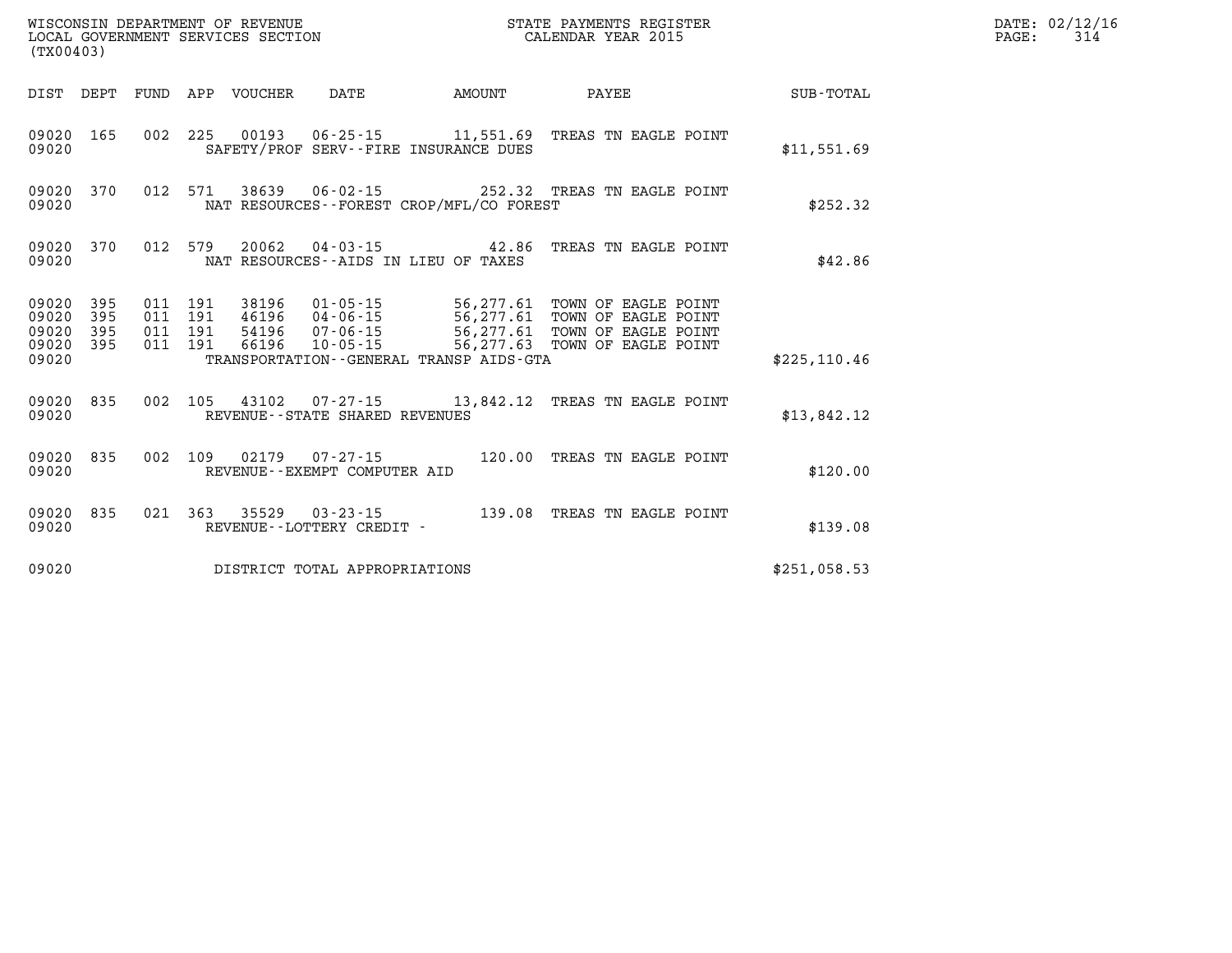| (TX00403)                                 |                          |                          |                          | WISCONSIN DEPARTMENT OF REVENUE<br>LOCAL GOVERNMENT SERVICES SECTION |                                                          | STATE PAYMENTS REGISTER<br>CALENDAR YEAR 2015                                                |                                                                  |                  |  |
|-------------------------------------------|--------------------------|--------------------------|--------------------------|----------------------------------------------------------------------|----------------------------------------------------------|----------------------------------------------------------------------------------------------|------------------------------------------------------------------|------------------|--|
| DIST                                      | DEPT                     | FUND                     | APP                      | VOUCHER                                                              | DATE                                                     | AMOUNT                                                                                       | PAYEE                                                            | <b>SUB-TOTAL</b> |  |
| 09022<br>09022                            | 165                      | 002                      | 225                      |                                                                      |                                                          | $00194$ $06-25-15$ 2,060.90<br>SAFETY/PROF SERV--FIRE INSURANCE DUES                         | TREAS TN EDSON                                                   | \$2,060.90       |  |
| 09022<br>09022                            | 370                      | 012                      | 571                      | 38640                                                                | $06 - 02 - 15$                                           | 150.77<br>NAT RESOURCES--FOREST CROP/MFL/CO FOREST                                           | TREAS TN EDSON                                                   | \$150.77         |  |
| 09022<br>09022<br>09022<br>09022<br>09022 | 395<br>395<br>395<br>395 | 011<br>011<br>011<br>011 | 191<br>191<br>191<br>191 | 38197<br>46197<br>54197<br>66197                                     | 01-05-15<br>04-06-15<br>$07 - 06 - 15$<br>$10 - 05 - 15$ | 30, 106.84<br>30,106.84<br>30,106.84<br>30,106.86<br>TRANSPORTATION--GENERAL TRANSP AIDS-GTA | TOWN OF EDSON<br>TOWN OF EDSON<br>TOWN OF EDSON<br>TOWN OF EDSON | \$120, 427.38    |  |
| 09022<br>09022                            | 395                      | 011                      | 278                      | 37147                                                                |                                                          | $01 - 21 - 15$ $15,062.00$<br>TRANSPORTATION - - LRIP/TRIP/MSIP GRANTS                       | TREAS TN EDSON                                                   | \$15,062.00      |  |
| 09022<br>09022                            | 835                      | 002                      | 105                      | 43103                                                                | $07 - 27 - 15$<br>REVENUE - - STATE SHARED REVENUES      | 10,559.36                                                                                    | TREAS TN EDSON                                                   | \$10,559.36      |  |
| 09022<br>09022                            | 835                      | 002                      | 109                      | 02180                                                                | $07 - 27 - 15$<br>REVENUE - - EXEMPT COMPUTER AID        | 2.00                                                                                         | TREAS TN EDSON                                                   | \$2.00           |  |
| 09022                                     |                          |                          |                          |                                                                      | DISTRICT TOTAL APPROPRIATIONS                            |                                                                                              |                                                                  | \$148, 262.41    |  |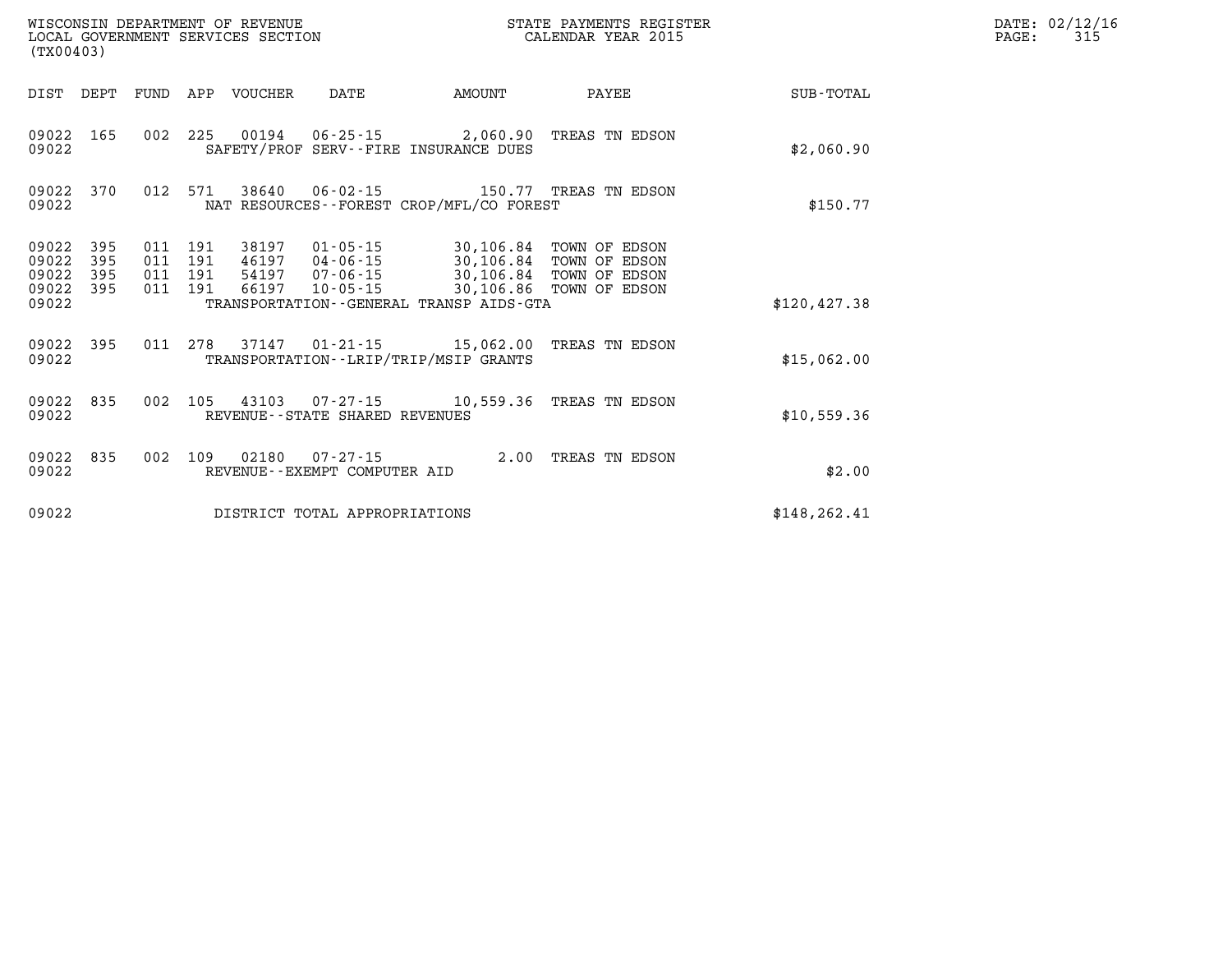| (TX00403)                                 |                          |                          | WISCONSIN DEPARTMENT OF REVENUE<br>LOCAL GOVERNMENT SERVICES SECTION |                                                                      | STATE PAYMENTS REGISTER<br>CALENDAR YEAR 2015                                                    |                                                                          |                  |  |
|-------------------------------------------|--------------------------|--------------------------|----------------------------------------------------------------------|----------------------------------------------------------------------|--------------------------------------------------------------------------------------------------|--------------------------------------------------------------------------|------------------|--|
| DIST                                      | DEPT                     | FUND                     | APP<br>VOUCHER                                                       | DATE                                                                 | AMOUNT                                                                                           | PAYEE                                                                    | <b>SUB-TOTAL</b> |  |
| 09024<br>09024                            | 165                      | 002                      | 225<br>00195                                                         | 06-25-15                                                             | 1,079.51<br>SAFETY/PROF SERV--FIRE INSURANCE DUES                                                | TREAS TN ESTELLA                                                         | \$1,079.51       |  |
| 09024<br>09024<br>09024                   | 370<br>370               | 012<br>012               | 38641<br>571<br>571<br>38641                                         | $06 - 02 - 15$<br>$06 - 02 - 15$                                     | 185.43<br>84.56<br>NAT RESOURCES--FOREST CROP/MFL/CO FOREST                                      | TREAS TN ESTELLA<br>TREAS TN ESTELLA                                     | \$269.99         |  |
| 09024<br>09024<br>09024                   | 370<br>370               | 012<br>012               | 579<br>20063<br>20063<br>579                                         | $04 - 03 - 15$<br>$04 - 03 - 15$                                     | 172.10<br>424.19<br>NAT RESOURCES - - AIDS IN LIEU OF TAXES                                      | TREAS TN ESTELLA<br>TREAS TN ESTELLA                                     | \$596.29         |  |
| 09024<br>09024<br>09024<br>09024<br>09024 | 395<br>395<br>395<br>395 | 011<br>011<br>011<br>011 | 191<br>38198<br>191<br>46198<br>191<br>54198<br>191<br>66198         | $01 - 05 - 15$<br>$04 - 06 - 15$<br>$07 - 06 - 15$<br>$10 - 05 - 15$ | 12,667.00<br>12,667.00<br>12,667.00<br>12,667.02<br>TRANSPORTATION - - GENERAL TRANSP AIDS - GTA | TOWN OF ESTELLA<br>TOWN OF ESTELLA<br>TOWN OF ESTELLA<br>TOWN OF ESTELLA | \$50,668.02      |  |
| 09024<br>09024                            | 835                      | 002                      | 105<br>43104<br>REVENUE - - STATE SHARED REVENUES                    | 07-27-15                                                             | 2,558.93                                                                                         | TREAS TN ESTELLA                                                         | \$2,558.93       |  |
| 09024<br>09024                            | 835                      | 002                      | 109<br>02181<br>REVENUE--EXEMPT COMPUTER AID                         | $07 - 27 - 15$                                                       | 15.00                                                                                            | TREAS TN ESTELLA                                                         | \$15.00          |  |
| 09024<br>09024                            | 835                      | 002                      | 501<br>00001                                                         | $02 - 02 - 15$                                                       | 90.98<br>DOA-PAYMENT FOR MUNICIPAL SERVICES AID                                                  | TREAS TN ESTELLA                                                         | \$90.98          |  |
| 09024                                     |                          |                          |                                                                      | DISTRICT TOTAL APPROPRIATIONS                                        |                                                                                                  |                                                                          | \$55,278.72      |  |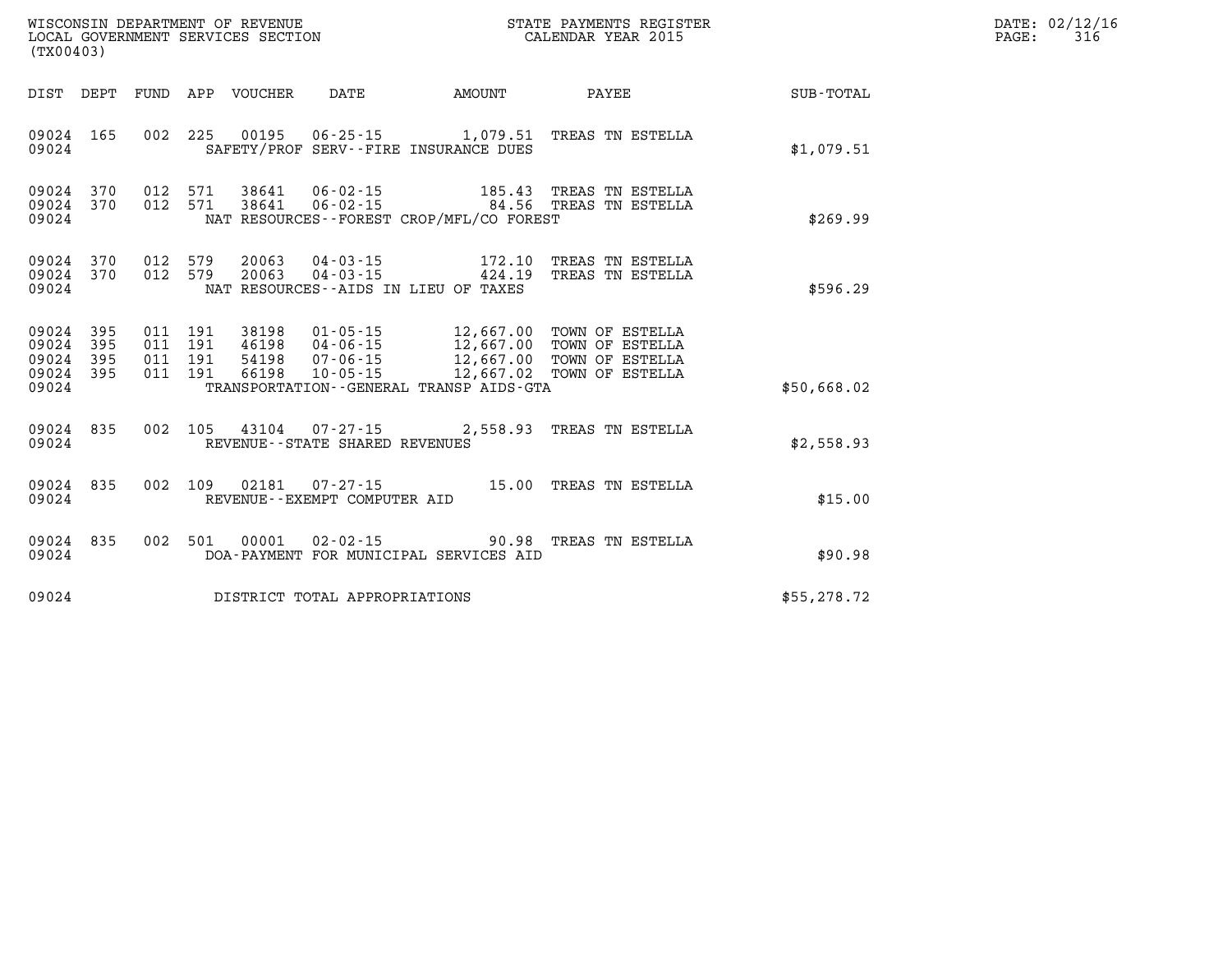| WISCONSIN DEPARTMENT OF REVENUE<br>LOCAL GOVERNMENT SERVICES SECTION<br>(TX00403) |                        |                               |  |                                 |                                   | STATE PAYMENTS REGISTER<br>CALENDAR YEAR 2015                                                                                                                                                  |                                                  | DATE: 02/12/16<br>$\mathtt{PAGE:}$<br>317 |  |
|-----------------------------------------------------------------------------------|------------------------|-------------------------------|--|---------------------------------|-----------------------------------|------------------------------------------------------------------------------------------------------------------------------------------------------------------------------------------------|--------------------------------------------------|-------------------------------------------|--|
|                                                                                   |                        |                               |  | DIST DEPT FUND APP VOUCHER DATE |                                   | <b>AMOUNT</b>                                                                                                                                                                                  | <b>PAYEE</b>                                     | SUB-TOTAL                                 |  |
| 09026                                                                             |                        |                               |  |                                 |                                   | 09026 165 002 225 00196 06-25-15 1,720.90 TREAS TN GOETZ<br>SAFETY/PROF SERV--FIRE INSURANCE DUES                                                                                              |                                                  | \$1,720.90                                |  |
| 09026                                                                             | 09026 370              |                               |  |                                 |                                   | NAT RESOURCES-SEVERANCE/YIELD/WITHDRAWAL                                                                                                                                                       | 000 001 04DNR 06-03-15 1,973.44 TREAS TOWN GOETZ | \$1.973.44                                |  |
| 09026                                                                             | 09026 370              |                               |  |                                 |                                   | 002 503 17958 01-30-15 153.49 TREAS TN GOETZ<br>NAT RESOURCES--AIDS IN LIEU OF TAXES                                                                                                           | 13.62 TOWN SHARE                                 | \$153.49                                  |  |
| 09026                                                                             | 09026 370              |                               |  |                                 |                                   | 012 571 38642 06-02-15 193.75 TREAS TN GOETZ<br>NAT RESOURCES - - FOREST CROP/MFL/CO FOREST                                                                                                    |                                                  | \$193.75                                  |  |
| 09026 395<br>09026 395                                                            | 09026 395<br>09026 395 | 011 191<br>011 191<br>011 191 |  |                                 |                                   | 38199   01-05-15   19,586.48   TOWN OF GOETZ<br>46199   04-06-15   19,586.48   TOWN OF GOETZ<br>54199   07-06-15   19,586.48   TOWN OF GOETZ<br>011 191 66199 10-05-15 19,586.48 TOWN OF GOETZ |                                                  |                                           |  |
| 09026                                                                             |                        |                               |  |                                 |                                   | TRANSPORTATION--GENERAL TRANSP AIDS-GTA                                                                                                                                                        |                                                  | \$78,345.92                               |  |
| 09026                                                                             | 09026 835              |                               |  |                                 | REVENUE - - STATE SHARED REVENUES | 002 105 43105 07-27-15 7,823.79 TREAS TN GOETZ                                                                                                                                                 |                                                  | \$7,823.79                                |  |
| 09026                                                                             | 09026 835              |                               |  |                                 | REVENUE--EXEMPT COMPUTER AID      | 002 109 02182 07-27-15 12.00 TREAS TN GOETZ                                                                                                                                                    |                                                  | \$12.00                                   |  |
| 09026                                                                             |                        |                               |  |                                 | DISTRICT TOTAL APPROPRIATIONS     |                                                                                                                                                                                                |                                                  | \$90, 223.29                              |  |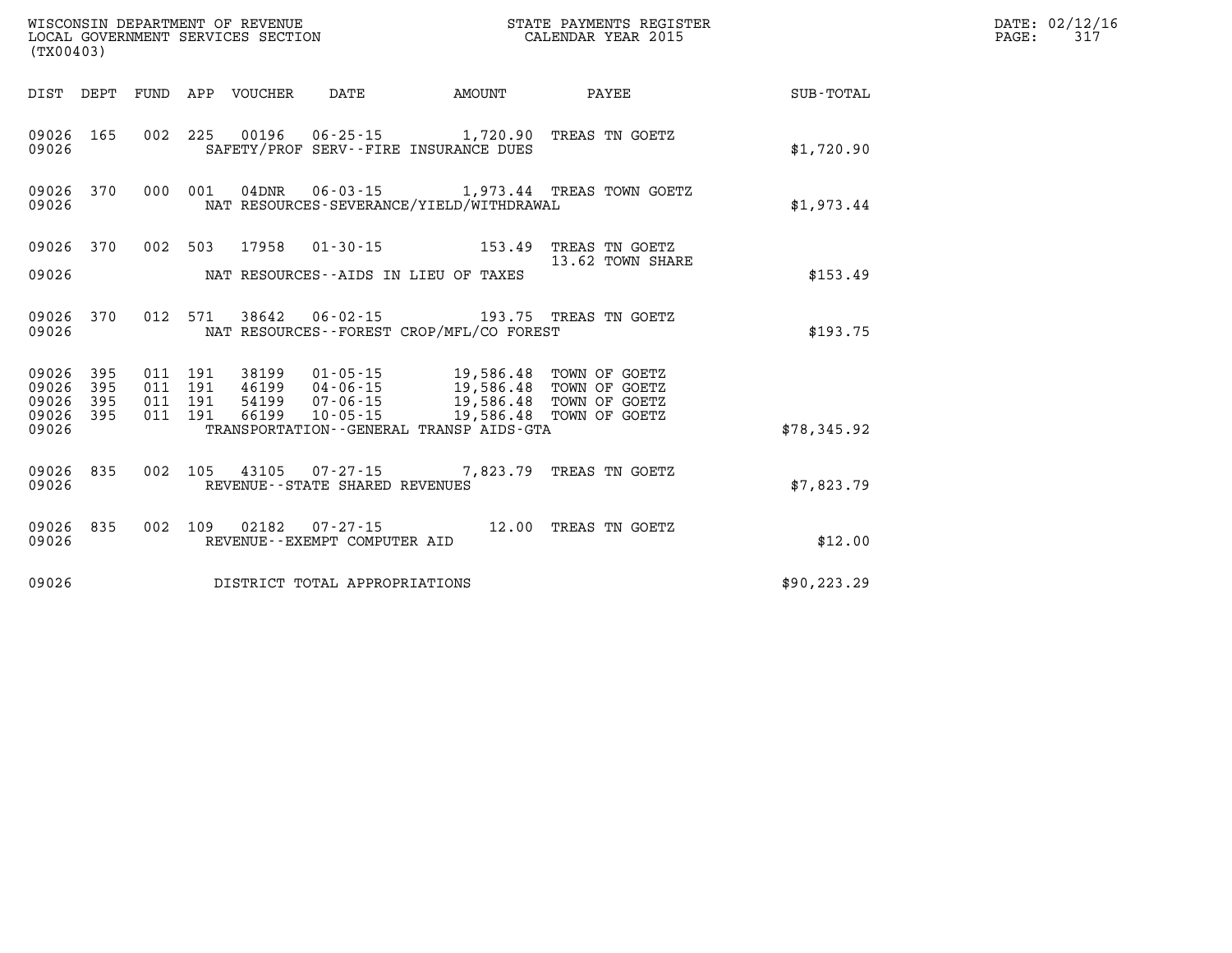| DATE:             | 02/12/16 |
|-------------------|----------|
| $\mathtt{PAGE}$ : | 318      |

| (TX00403)                                                                                | WISCONSIN DEPARTMENT OF REVENUE<br>STATE PAYMENTS REGISTER<br>LOCAL GOVERNMENT SERVICES SECTION<br>CALENDAR YEAR 2015                |                                                |                                                                                                      |                  |  |  |
|------------------------------------------------------------------------------------------|--------------------------------------------------------------------------------------------------------------------------------------|------------------------------------------------|------------------------------------------------------------------------------------------------------|------------------|--|--|
| DEPT<br><b>FUND</b><br>DIST                                                              | APP<br>VOUCHER<br>DATE                                                                                                               | AMOUNT                                         | PAYEE                                                                                                | <b>SUB-TOTAL</b> |  |  |
| 002<br>09028<br>165<br>09028                                                             | 225<br>00197<br>$06 - 25 - 15$<br>SAFETY/PROF                                                                                        | 2,253.84<br>SERV--FIRE INSURANCE DUES          | TREAS TN HALLIE                                                                                      | \$2,253.84       |  |  |
| 09028<br>370<br>002<br>09028<br>370<br>002<br>09028<br>370<br>002<br>09028<br>370<br>002 | 503<br>17350<br>$01 - 12 - 15$<br>503<br>17350<br>$01 - 12 - 15$<br>503<br>18067<br>$01 - 30 - 15$<br>503<br>18067<br>$01 - 30 - 15$ | 1,767.05<br>19,692.49<br>1,767.05<br>13,742.40 | TREAS TN HALLIE<br>TN HALLIE<br>TREAS<br>TREAS<br>TN HALLIE<br>TREAS TN HALLIE<br>1870.82 TOWN SHARE |                  |  |  |
| 09028                                                                                    | NAT RESOURCES--AIDS IN LIEU                                                                                                          | OF TAXES                                       |                                                                                                      | \$36,968.99      |  |  |
| 09028<br>395<br>011<br>395<br>09028<br>011<br>09028<br>395<br>011<br>395<br>09028<br>011 | 38200<br>191<br>$01 - 05 - 15$<br>191<br>46200<br>$04 - 06 - 15$<br>191<br>54200<br>$07 - 06 - 15$<br>191<br>66200<br>$10 - 05 - 15$ | 1,992.68<br>1,992.68<br>1,992.68<br>1,992.69   | TOWN OF HALLIE<br>TOWN OF HALLIE<br>TOWN OF HALLIE<br>TOWN OF HALLIE                                 |                  |  |  |
| 09028                                                                                    | TRANSPORTATION - - GENERAL TRANSP AIDS - GTA                                                                                         |                                                |                                                                                                      | \$7,970.73       |  |  |
| 09028<br>002<br>835<br>09028                                                             | 105<br>43106<br>$07 - 27 - 15$<br>REVENUE--STATE SHARED REVENUES                                                                     | 1,392.49                                       | TREAS TN HALLIE                                                                                      | \$1,392.49       |  |  |
| 09028<br>835<br>002<br>09028                                                             | 109<br>02183<br>$07 - 27 - 15$<br>REVENUE - - EXEMPT COMPUTER AID                                                                    | 6.00                                           | TREAS<br>TN HALLIE                                                                                   | \$6.00           |  |  |
| 09028                                                                                    | DISTRICT TOTAL APPROPRIATIONS                                                                                                        |                                                |                                                                                                      | \$48,592.05      |  |  |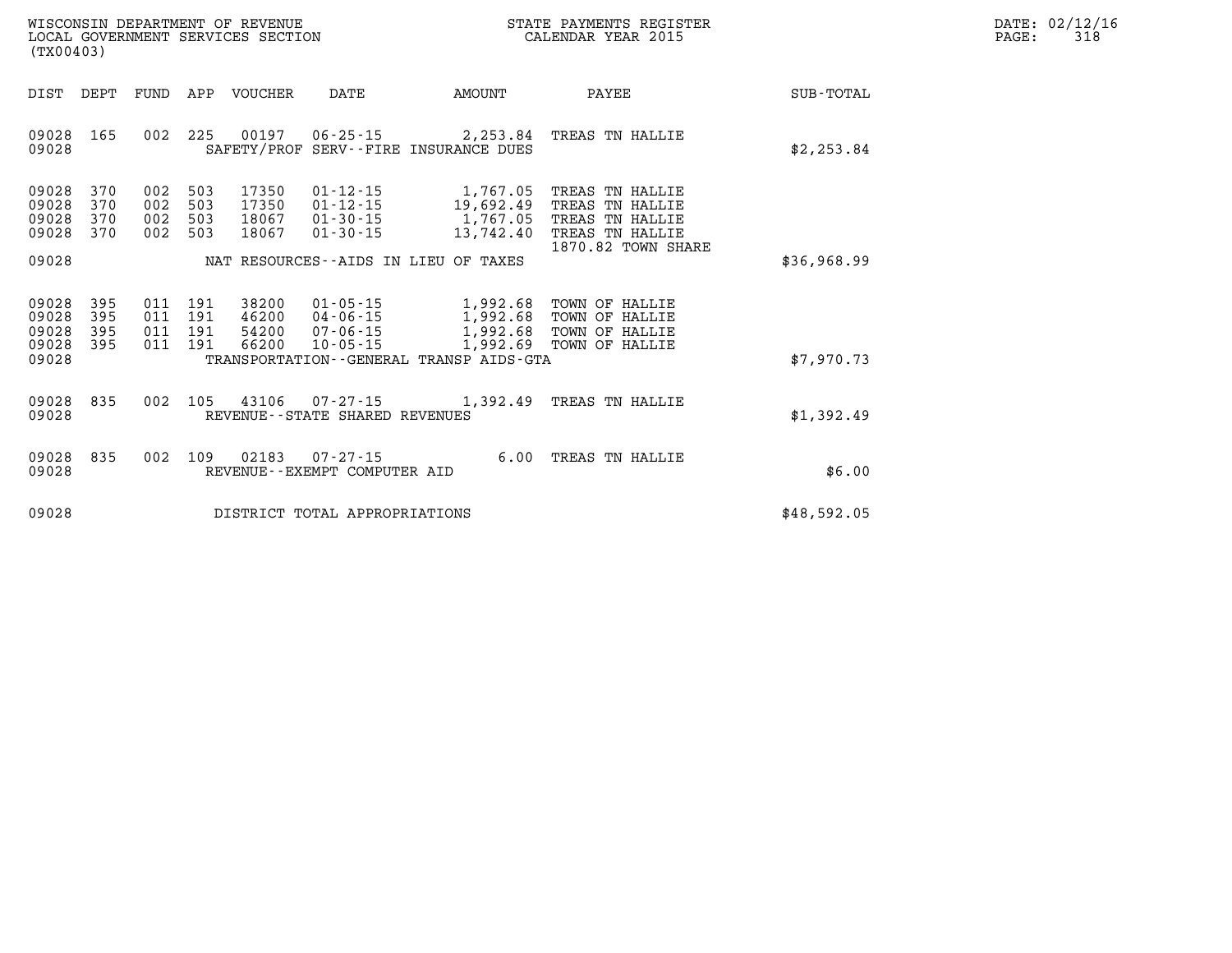| WISCONSIN DEPARTMENT OF REVENUE   | STATE PAYMENTS REGISTER |       | DATE: 02/12/16 |
|-----------------------------------|-------------------------|-------|----------------|
| LOCAL GOVERNMENT SERVICES SECTION | CALENDAR YEAR 2015      | PAGE: | 315            |

| (TX00403)                                                    |                                     | LOCAL GOVERNMENT SERVICES SECTION CALENDAR YEAR 2015                                                                                                                                                                                                     |                                                              | PAGE: | 319 |
|--------------------------------------------------------------|-------------------------------------|----------------------------------------------------------------------------------------------------------------------------------------------------------------------------------------------------------------------------------------------------------|--------------------------------------------------------------|-------|-----|
|                                                              |                                     |                                                                                                                                                                                                                                                          | DIST DEPT FUND APP VOUCHER DATE AMOUNT PAYEE PAYER SUB-TOTAL |       |     |
| 09032 165<br>09032                                           |                                     | 002 225 00198 06-25-15 2, 211.34 TREAS TN HOWARD<br>SAFETY/PROF SERV--FIRE INSURANCE DUES                                                                                                                                                                | \$2,211.34                                                   |       |     |
| 09032 370<br>09032 370<br>09032                              |                                     | 000 001 01DNR 04-09-15 4,292.88 TREAS TOWN HOWARD<br>000 001 05DNR 09-28-15 5,270.26 TREAS TOWN HOWARD<br>NAT RESOURCES-SEVERANCE/YIELD/WITHDRAWAL                                                                                                       | \$9,563.14                                                   |       |     |
| 09032 370<br>09032                                           |                                     | 012 571 38643 06-02-15 193.43 TREAS TN HOWARD<br>NAT RESOURCES--FOREST CROP/MFL/CO FOREST                                                                                                                                                                | \$193.43                                                     |       |     |
| 09032 370<br>09032                                           |                                     | 012 579 20064 04-03-15 66.75 TREAS TN HOWARD<br>NAT RESOURCES--AIDS IN LIEU OF TAXES                                                                                                                                                                     | \$66.75                                                      |       |     |
| 09032 395<br>09032 395<br>09032<br>395<br>09032 395<br>09032 |                                     | 011 191 38201 01-05-15 23,291.65 TOWN OF HOWARD<br>011 191 46201 04-06-15 23,291.65 TOWN OF HOWARD<br>011 191 54201 07-06-15 23,291.65 TOWN OF HOWARD<br>011 191 66201 10-05-15 23,291.67 TOWN OF HOWARD<br>TRANSPORTATION - - GENERAL TRANSP AIDS - GTA | \$93,166.62                                                  |       |     |
|                                                              |                                     |                                                                                                                                                                                                                                                          |                                                              |       |     |
| 09032 835<br>09032                                           | REVENUE--STATE SHARED REVENUES      | 002 105 43107 07-27-15 4,840.17 TREAS TN HOWARD                                                                                                                                                                                                          | \$4.840.17                                                   |       |     |
| 09032 835<br>09032                                           | REVENUE--EXEMPT COMPUTER AID        | 002 109 02184 07-27-15 1.00 TREAS TN HOWARD                                                                                                                                                                                                              | \$1.00                                                       |       |     |
| 09032 835<br>09032                                           |                                     | 002 501 00001 02-02-15 109.74 TREAS TN HOWARD<br>DOA-PAYMENT FOR MUNICIPAL SERVICES AID                                                                                                                                                                  | \$109.74                                                     |       |     |
|                                                              | 09032 DISTRICT TOTAL APPROPRIATIONS |                                                                                                                                                                                                                                                          | \$110, 152.19                                                |       |     |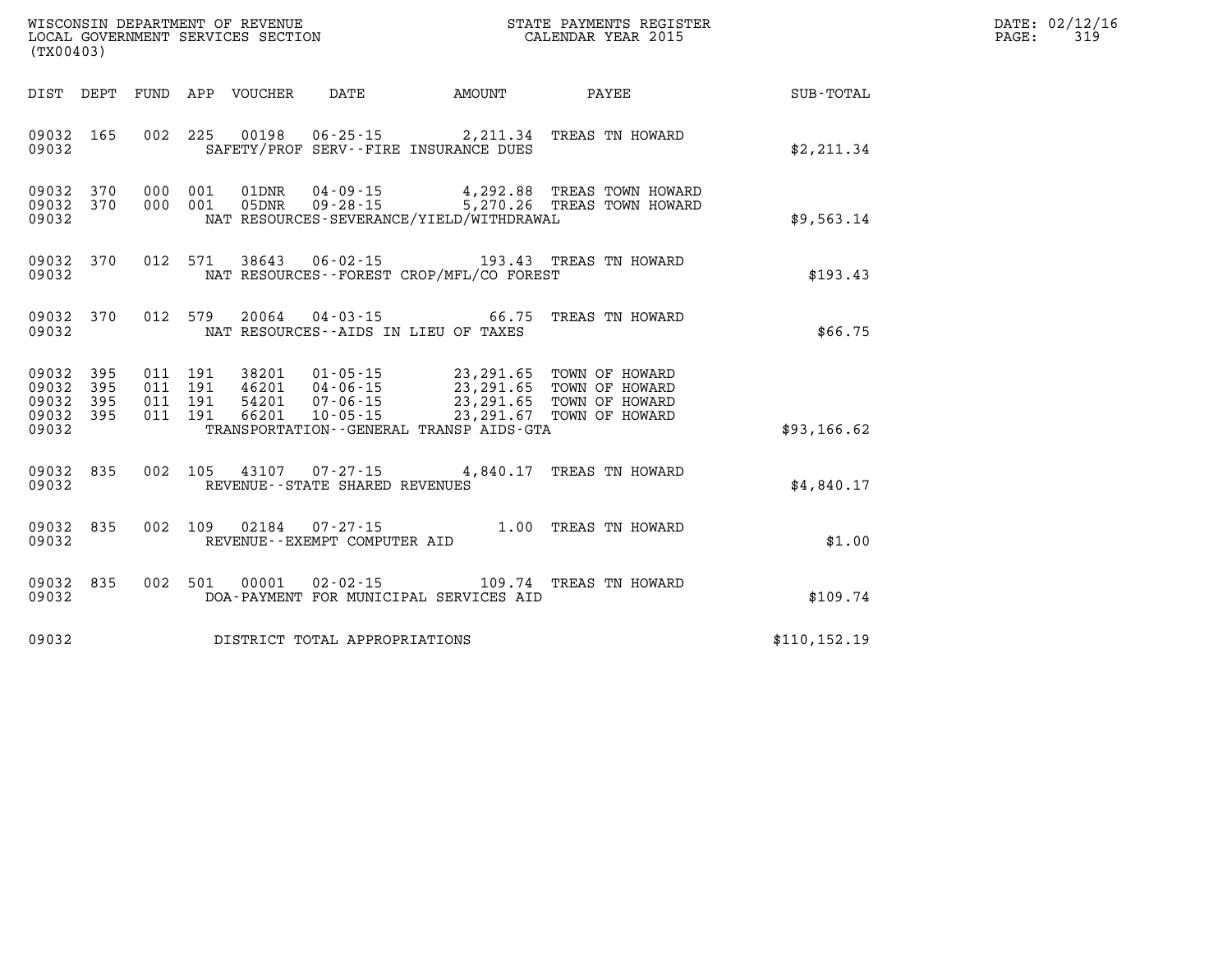| DATE: | 02/12/16 |
|-------|----------|
| PAGE: | 320      |

| WISCONSIN DEPARTMENT OF REVENUE<br>(TX00403)                                                      | LOCAL GOVERNMENT SERVICES SECTION                                                                                                                                                    | STATE PAYMENTS REGISTER<br>CALENDAR YEAR 2015                                                                                        |              |
|---------------------------------------------------------------------------------------------------|--------------------------------------------------------------------------------------------------------------------------------------------------------------------------------------|--------------------------------------------------------------------------------------------------------------------------------------|--------------|
| DIST<br>DEPT<br>FUND                                                                              | APP<br>VOUCHER<br><b>DATE</b><br><b>AMOUNT</b>                                                                                                                                       | PAYEE                                                                                                                                | SUB-TOTAL    |
| 002<br>09034<br>165<br>09034                                                                      | 225<br>00199<br>$06 - 25 - 15$<br>SAFETY/PROF SERV--FIRE INSURANCE DUES                                                                                                              | 19,679.18<br>TREAS TN LAFAYETTE                                                                                                      | \$19,679.18  |
| 012<br>09034<br>370<br>370<br>012<br>09034<br>09034                                               | 571<br>$06 - 02 - 15$<br>38644<br>$06 - 02 - 15$<br>571<br>38644<br>NAT RESOURCES - - FOREST CROP/MFL/CO FOREST                                                                      | 120.30<br>TREAS TN LAFAYETTE<br>12.00<br>TREAS TN LAFAYETTE                                                                          | \$132.30     |
| 09034<br>395<br>011<br>09034<br>395<br>011<br>09034<br>395<br>011<br>395<br>011<br>09034<br>09034 | $01 - 05 - 15$<br>191<br>38202<br>191<br>46202<br>$04 - 06 - 15$<br>191<br>54202<br>$07 - 06 - 15$<br>191<br>66202<br>$10 - 05 - 15$<br>TRANSPORTATION - - GENERAL TRANSP AIDS - GTA | 46,935.63<br>TOWN OF LAFAYETTE<br>46,935.63<br>TOWN OF LAFAYETTE<br>46,935.63<br>TOWN OF LAFAYETTE<br>46,935.63<br>TOWN OF LAFAYETTE | \$187,742.52 |
| 011<br>09034<br>395<br>09034                                                                      | 278<br>61330<br>$09 - 25 - 15$ 224,486.70<br>TRANSPORTATION--LRIP/TRIP/MSIP GRANTS                                                                                                   | TREAS TN LAFAYETTE                                                                                                                   | \$224,486.70 |
| 835<br>002<br>09034<br>09034                                                                      | 105<br>43108<br>$07 - 27 - 15$<br>REVENUE - - STATE SHARED REVENUES                                                                                                                  | 22,527.18<br>TREAS TN LAFAYETTE                                                                                                      | \$22,527.18  |
| 002<br>09034<br>835<br>09034                                                                      | 109<br>02185<br>$07 - 27 - 15$<br>REVENUE - - EXEMPT COMPUTER AID                                                                                                                    | 240.00<br>TREAS TN LAFAYETTE                                                                                                         | \$240.00     |
| 021<br>09034<br>835<br>09034                                                                      | 363<br>35530<br>$03 - 23 - 15$<br>REVENUE - - LOTTERY CREDIT -                                                                                                                       | 2,227.15<br>TREAS TN LAFAYETTE                                                                                                       | \$2,227.15   |
| 09034                                                                                             | DISTRICT TOTAL APPROPRIATIONS                                                                                                                                                        |                                                                                                                                      | \$457,035.03 |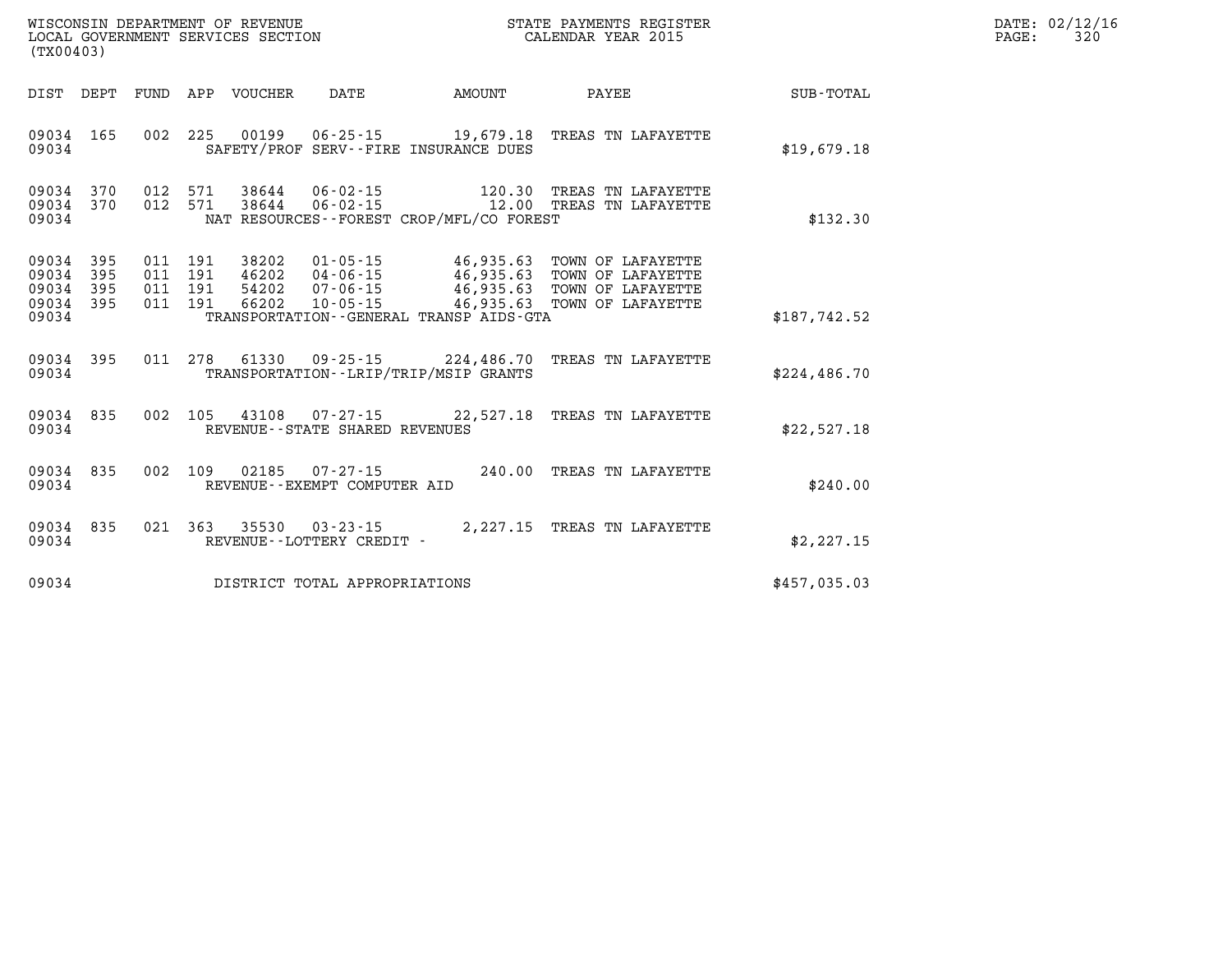| (TX00403)                            |                         |  |  |  |                                |                                          |                                                                                                                                                                                                                                                                                                                         | PAGE:        | DATE: 02/12/16<br>321 |  |
|--------------------------------------|-------------------------|--|--|--|--------------------------------|------------------------------------------|-------------------------------------------------------------------------------------------------------------------------------------------------------------------------------------------------------------------------------------------------------------------------------------------------------------------------|--------------|-----------------------|--|
|                                      |                         |  |  |  |                                |                                          |                                                                                                                                                                                                                                                                                                                         |              |                       |  |
| 09035 165<br>09035                   |                         |  |  |  |                                | SAFETY/PROF SERV--FIRE INSURANCE DUES    | 002 225 00200 06-25-15 4,194.40 TREAS TN LAKE HOLCOMBE                                                                                                                                                                                                                                                                  | \$4,194.40   |                       |  |
| 09035                                |                         |  |  |  |                                | NAT RESOURCES-SEVERANCE/YIELD/WITHDRAWAL | 09035 370 000 001 01DNR 04-09-15 270.95 TREAS TOWN LAKE HOLCOMBE                                                                                                                                                                                                                                                        | \$270.95     |                       |  |
| 09035 370<br>09035                   | 09035 370               |  |  |  |                                | NAT RESOURCES--FOREST CROP/MFL/CO FOREST | 012 571 38645 06-02-15 180.62 TREAS TN LAKE HOLCOMBE 012 571 38645 06-02-15 72.00 TREAS TN LAKE HOLCOMBE                                                                                                                                                                                                                | \$252.62     |                       |  |
| 09035                                | 09035 370               |  |  |  |                                | NAT RESOURCES--AIDS IN LIEU OF TAXES     | 012 579 20065 04-03-15 1.12 TREAS TN LAKE HOLCOMBE                                                                                                                                                                                                                                                                      | \$1.12       |                       |  |
| 09035<br>09035<br>09035 395<br>09035 | 09035 395<br>395<br>395 |  |  |  |                                | TRANSPORTATION--GENERAL TRANSP AIDS-GTA  | $\begin{tabular}{cccccc} 011 & 191 & 38203 & 01-05-15 & 25,950.57 & TOWN OF LAKE HOLCOMBE \\ 011 & 191 & 46203 & 04-06-15 & 25,950.57 & TOWN OF LAKE HOLCOMBE \\ 011 & 191 & 54203 & 07-06-15 & 25,950.57 & TOWN OF LAKE HOLCOMBE \\ 011 & 191 & 66203 & 10-05-15 & 25,950.57 & TOWN OF LAKE HOLCOMBE \\ \end{tabular}$ | \$103,802.28 |                       |  |
| 09035                                | 09035 835               |  |  |  | REVENUE--STATE SHARED REVENUES |                                          | 002 105 43109 07-27-15 11,909.16 TREAS TN LAKE HOLCOMBE                                                                                                                                                                                                                                                                 | \$11,909.16  |                       |  |
| 09035                                | 09035 835               |  |  |  | REVENUE--EXEMPT COMPUTER AID   |                                          | 002 109 02186 07-27-15 40.00 TREAS TN LAKE HOLCOMBE                                                                                                                                                                                                                                                                     | \$40.00      |                       |  |
| 09035                                |                         |  |  |  | DISTRICT TOTAL APPROPRIATIONS  |                                          |                                                                                                                                                                                                                                                                                                                         | \$120,470.53 |                       |  |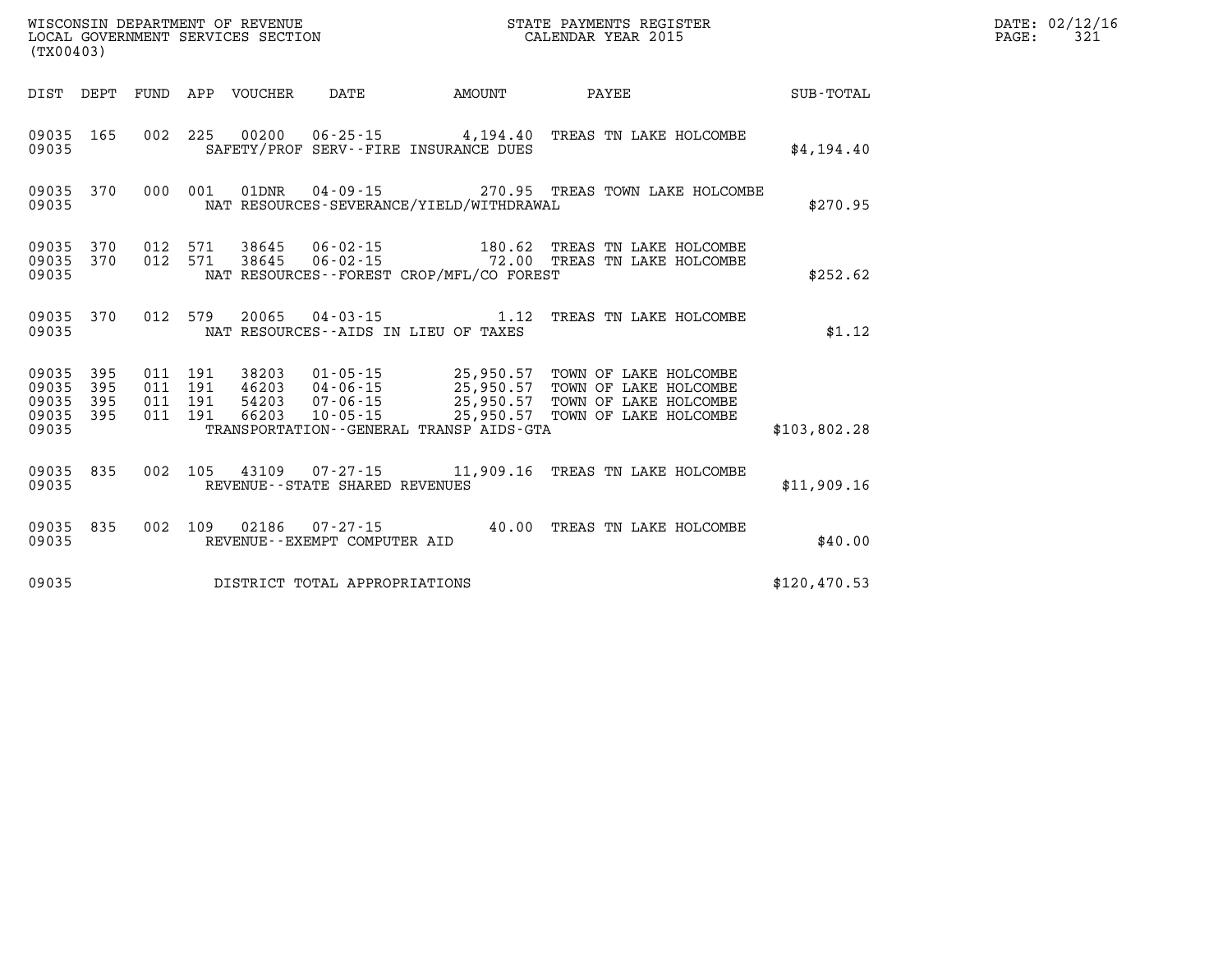| WISCONSIN DEPARTMENT OF REVENUE<br>LOCAL GOVERNMENT SERVICES SECTION<br>(TX00403) |                         |                    |                    |                            |                                                          |                                                                                                                                 | STATE PAYMENTS REGISTER<br>CALENDAR YEAR 2015 |              | DATE: 02/12/16<br>$\mathtt{PAGE:}$<br>322 |
|-----------------------------------------------------------------------------------|-------------------------|--------------------|--------------------|----------------------------|----------------------------------------------------------|---------------------------------------------------------------------------------------------------------------------------------|-----------------------------------------------|--------------|-------------------------------------------|
|                                                                                   |                         |                    |                    | DIST DEPT FUND APP VOUCHER | DATE                                                     | AMOUNT                                                                                                                          | PAYEE                                         | SUB-TOTAL    |                                           |
| 09036                                                                             | 09036 165               |                    | 002 225            |                            |                                                          | 00201  06-25-15  876.68 TREAS TN RUBY<br>SAFETY/PROF SERV--FIRE INSURANCE DUES                                                  |                                               | \$876.68     |                                           |
| 09036                                                                             | 09036 370               |                    | 000 001            |                            |                                                          | NAT RESOURCES-SEVERANCE/YIELD/WITHDRAWAL                                                                                        | 04DNR  06-03-15  448.10 TREAS TOWN RUBY       | \$448.10     |                                           |
| 09036                                                                             | 09036 370               |                    | 012 571            |                            | 38646 06-02-15                                           | 09036 370 012 571 38646 06-02-15 468.12 TREAS TN RUBY<br>NAT RESOURCES - - FOREST CROP/MFL/CO FOREST                            | 2,426.60 TREAS TN RUBY                        | \$2,894.72   |                                           |
| 09036<br>09036<br>09036 395<br>09036                                              | 09036 395<br>395<br>395 | 011 191<br>011 191 | 011 191<br>011 191 |                            |                                                          | 38204  01-05-15  20,946.52  TOWN OF RUBY<br>46204  04-06-15  20,946.52  TOWN OF RUBY<br>TRANSPORTATION--GENERAL TRANSP AIDS-GTA |                                               | \$83,786.10  |                                           |
| 09036                                                                             | 09036 505               |                    |                    |                            |                                                          | 002 174 58240 04-30-15 13,158.00 TREAS TN RUBY<br>DOA--TRANSMISSION LINE FEE DISTRIBUTION                                       |                                               | \$13,158.00  |                                           |
| 09036                                                                             | 09036 835               |                    |                    |                            | 002 105 43110 07-27-15<br>REVENUE--STATE SHARED REVENUES |                                                                                                                                 | 3,421.31 TREAS TN RUBY                        | \$3,421.31   |                                           |
| 09036                                                                             |                         |                    |                    |                            | DISTRICT TOTAL APPROPRIATIONS                            |                                                                                                                                 |                                               | \$104,584.91 |                                           |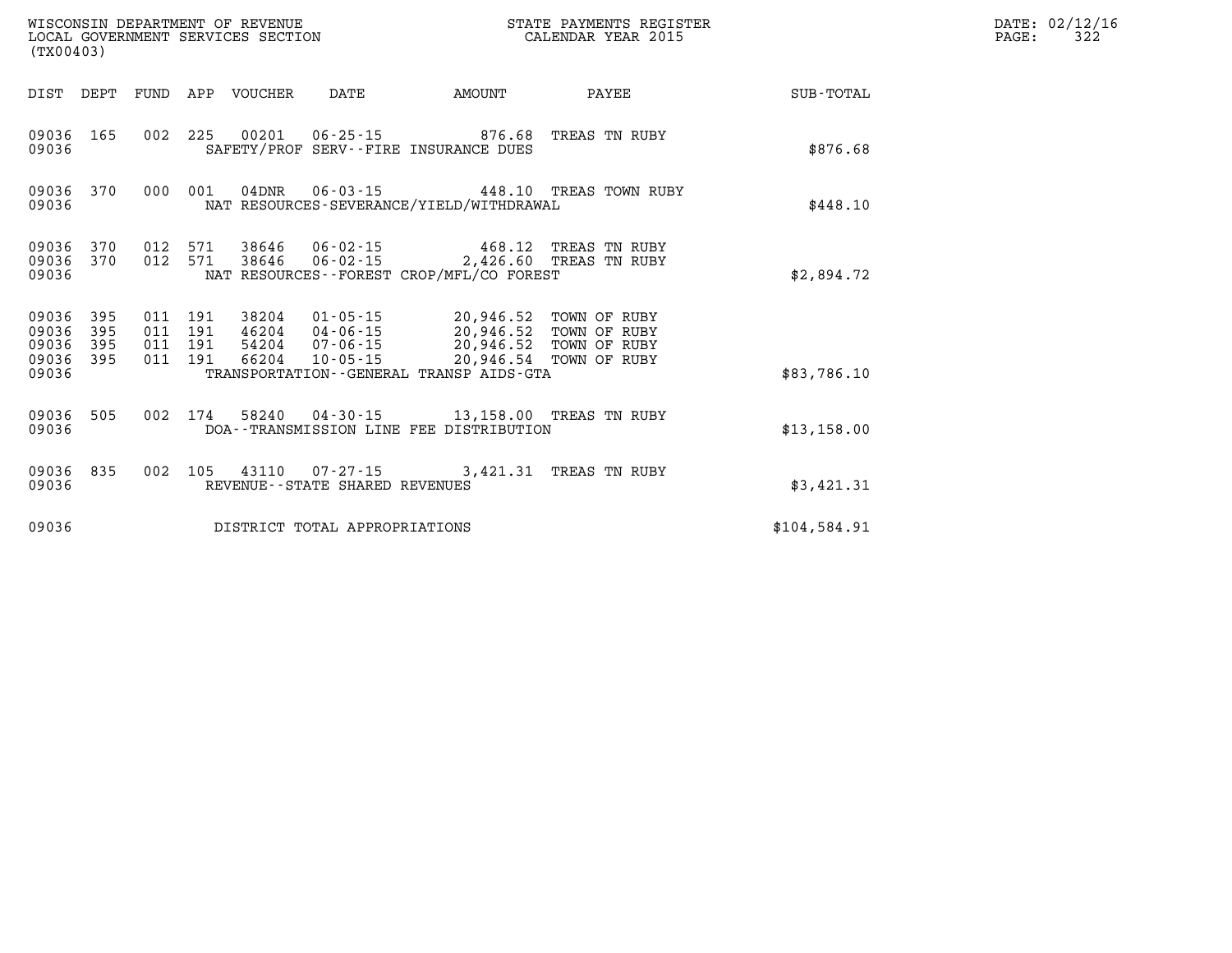| DATE: | 02/12/16 |
|-------|----------|
| PAGE: | 323      |

| (TX00403)               |                                      |  |                                          |                                  |                                                     |                                          |                                                                                                                                                                            |                  | DATE: 02/12/1<br>323<br>PAGE: |
|-------------------------|--------------------------------------|--|------------------------------------------|----------------------------------|-----------------------------------------------------|------------------------------------------|----------------------------------------------------------------------------------------------------------------------------------------------------------------------------|------------------|-------------------------------|
|                         | DIST DEPT                            |  |                                          | FUND APP VOUCHER                 |                                                     | DATE AMOUNT                              | PAYEE                                                                                                                                                                      | <b>SUB-TOTAL</b> |                               |
| 09038                   | 09038 165                            |  | 002 225                                  | 00202                            | $06 - 25 - 15$                                      | SAFETY/PROF SERV--FIRE INSURANCE DUES    | 5,244.68 TREAS TN SAMPSON                                                                                                                                                  | \$5,244.68       |                               |
| 09038                   | 09038 370                            |  | 000 001                                  | 01DNR                            |                                                     | NAT RESOURCES-SEVERANCE/YIELD/WITHDRAWAL | 04-09-15 1,290.72 TREAS TOWN SAMPSON                                                                                                                                       | \$1,290.72       |                               |
| 09038<br>09038<br>09038 | 370<br>370<br>09038 370<br>09038 370 |  | 002 503<br>002 503<br>002 503<br>002 503 | 17351<br>17351<br>18068<br>18068 |                                                     | NAT RESOURCES--AIDS IN LIEU OF TAXES     | 01-12-15 1,317.26 TREAS TN SAMPSON<br>01-12-15 78,651.73 TREAS TN SAMPSON<br>01-30-15 700.04 TREAS TN SAMPSON<br>01-30-15 45,137.15 TREAS TN SAMPSON<br>3494.53 TOWN SHARE | \$125,806.18     |                               |
| 09038                   | 09038 370<br>09038 370               |  | 012 571                                  | 38647<br>012 571 38647           |                                                     | NAT RESOURCES--FOREST CROP/MFL/CO FOREST | 06-02-15 667.62 TREAS TN SAMPSON<br>06-02-15 1,602.34 TREAS TN SAMPSON                                                                                                     | \$2,269.96       |                               |
| 09038<br>09038          | 370<br>09038 370                     |  | 012 579<br>012 579                       | 20066<br>20066                   |                                                     | NAT RESOURCES--AIDS IN LIEU OF TAXES     | 04-03-15 31.86 TREAS TN SAMPSON<br>04-03-15 2,870.40 TREAS TN SAMPSON                                                                                                      | \$2,902.26       |                               |
| 09038<br>09038<br>09038 | 09038 395<br>395<br>395<br>09038 395 |  | 011 191<br>011 191<br>011 191<br>011 191 | 54205<br>66205                   | $07 - 06 - 15$<br>$10 - 05 - 15$                    | TRANSPORTATION--GENERAL TRANSP AIDS-GTA  | 38205 01-05-15 39,531.40 TOWN OF SAMPSON<br>46205 04-06-15 39,531.40 TOWN OF SAMPSON<br>39,531.40 TOWN OF SAMPSON<br>39,531.42 TOWN OF SAMPSON                             | \$158, 125.62    |                               |
| 09038                   | 09038 835                            |  | 002 105                                  | 43111                            | $07 - 27 - 15$<br>REVENUE - - STATE SHARED REVENUES |                                          | 2,995.94 TREAS TN SAMPSON                                                                                                                                                  | \$2,995.94       |                               |
| 09038                   | 09038 835                            |  | 002 109                                  | 02187                            | REVENUE--EXEMPT COMPUTER AID                        |                                          | 07-27-15 1.00 TREAS TN SAMPSON                                                                                                                                             | \$1.00           |                               |
| 09038<br>09038          | 835                                  |  | 002 501                                  | 00001                            | $02 - 02 - 15$                                      | DOA-PAYMENT FOR MUNICIPAL SERVICES AID   | 297.04 TREAS TN SAMPSON                                                                                                                                                    | \$297.04         |                               |
| 09038                   |                                      |  |                                          |                                  | DISTRICT TOTAL APPROPRIATIONS                       |                                          |                                                                                                                                                                            | \$298,933.40     |                               |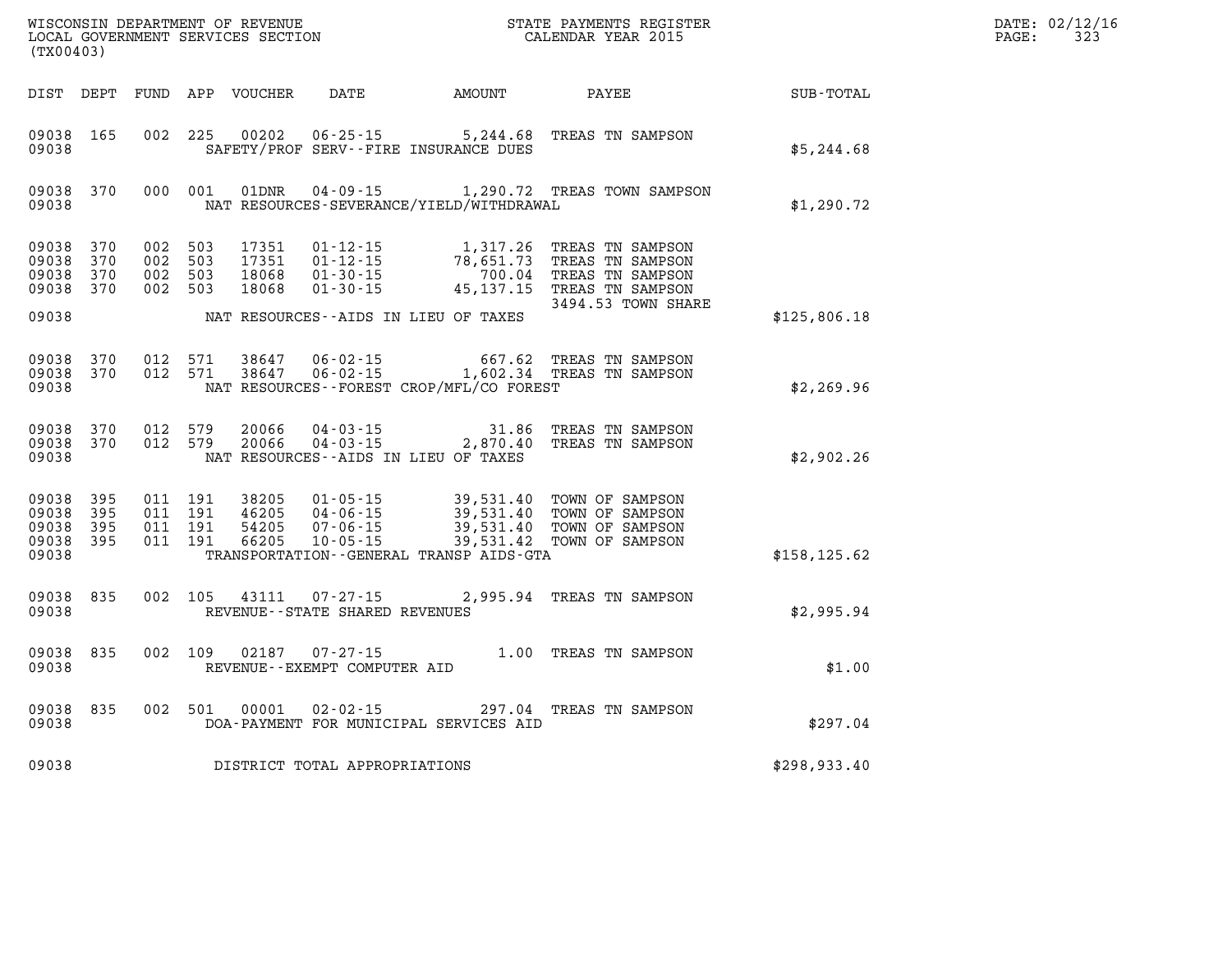| (TX00403)                                 |                          |                          |                          | WISCONSIN DEPARTMENT OF REVENUE<br>LOCAL GOVERNMENT SERVICES SECTION |                                                    |                                                                                                  | STATE PAYMENTS REGISTER<br>CALENDAR YEAR 2015                    |               |
|-------------------------------------------|--------------------------|--------------------------|--------------------------|----------------------------------------------------------------------|----------------------------------------------------|--------------------------------------------------------------------------------------------------|------------------------------------------------------------------|---------------|
| DIST                                      | DEPT                     | FUND                     | APP                      | VOUCHER                                                              | DATE                                               | AMOUNT                                                                                           | PAYEE                                                            | SUB-TOTAL     |
| 09040<br>09040                            | 165                      | 002                      | 225                      | 00203                                                                | $06 - 25 - 15$                                     | 2,543.46 TREAS TN SIGEL<br>SAFETY/PROF SERV--FIRE INSURANCE DUES                                 |                                                                  | \$2,543.46    |
| 09040<br>09040                            | 370                      | 012                      | 571                      | 38648                                                                | $06 - 02 - 15$                                     | NAT RESOURCES - - FOREST CROP/MFL/CO FOREST                                                      | 169.10 TREAS TN SIGEL                                            | \$169.10      |
| 09040<br>09040<br>09040<br>09040<br>09040 | 395<br>395<br>395<br>395 | 011<br>011<br>011<br>011 | 191<br>191<br>191<br>191 | 38206<br>46206<br>54206<br>66206                                     | $01 - 05 - 15$<br>04-06-15<br>07-06-15<br>10-05-15 | 26,275.36<br>26,275.36<br>26,275.36<br>26,275.38<br>TRANSPORTATION - - GENERAL TRANSP AIDS - GTA | TOWN OF SIGEL<br>TOWN OF SIGEL<br>TOWN OF SIGEL<br>TOWN OF SIGEL | \$105, 101.46 |
| 09040<br>09040                            | 835                      | 002                      | 105                      | 43112                                                                | REVENUE - - STATE SHARED REVENUES                  | $07 - 27 - 15$ 6,969.99                                                                          | TREAS TN SIGEL                                                   | \$6,969.99    |
| 09040<br>09040                            | 835                      | 002                      | 109                      | 02188                                                                | $07 - 27 - 15$<br>REVENUE--EXEMPT COMPUTER AID     | 7.00                                                                                             | TREAS TN SIGEL                                                   | \$7.00        |
| 09040<br>09040                            | 835                      | 021                      | 363                      | 35531                                                                | $03 - 23 - 15$<br>REVENUE--LOTTERY CREDIT -        | 1,851.64                                                                                         | TREAS TN SIGEL                                                   | \$1,851.64    |
| 09040                                     |                          |                          |                          |                                                                      | DISTRICT TOTAL APPROPRIATIONS                      |                                                                                                  |                                                                  | \$116,642.65  |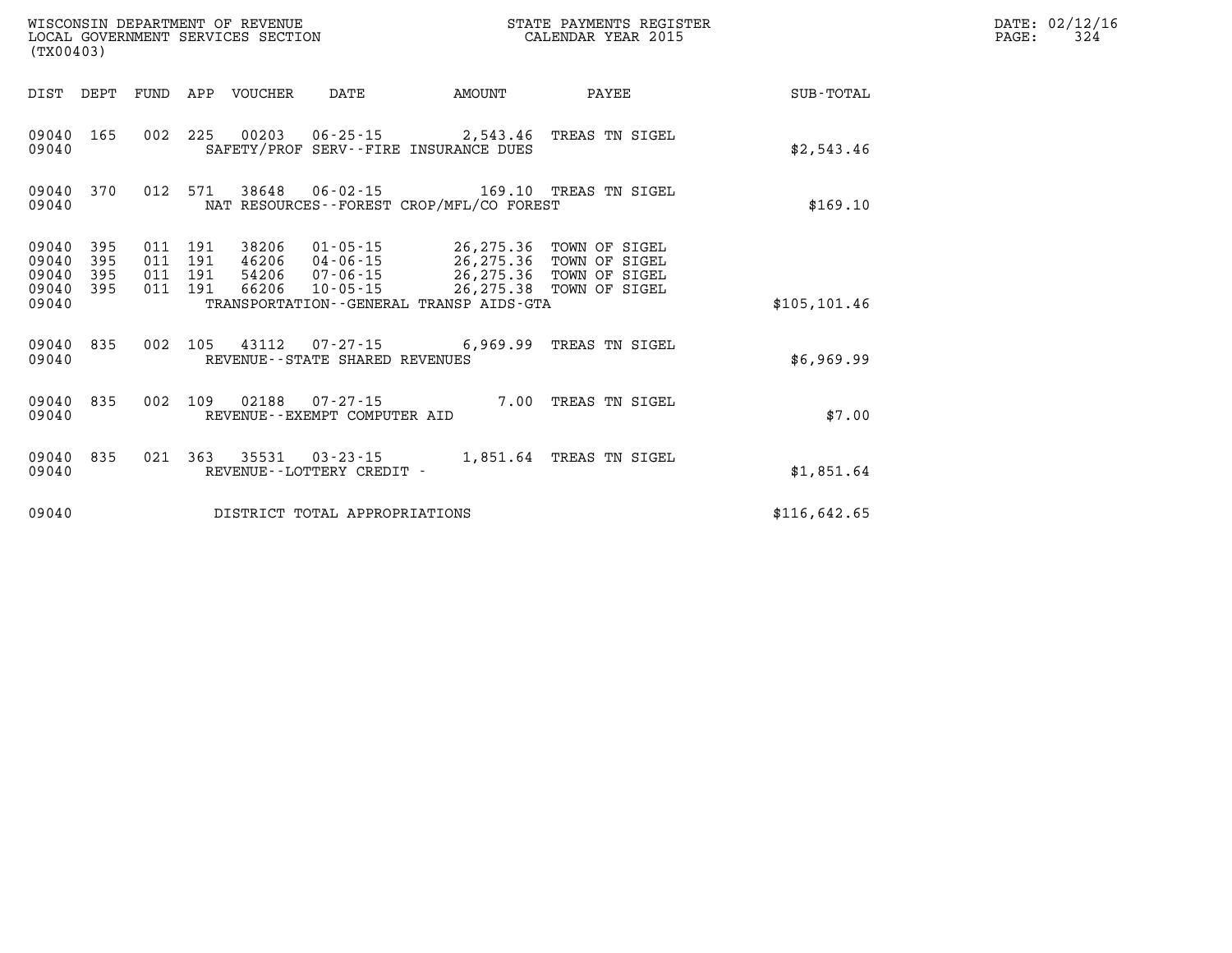| WISCONSIN DEPARTMENT OF REVENUE<br>LOCAL GOVERNMENT SERVICES SECTION<br>(TX00403) |            |            |            |                |                                                   |                                                           | STATE PAYMENTS REGISTER<br>CALENDAR YEAR 2015 |              |
|-----------------------------------------------------------------------------------|------------|------------|------------|----------------|---------------------------------------------------|-----------------------------------------------------------|-----------------------------------------------|--------------|
| DIST                                                                              | DEPT       | FUND       | APP        | <b>VOUCHER</b> | DATE                                              | AMOUNT                                                    | PAYEE                                         | SUB-TOTAL    |
| 09042<br>09042                                                                    | 165        | 002        | 225        | 00204          | $06 - 25 - 15$                                    | 4,870.96<br>SAFETY/PROF SERV--FIRE INSURANCE DUES         | TREAS TN TILDEN                               | \$4,870.96   |
| 09042<br>09042                                                                    | 370        | 012        | 571        | 38649          | $06 - 02 - 15$                                    | 23.00<br>NAT RESOURCES - - FOREST CROP/MFL/CO FOREST      | TREAS TN TILDEN                               | \$23.00      |
| 09042<br>09042                                                                    | 395<br>395 | 011<br>011 | 191<br>191 | 38207<br>46207 | $01 - 05 - 15$<br>04-06-15                        | 23,286.15<br>23,286.15                                    | TOWN OF TILDEN<br>TOWN OF TILDEN              |              |
| 09042<br>09042                                                                    | 395<br>395 | 011<br>011 | 191<br>191 | 54207<br>66207 | 07-06-15<br>10-05-15                              | 23,286.15                                                 | TOWN OF TILDEN<br>TOWN OF TILDEN              |              |
| 09042                                                                             |            |            |            |                |                                                   | 23,286.15<br>TRANSPORTATION - - GENERAL TRANSP AIDS - GTA |                                               | \$93,144.60  |
| 09042<br>09042                                                                    | 835        | 002        | 105        | 43113          | $07 - 27 - 15$<br>REVENUE--STATE SHARED REVENUES  | 4,981.88                                                  | TREAS TN TILDEN                               | \$4,981.88   |
| 09042<br>09042                                                                    | 835        | 002        | 109        | 02189          | $07 - 27 - 15$<br>REVENUE - - EXEMPT COMPUTER AID | 34.00                                                     | TREAS TN TILDEN                               | \$34.00      |
| 09042                                                                             |            |            |            |                | DISTRICT TOTAL APPROPRIATIONS                     |                                                           |                                               | \$103,054.44 |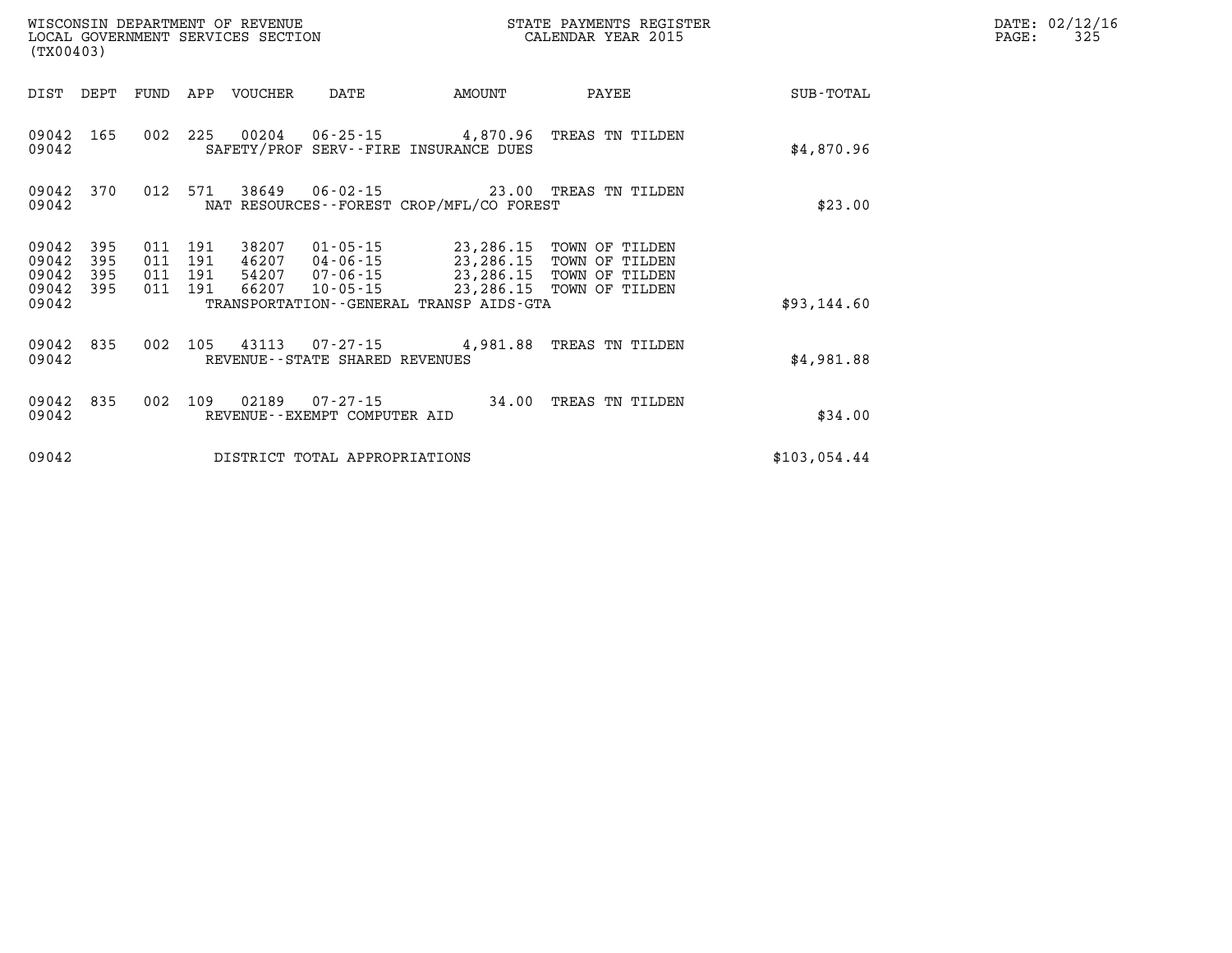|                                 | (TX00403)         |  |  |  |                                |                                              |                                                                                                                                                                                                                                                                                                                                                              |               | DATE: 02/12/16<br>$\mathtt{PAGE:}$<br>326 |
|---------------------------------|-------------------|--|--|--|--------------------------------|----------------------------------------------|--------------------------------------------------------------------------------------------------------------------------------------------------------------------------------------------------------------------------------------------------------------------------------------------------------------------------------------------------------------|---------------|-------------------------------------------|
|                                 |                   |  |  |  |                                |                                              | DIST DEPT FUND APP VOUCHER DATE AMOUNT PAYEE                                                                                                                                                                                                                                                                                                                 | SUB-TOTAL     |                                           |
| 09044 165<br>09044              |                   |  |  |  |                                | SAFETY/PROF SERV--FIRE INSURANCE DUES        | 002 225 00205 06-25-15 8,770.07 TREAS TN WHEATON                                                                                                                                                                                                                                                                                                             | \$8,770.07    |                                           |
| 09044 370                       |                   |  |  |  |                                |                                              | 002 503 17352 01-12-15 1,455.81 TREAS TN WHEATON<br>237.24 TOWN SHARE                                                                                                                                                                                                                                                                                        |               |                                           |
| 09044                           |                   |  |  |  |                                | NAT RESOURCES--AIDS IN LIEU OF TAXES         |                                                                                                                                                                                                                                                                                                                                                              | \$1,455.81    |                                           |
| 09044                           |                   |  |  |  |                                | NAT RESOURCES--FOREST CROP/MFL/CO FOREST     | 09044 370 012 571 38650 06-02-15 171.22 TREAS TN WHEATON                                                                                                                                                                                                                                                                                                     | \$171.22      |                                           |
| 09044 370<br>09044 370<br>09044 |                   |  |  |  |                                | NAT RESOURCES--AIDS IN LIEU OF TAXES         |                                                                                                                                                                                                                                                                                                                                                              | \$94.29       |                                           |
|                                 |                   |  |  |  |                                |                                              |                                                                                                                                                                                                                                                                                                                                                              |               |                                           |
| 09044<br>09044<br>09044         | 395<br>395<br>395 |  |  |  |                                |                                              | $\begin{tabular}{cccccc} 011 & 191 & 38208 & 01\text{-}05\text{-}15 & & 44\text{,}733.63 & TOWN OF WHEREATION \\ 011 & 191 & 46208 & 04\text{-}06\text{-}15 & & 44\text{,}733.63 & TOWN OF WHEREATION \\ 011 & 191 & 54208 & 07\text{-}06\text{-}15 & & 44\text{,}733.63 & TOWN OF WHEREATION \\ 011 & 191 & 66208 & 10\text{-}05\text{-}15 & & 44\text{,}7$ |               |                                           |
| 09044 395<br>09044              |                   |  |  |  |                                | TRANSPORTATION - - GENERAL TRANSP AIDS - GTA |                                                                                                                                                                                                                                                                                                                                                              | \$178,934.52  |                                           |
| 09044 835<br>09044              |                   |  |  |  | REVENUE--STATE SHARED REVENUES |                                              | 002 105 43114 07-27-15 53,182.24 TREAS TN WHEATON                                                                                                                                                                                                                                                                                                            | \$53,182.24   |                                           |
| 09044 835<br>09044              |                   |  |  |  | REVENUE--EXEMPT COMPUTER AID   |                                              | 002 109 02190 07-27-15 759.00 TREAS TN WHEATON                                                                                                                                                                                                                                                                                                               | \$759.00      |                                           |
| 09044                           |                   |  |  |  | DISTRICT TOTAL APPROPRIATIONS  |                                              |                                                                                                                                                                                                                                                                                                                                                              | \$243, 367.15 |                                           |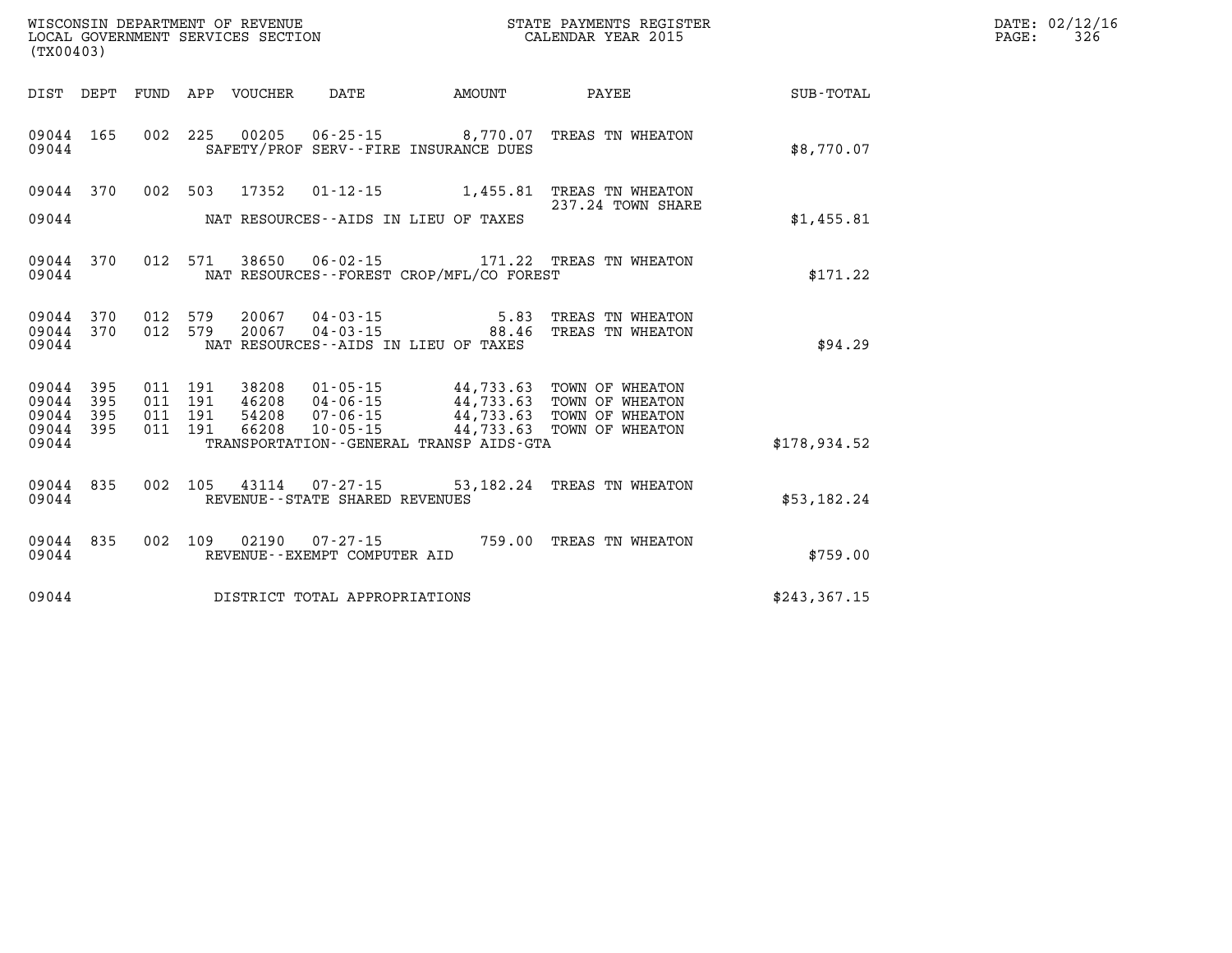|                                 | $\tt WISCONSIM DEPARTMENT OF REVENUE$ $\tt WISCONSIMENT$ SERVICES SECTION $\tt CALENDAR$ YEAR 2015<br>(TX00403) |  |  |                                 |                                |                                             |                                                                                                                                                                                                                                                                                                                                                      |              | DATE: 02/12/16<br>PAGE:<br>327 |
|---------------------------------|-----------------------------------------------------------------------------------------------------------------|--|--|---------------------------------|--------------------------------|---------------------------------------------|------------------------------------------------------------------------------------------------------------------------------------------------------------------------------------------------------------------------------------------------------------------------------------------------------------------------------------------------------|--------------|--------------------------------|
|                                 |                                                                                                                 |  |  | DIST DEPT FUND APP VOUCHER DATE |                                | <b>EXAMPLE THE PROPERTY OF A MOUNT</b>      | <b>PAYEE</b>                                                                                                                                                                                                                                                                                                                                         | SUB-TOTAL    |                                |
| 09046 165<br>09046              |                                                                                                                 |  |  |                                 |                                | SAFETY/PROF SERV--FIRE INSURANCE DUES       | 002 225 00206 06-25-15 3,079.59 TREAS TN WOODMOHR                                                                                                                                                                                                                                                                                                    | \$3,079.59   |                                |
| 09046                           |                                                                                                                 |  |  |                                 |                                | NAT RESOURCES-SEVERANCE/YIELD/WITHDRAWAL    | 09046 370 000 001 04DNR 06-03-15 1,352.68 TREAS TOWN WOODMOHR                                                                                                                                                                                                                                                                                        | \$1,352.68   |                                |
| 09046                           |                                                                                                                 |  |  |                                 |                                | NAT RESOURCES - - FOREST CROP/MFL/CO FOREST | 09046 370 012 571 38651 06-02-15 32.24 TREAS TN WOODMOHR                                                                                                                                                                                                                                                                                             | \$32.24      |                                |
| 09046                           | 09046 370                                                                                                       |  |  |                                 |                                | NAT RESOURCES--AIDS IN LIEU OF TAXES        | 012 579 20068 04-03-15 47.31 TREAS TN WOODMOHR                                                                                                                                                                                                                                                                                                       | \$47.31      |                                |
| 09046 395<br>09046 395<br>09046 | 09046 395<br>09046 395                                                                                          |  |  |                                 |                                | TRANSPORTATION--GENERAL TRANSP AIDS-GTA     | $\begin{array}{cccccc} 011 & 191 & 38209 & 01\cdot 05\cdot 15 & 26,418.49 & \text{TOWN OF WOODMOHR} \\ 011 & 191 & 46209 & 04\cdot 06\cdot 15 & 26,418.49 & \text{TOWN OF WOODMOHR} \\ 011 & 191 & 54209 & 07\cdot 06\cdot 15 & 26,418.49 & \text{TOWN OF WOODMOHR} \\ 011 & 191 & 66209 & 10\cdot 05\cdot 15 & 26,418.51 & \text{TOWN OF WOODMOHR}$ | \$105,673.98 |                                |
| 09046                           |                                                                                                                 |  |  |                                 | REVENUE--STATE SHARED REVENUES |                                             | 09046 835 002 105 43115 07-27-15 8,816.60 TREAS TN WOODMOHR                                                                                                                                                                                                                                                                                          | \$8,816.60   |                                |
| 09046 835<br>09046              |                                                                                                                 |  |  |                                 | REVENUE--EXEMPT COMPUTER AID   |                                             | 002 109 02191 07-27-15 6.00 TREAS TN WOODMOHR                                                                                                                                                                                                                                                                                                        | \$6.00       |                                |
| 09046                           |                                                                                                                 |  |  |                                 | DISTRICT TOTAL APPROPRIATIONS  |                                             |                                                                                                                                                                                                                                                                                                                                                      | \$119,008.40 |                                |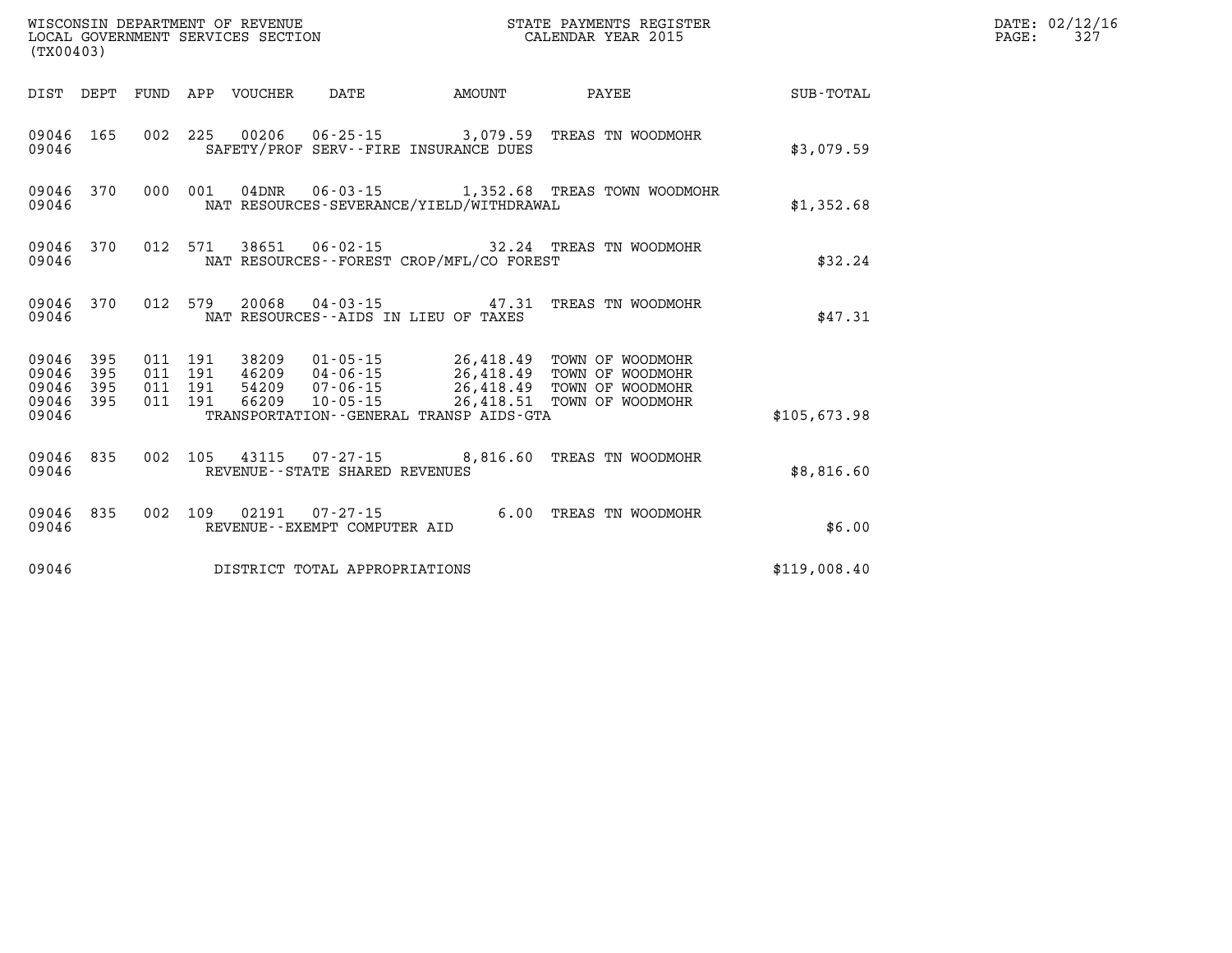| DATE: | 02/12/16 |
|-------|----------|
| PAGE: | 328      |

| (TX00403)                                 |                          |                          |                          |                                  |                                                        |                                                                           |                                                                                                                                |             |
|-------------------------------------------|--------------------------|--------------------------|--------------------------|----------------------------------|--------------------------------------------------------|---------------------------------------------------------------------------|--------------------------------------------------------------------------------------------------------------------------------|-------------|
| DIST                                      | DEPT                     | FUND                     | APP                      | VOUCHER                          | DATE                                                   | AMOUNT                                                                    | <b>PAYEE</b>                                                                                                                   | SUB-TOTAL   |
| 09106<br>09106                            | 165                      | 002                      | 225                      | 00207                            |                                                        | 06-25-15 1,097.29 TREAS VIL BOYD<br>SAFETY/PROF SERV--FIRE INSURANCE DUES |                                                                                                                                | \$1,097.29  |
| 09106<br>09106<br>09106<br>09106<br>09106 | 395<br>395<br>395<br>395 | 011<br>011<br>011<br>011 | 191<br>191<br>191<br>191 | 38210<br>46210<br>54210<br>66210 | 07-06-15<br>$10 - 05 - 15$                             | TRANSPORTATION--GENERAL TRANSP AIDS-GTA                                   | 01-05-15 7,822.96 VILLAGE OF BOYD<br>04-06-15 7,822.96 VILLAGE OF BOYD<br>7,822.96 VILLAGE OF BOYD<br>7,822.98 VILLAGE OF BOYD | \$31,291.86 |
| 09106<br>09106                            | 395                      | 011                      | 278                      | 69764                            |                                                        | $12 - 21 - 15$ 20,000.00<br>TRANSPORTATION--LRIP/TRIP/MSIP GRANTS         | TREAS VIL BOYD                                                                                                                 | \$20,000.00 |
| 09106<br>09106                            | 435                      | 005                      | 162                      |                                  |                                                        | HS--AMBULANCE FUNDING ASSISTANCE GRANTS                                   | 01DHS 09-17-15 4,945.36 BOYD EDSON DELMAR FD AMBULANCE                                                                         | \$4,945.36  |
| 09106<br>09106                            | 435                      | 005                      | 163                      | 01LGS                            |                                                        | HS--PREPAID MEDICAL TRANSPORT REIMBURSE                                   | 11-16-15 8,867.63 DHS PREPAID MEDICAL TRANSPORT                                                                                | \$8,867.63  |
| 09106<br>09106                            | 455                      | 002                      | 231                      | 08                               | $03 - 12 - 15$<br>JUSTICE - - LAW ENFORCEMENT TRAINING | 160.00                                                                    | TREAS VIL BOYD                                                                                                                 | \$160.00    |
| 09106<br>09106                            | 835                      | 002                      | 105                      | 43116                            | REVENUE--STATE SHARED REVENUES                         | 07-27-15 32,302.82 TREAS VIL BOYD                                         |                                                                                                                                | \$32,302.82 |
| 09106                                     |                          |                          |                          |                                  | DISTRICT TOTAL APPROPRIATIONS                          |                                                                           |                                                                                                                                | \$98,664.96 |

WISCONSIN DEPARTMENT OF REVENUE **STATE PAYMENTS REGISTER**<br>LOCAL GOVERNMENT SERVICES SECTION

LOCAL GOVERNMENT SERVICES SECTION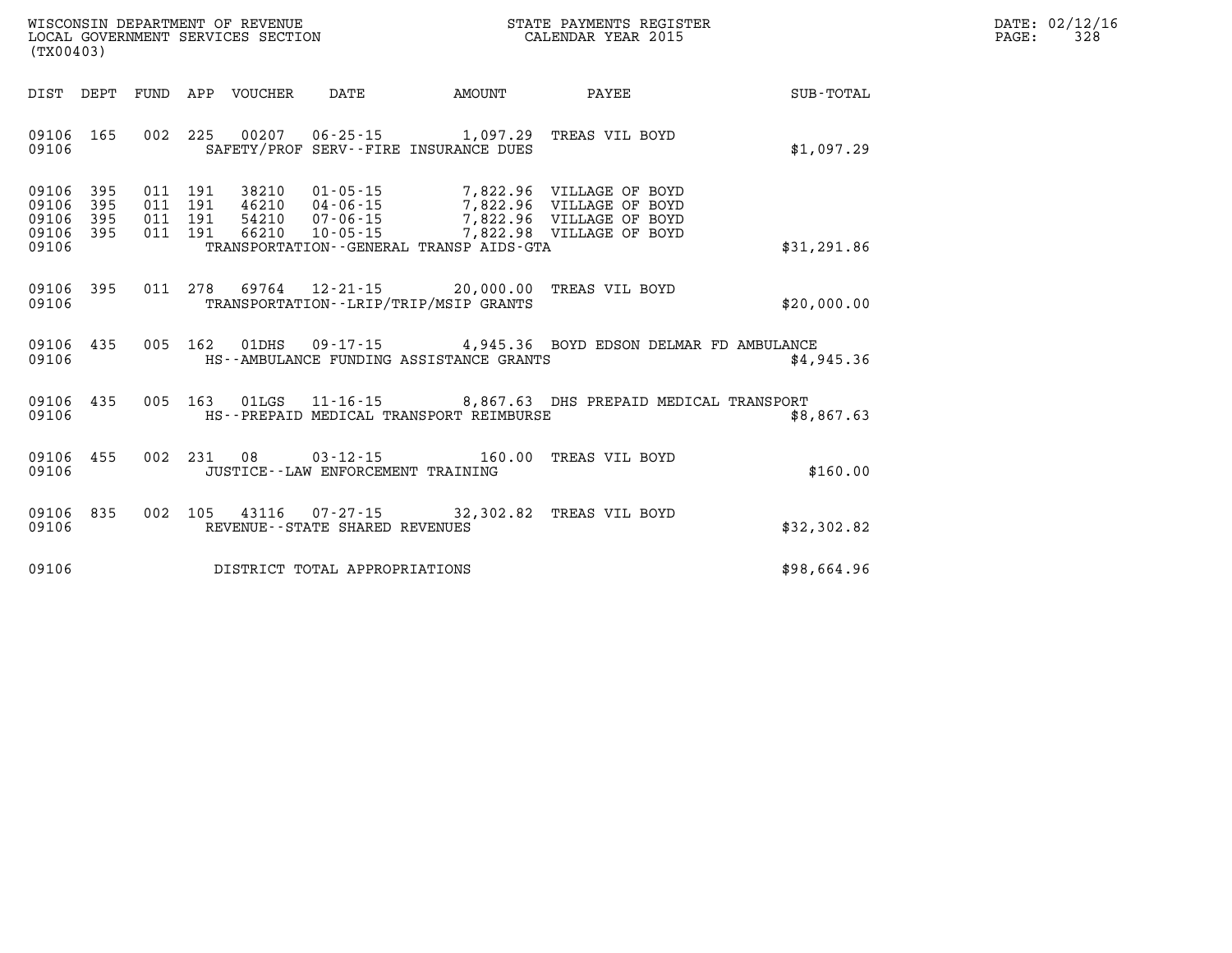|       | DATE: 02/12/16 |
|-------|----------------|
| PAGE: | 329            |

| (TX00403)                                                             | WISCONSIN DEPARTMENT OF REVENUE<br>LOCAL GOVERNMENT SERVICES SECTION                                                                           | S <sup>1</sup>                                                                                        | STATE PAYMENTS REGISTER<br>CALENDAR YEAR 2015                                                                  |              |  |
|-----------------------------------------------------------------------|------------------------------------------------------------------------------------------------------------------------------------------------|-------------------------------------------------------------------------------------------------------|----------------------------------------------------------------------------------------------------------------|--------------|--|
| FUND<br>DIST<br>DEPT                                                  | APP<br>DATE<br>VOUCHER                                                                                                                         | AMOUNT                                                                                                | PAYEE                                                                                                          | SUB-TOTAL    |  |
| 165<br>09111<br>09111                                                 | 002<br>225<br>00208                                                                                                                            | $06 - 25 - 15$ 3,014.53<br>SAFETY/PROF SERV--FIRE INSURANCE DUES                                      | TREAS VIL CADOTT                                                                                               | \$3,014.53   |  |
| 09111<br>395<br>395<br>09111<br>395<br>09111<br>09111<br>395<br>09111 | 185<br>011<br>56705<br>$08 - 13 - 15$<br>011<br>185<br>56705<br>$08 - 13 - 15$<br>011<br>185<br>60429<br>$09 - 21 - 15$<br>011<br>185<br>63186 | 431.44<br>738.33<br>862.88<br>$10 - 19 - 15$<br>593.05<br>TRANSPORTATION - - HIGHWAY SAFETY - FEDERAL | TREAS VIL CADOTT<br>TREAS VIL CADOTT<br>TREAS VIL CADOTT<br>TREAS VIL CADOTT                                   | \$2,625.70   |  |
| 09111<br>395<br>09111<br>395<br>09111<br>395<br>09111<br>395<br>09111 | 011<br>191<br>38211<br>$01 - 05 - 15$<br>011<br>191<br>46211<br>$04 - 06 - 15$<br>011<br>191<br>54211<br>$07 - 06 - 15$<br>66211<br>011<br>191 | 21,328.18<br>$10 - 05 - 15$<br>TRANSPORTATION--GENERAL TRANSP AIDS-GTA                                | 21,328.18 VILLAGE OF CADOTT<br>21,328.18 VILLAGE OF CADOTT<br>VILLAGE OF CADOTT<br>21,328.21 VILLAGE OF CADOTT | \$85,312.75  |  |
| 435<br>09111<br>09111                                                 | 005<br>162<br>01DHS                                                                                                                            | HS--AMBULANCE FUNDING ASSISTANCE GRANTS                                                               | 09-17-15 4,897.47 CADOTT COMMUINITY AMBULANCE                                                                  | \$4,897.47   |  |
| 09111<br>435<br>09111                                                 | 163<br>005<br>01LGS<br>$11 - 16 - 15$                                                                                                          | HS--PREPAID MEDICAL TRANSPORT REIMBURSE                                                               | 2,550.17 DHS PREPAID MEDICAL TRANSPORT                                                                         | \$2,550.17   |  |
| 09111<br>455<br>09111                                                 | 002<br>231<br>08<br>$03 - 12 - 15$<br>JUSTICE - - LAW ENFORCEMENT TRAINING                                                                     | 480.00                                                                                                | TREAS VIL CADOTT                                                                                               | \$480.00     |  |
| 835<br>09111<br>09111                                                 | 002<br>105<br>43117<br>REVENUE - - STATE SHARED REVENUES                                                                                       | $07 - 27 - 15$                                                                                        | 35,680.00 TREAS VIL CADOTT                                                                                     | \$35,680.00  |  |
| 09111<br>835<br>09111<br>835<br>09111                                 | 002<br>109<br>02192<br>002<br>109<br>05037<br>REVENUE--EXEMPT COMPUTER AID                                                                     | 07-27-15 1,485.00 TREAS VIL CADOTT<br>07-27-15 396.00 TREAS VIL CADOTT                                |                                                                                                                | \$1,881.00   |  |
| 835<br>09111<br>09111                                                 | 021<br>363<br>35532<br>$03 - 23 - 15$<br>REVENUE--LOTTERY CREDIT -                                                                             |                                                                                                       | 1,242.08 TREAS VIL CADOTT                                                                                      | \$1,242.08   |  |
| 09111                                                                 | DISTRICT TOTAL APPROPRIATIONS                                                                                                                  |                                                                                                       |                                                                                                                | \$137,683.70 |  |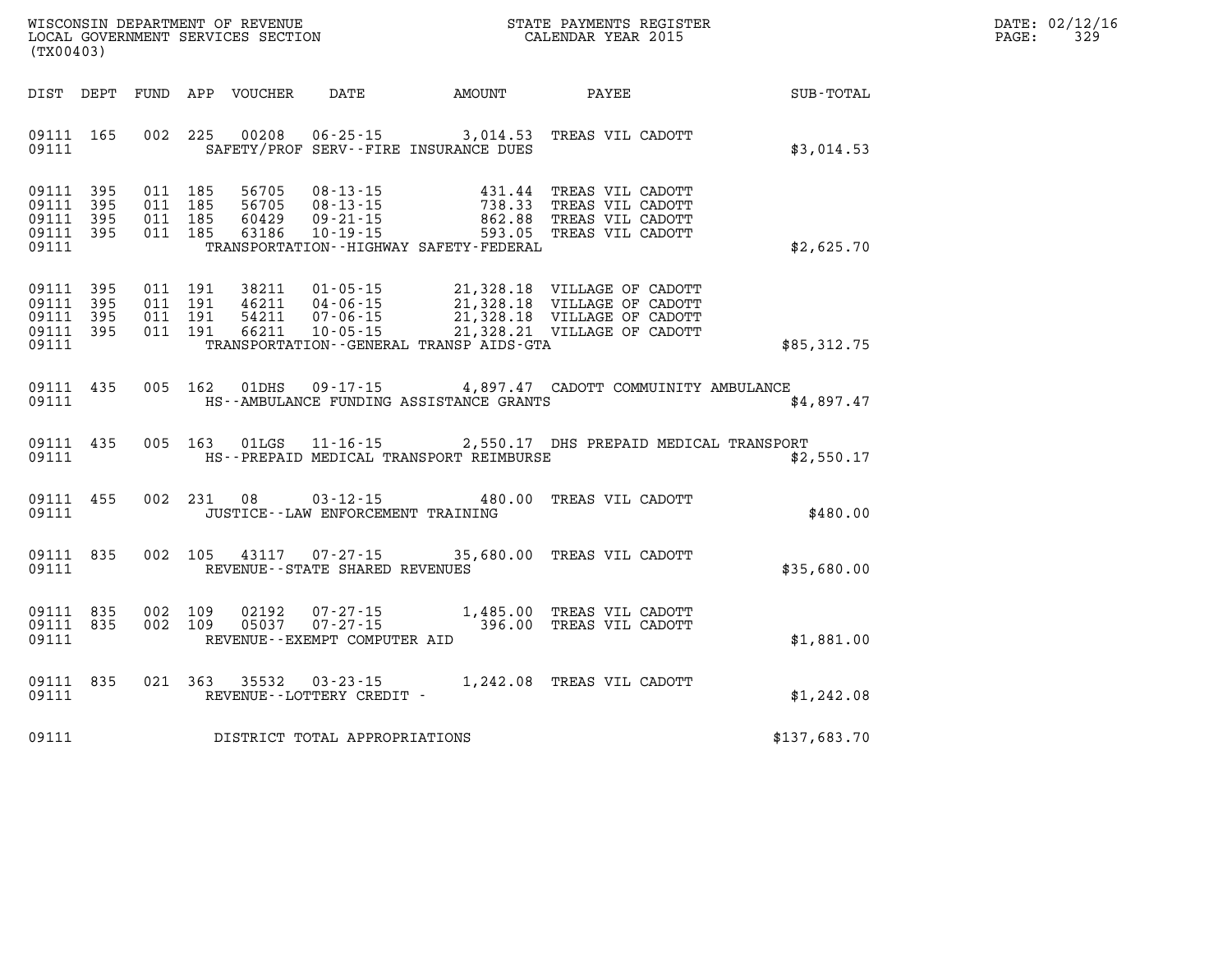| (TX00403)                                             |                  |                                          |                  |                                   |                                              | WISCONSIN DEPARTMENT OF REVENUE<br>LOCAL GOVERNMENT SERVICES SECTION FOR THE STATE PAYMENTS REGISTER<br>CALENDAR YEAR 2015                                                                                                   | $\mathbb{R}^n$ | DATE: 02/12/16<br>$\mathtt{PAGE:}$<br>330 |
|-------------------------------------------------------|------------------|------------------------------------------|------------------|-----------------------------------|----------------------------------------------|------------------------------------------------------------------------------------------------------------------------------------------------------------------------------------------------------------------------------|----------------|-------------------------------------------|
|                                                       |                  |                                          |                  |                                   |                                              | DIST DEPT FUND APP VOUCHER DATE AMOUNT PAYEE SUB-TOTAL                                                                                                                                                                       |                |                                           |
| 09128                                                 | 09128 165        |                                          |                  |                                   | SAFETY/PROF SERV--FIRE INSURANCE DUES        | 002 225 00209 06-25-15 20,882.79 TREAS VIL LAKE HALLIE                                                                                                                                                                       | \$20,882.79    |                                           |
|                                                       |                  |                                          |                  |                                   |                                              | 09128 370 002 503 17353 01-12-15 487.51 TREAS VIL LAKE HALLIE<br>124.01 VILL SHARE                                                                                                                                           |                |                                           |
| 09128                                                 |                  |                                          |                  |                                   | NAT RESOURCES--AIDS IN LIEU OF TAXES         |                                                                                                                                                                                                                              | \$487.51       |                                           |
| 09128 370<br>09128                                    | 09128 370        |                                          |                  |                                   | NAT RESOURCES--FOREST CROP/MFL/CO FOREST     | 012 571 38652 06-02-15 24.00 TREAS VIL LAKE HALLIE<br>012 571 38652 06-02-15 11.94 TREAS VIL LAKE HALLIE                                                                                                                     | \$35.94        |                                           |
| 09128                                                 |                  |                                          |                  |                                   | NAT RESOURCES--AIDS IN LIEU OF TAXES         | 09128 370 012 579 20069 04-03-15 70.40 TREAS VIL LAKE HALLIE                                                                                                                                                                 | \$70.40        |                                           |
| 09128                                                 |                  |                                          | TRANSPORTATION-- |                                   |                                              | 09128 395 011 178 61044 09-28-15 168,700.00 TREAS VIL LAKE HALLIE                                                                                                                                                            | \$168,700.00   |                                           |
| 09128<br>09128 395<br>09128 395<br>09128              | 09128 395<br>395 |                                          |                  |                                   | TRANSPORTATION - - HIGHWAY SAFETY - FEDERAL  | 011 185 60430 09-21-15 1,892.50 TREAS VIL LAKE HALLIE<br>011 185 60430 09-21-15 973.68 TREAS VIL LAKE HALLIE<br>011 185 60430 09-21-15 853.16 TREAS VIL LAKE HALLIE<br>011 185 61658 10-02-15 2,145.14 TREAS VIL LAKE HALLIE | \$5,864.48     |                                           |
| 09128<br>09128 395<br>09128 395<br>09128 395<br>09128 | 395              | 011 191<br>011 191<br>011 191<br>011 191 |                  |                                   | TRANSPORTATION - - GENERAL TRANSP AIDS - GTA | 38212  01-05-15  43,627.12  VILLAGE OF LAKE HALLIE<br>46212  04-06-15  43,627.12  VILLAGE OF LAKE HALLIE<br>54212  07-06-15  43,627.12  VILLAGE OF LAKE HALLIE<br>66212  10-05-15  43,627.14  VILLAGE OF LAKE HALLIE         | \$174,508.50   |                                           |
| 09128                                                 | 09128 455        |                                          |                  | JUSTICE--LAW ENFORCEMENT TRAINING |                                              | 002 231 14 04-08-15 2,240.00 TREAS VIL LAKE HALLIE                                                                                                                                                                           | \$2,240.00     |                                           |
| 09128                                                 |                  |                                          |                  |                                   | REVENUE - - STATE SHARED REVENUES            | 09128 835 002 105 43118 07-27-15 34,514.02 TREAS VIL LAKE HALLIE                                                                                                                                                             | \$34,514.02    |                                           |
| 09128 835<br>09128                                    | 09128 835        |                                          |                  | REVENUE--EXEMPT COMPUTER AID      |                                              | 002 109 02193 07-27-15 2,688.00 TREAS VIL LAKE HALLIE<br>002 109 05038 07-27-15 10,064.00 TREAS VIL LAKE HALLIE                                                                                                              | \$12,752.00    |                                           |
| 09128 835<br>09128                                    |                  |                                          |                  | REVENUE--LOTTERY CREDIT -         |                                              | 021 363 35533 03-23-15 1,537.32 TREAS VIL LAKE HALLIE                                                                                                                                                                        | \$1,537.32     |                                           |
| 09128                                                 |                  |                                          |                  | DISTRICT TOTAL APPROPRIATIONS     |                                              |                                                                                                                                                                                                                              | \$421,592.96   |                                           |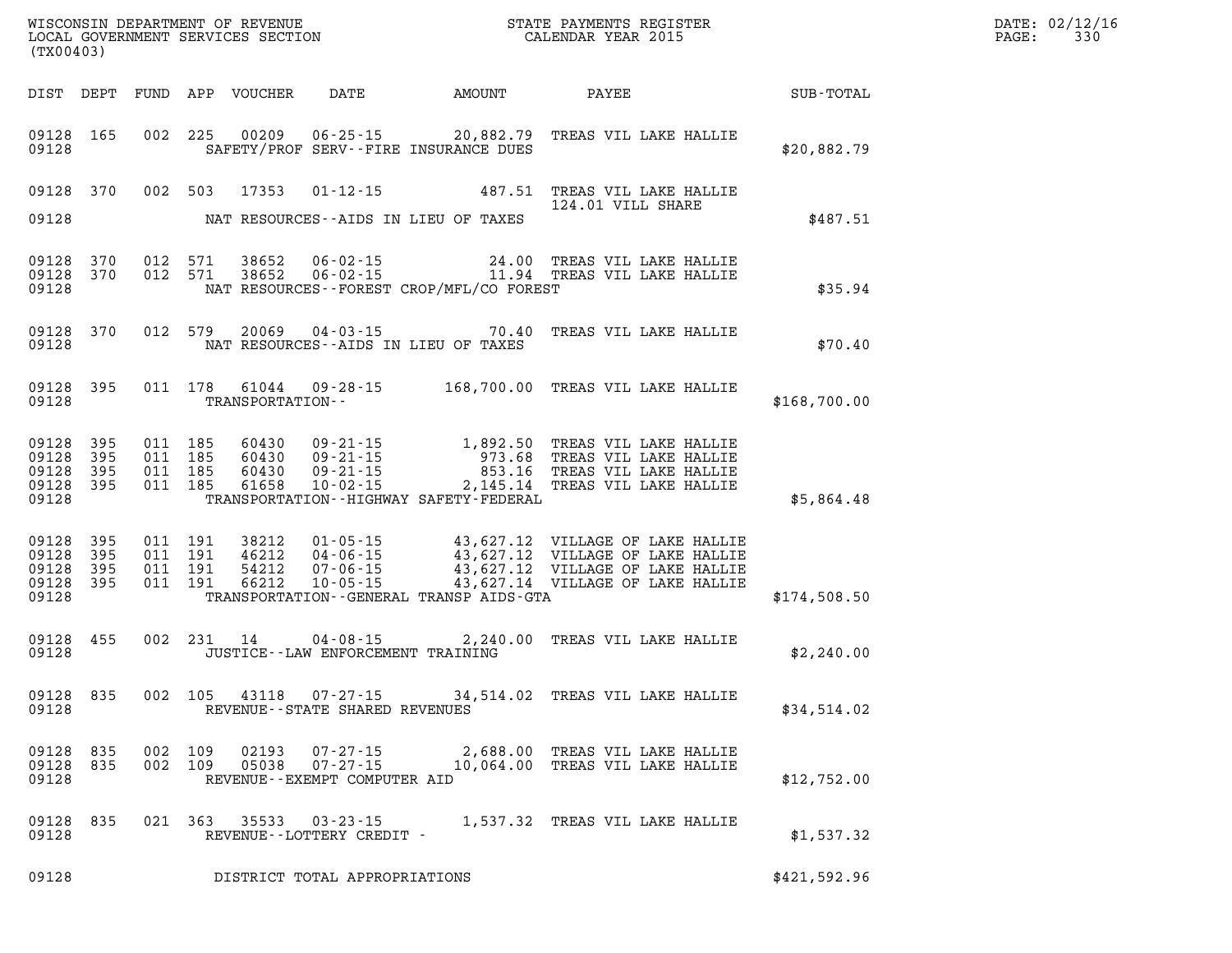| DATE: | 02/12/16 |
|-------|----------|
| PAGE: | 331      |

| (TX00403) |                                                  |                               |                         |                                                          |                                              |                                                                                                                                                                                                                                                                                                                                                           | $\mathbb{R}^n$       | DATE: 02/12/1<br>$\mathtt{PAGE:}$<br>331 |
|-----------|--------------------------------------------------|-------------------------------|-------------------------|----------------------------------------------------------|----------------------------------------------|-----------------------------------------------------------------------------------------------------------------------------------------------------------------------------------------------------------------------------------------------------------------------------------------------------------------------------------------------------------|----------------------|------------------------------------------|
|           |                                                  |                               |                         |                                                          | DIST DEPT FUND APP VOUCHER DATE AMOUNT PAYEE |                                                                                                                                                                                                                                                                                                                                                           | $\texttt{SUB-TOTAL}$ |                                          |
| 09161     | 09161 165                                        | 002 225                       | 00210                   |                                                          | SAFETY/PROF SERV--FIRE INSURANCE DUES        | 06-25-15 2,017.52 TREAS VIL NEW AUBURN                                                                                                                                                                                                                                                                                                                    | \$2,017.52           |                                          |
| 09161     | 09161 370                                        |                               |                         |                                                          | NAT RESOURCES--AIDS IN LIEU OF TAXES         | 002 503 17354 01-12-15 1,719.18 TREAS VIL NEW AUBURN<br>416.40 VILL SHARE                                                                                                                                                                                                                                                                                 | \$1,719.18           |                                          |
| 09161     | 09161 370                                        | 012 571                       | 38653                   |                                                          | NAT RESOURCES - - FOREST CROP/MFL/CO FOREST  | 06-02-15 8.00 TREAS VIL NEW AUBURN                                                                                                                                                                                                                                                                                                                        | \$8.00               |                                          |
| 09161     | 09161 370                                        |                               |                         |                                                          | NAT RESOURCES--AIDS IN LIEU OF TAXES         | 012 579 20070 04-03-15 9.50 TREAS VIL NEW AUBURN                                                                                                                                                                                                                                                                                                          | \$9.50               |                                          |
| 09161     | 09161 370                                        |                               |                         | NAT RESOURCES--RU RECYCLING GRANT                        |                                              | 074 670 42331 05-29-15 1,968.92 TREAS VIL NEW AUBURN                                                                                                                                                                                                                                                                                                      | \$1,968.92           |                                          |
| 09161     | 09161 395<br>09161 395<br>09161 395<br>09161 395 |                               |                         |                                                          | TRANSPORTATION--GENERAL TRANSP AIDS-GTA      | $\begin{array}{cccc} 011 & 191 & 38213 & 01\cdot 05\cdot 15 & 4\text{ ,}469\text{ .}43 & \text{VILLAGE OF NEW AUBURN} \\ 011 & 191 & 46213 & 04\cdot 06\cdot 15 & 4\text{ ,}469\text{ .}43 & \text{VILLAGE OF NEW AUBURN} \\ 011 & 191 & 54213 & 07\cdot 06\cdot 15 & 4\text{ ,}469\text{ .}43 & \text{VILLAGE OF NEW AUBURN} \\ 011 & 191 & 66213 & 10\$ | \$17,877.73          |                                          |
| 09161     | 09161 505<br>09161 505                           |                               |                         | DOA--HOUSING ASSISTANCE GRANTS                           |                                              | 002 743 00572 08-14-15 97,625.00 TREAS VIL NEW AUBURN<br>002 743 01100 09-11-15 66,086.00 TREAS VIL NEW AUBURN                                                                                                                                                                                                                                            | \$163,711.00         |                                          |
| 09161     | 09161 835                                        |                               |                         | 002 105 43119 07-27-15<br>REVENUE--STATE SHARED REVENUES |                                              | 23,476.45 TREAS VIL NEW AUBURN                                                                                                                                                                                                                                                                                                                            | \$23,476.45          |                                          |
| 09161     | 09161 835<br>09161 835<br>09161 835              | 002 109<br>002 109<br>002 109 | 02061<br>02194<br>05039 | REVENUE--EXEMPT COMPUTER AID                             |                                              |                                                                                                                                                                                                                                                                                                                                                           | \$1,395.00           |                                          |
|           | 09161 835<br>09161                               |                               |                         |                                                          |                                              |                                                                                                                                                                                                                                                                                                                                                           | \$660.77             |                                          |
| 09161     |                                                  |                               |                         | DISTRICT TOTAL APPROPRIATIONS                            |                                              |                                                                                                                                                                                                                                                                                                                                                           | \$212,844.07         |                                          |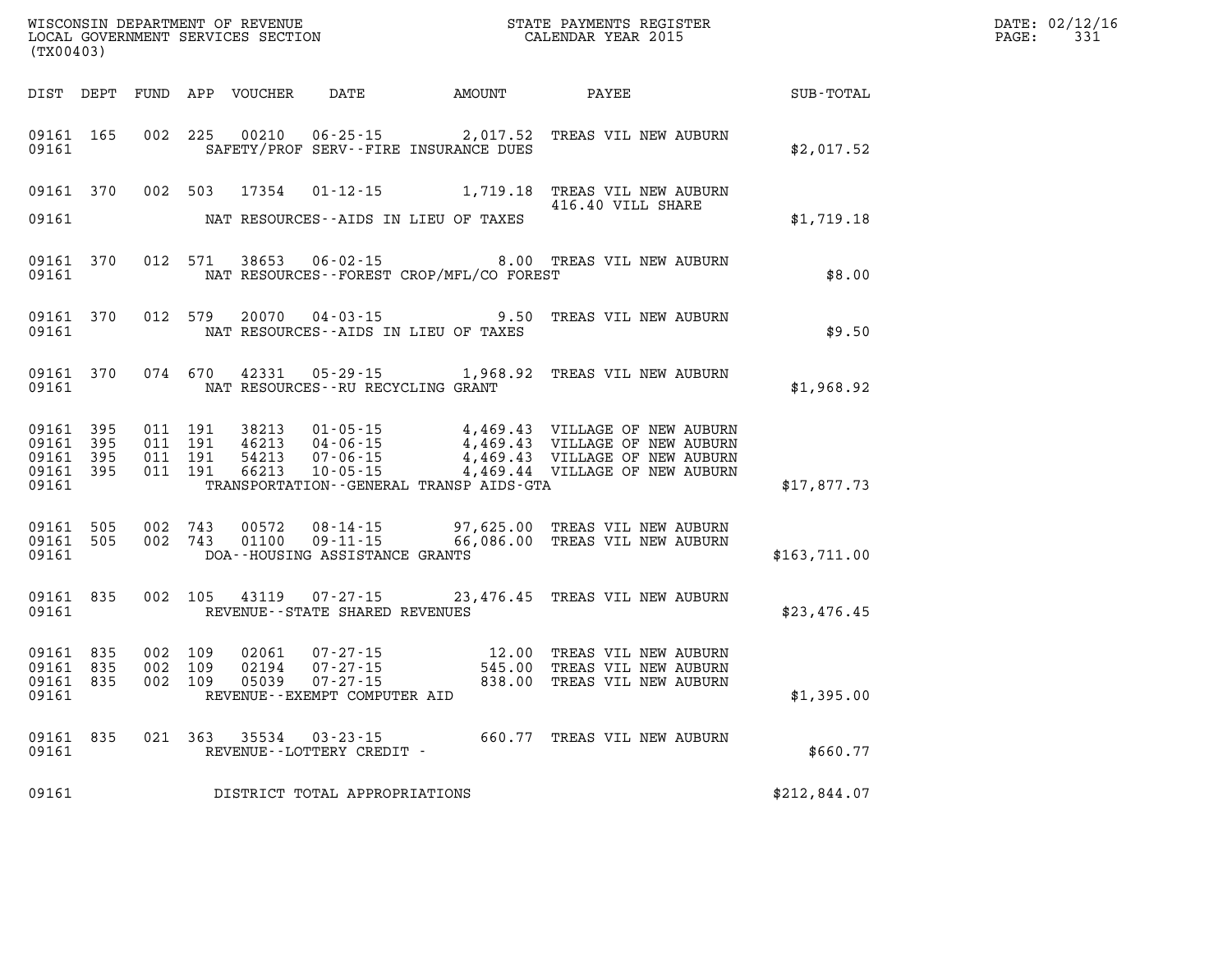| WISCONSIN DEPARTMENT OF REVENUE<br>LOCAL GOVERNMENT SERVICES SECTION<br>CALENDAR YEAR 2015<br>(TX00403) |           |                                                              |  |  |                                      |                                              |                                                                                                                                                                                                                                                                                                                                              | DATE: 02/12/16<br>$\mathtt{PAGE:}$<br>332 |  |
|---------------------------------------------------------------------------------------------------------|-----------|--------------------------------------------------------------|--|--|--------------------------------------|----------------------------------------------|----------------------------------------------------------------------------------------------------------------------------------------------------------------------------------------------------------------------------------------------------------------------------------------------------------------------------------------------|-------------------------------------------|--|
|                                                                                                         |           |                                                              |  |  |                                      | DIST DEPT FUND APP VOUCHER DATE AMOUNT PAYEE |                                                                                                                                                                                                                                                                                                                                              | SUB-TOTAL                                 |  |
| 09206                                                                                                   | 09206 165 |                                                              |  |  |                                      | SAFETY/PROF SERV--FIRE INSURANCE DUES        | 002 225 00211 06-25-15 9,429.27 TREAS CITY BLOOMER                                                                                                                                                                                                                                                                                           | \$9,429.27                                |  |
|                                                                                                         |           |                                                              |  |  | 09206 MAT RESOURCES-STEWARDSHIP 2000 |                                              | 09206 370 095 512 01438 01-07-15 3,265.42 TREAS CITY BLOOMER                                                                                                                                                                                                                                                                                 | \$3, 265.42                               |  |
| 09206 395<br>09206                                                                                      | 09206 395 | 09206 395 011 162<br>011 162<br>09206 395 011 162<br>011 162 |  |  |                                      | TRANSPORTATION--CONNECTING HIGHWAY AIDS      | 40009 01-05-15 4,111.29 CITY OF BLOOMER<br>48009 04-06-15 4,111.29 CITY OF BLOOMER<br>56009 07-06-15 4,111.29 CITY OF BLOOMER<br>68009 10-05-15 4,111.32 CITY OF BLOOMER                                                                                                                                                                     | \$16,445.19                               |  |
| 09206                                                                                                   |           |                                                              |  |  |                                      | TRANSPORTATION - - HIGHWAY SAFETY - FEDERAL  | $\begin{array}{cccccccc} 09206 & 395 & 011 & 185 & 60431 & 09\text{-}21\text{-}15 & & 1,096.64 & \text{TREAS CITY BLOOMER} \\ 09206 & 395 & 011 & 185 & 60431 & 09\text{-}21\text{-}15 & & 1,075.89 & \text{TREAS CITY BLOOMER} \\ 09206 & 395 & 011 & 185 & 61097 & 09\text{-}28\text{-}15 & & 1,085.76 & \text{TREAS CITY BLOOMER} \\ 092$ | \$7,744.77                                |  |
| 09206                                                                                                   |           |                                                              |  |  |                                      | TRANSPORTATION--GENERAL TRANSP AIDS-GTA      | $\begin{array}{cccccccc} 09206 & 395 & 011 & 191 & 38214 & 01\cdot05\cdot15 & 41,329.16 & CITY OF BLOOMER \\ 09206 & 395 & 011 & 191 & 46214 & 04\cdot06\cdot15 & 41,329.16 & CITY OF BLOOMER \\ 09206 & 395 & 011 & 191 & 54214 & 07\cdot06\cdot15 & 41,329.16 & CITY OF BLOOMER \\ 09206 & 395 & 011 & 191 & 66214 & 10$                   | \$165, 316.64                             |  |
| 09206                                                                                                   |           | 09206 395 011 278                                            |  |  |                                      | TRANSPORTATION--LRIP/TRIP/MSIP GRANTS        | 52489  07-01-15  20,000.00  TREAS CITY BLOOMER                                                                                                                                                                                                                                                                                               | \$20,000.00                               |  |
| 09206                                                                                                   |           |                                                              |  |  |                                      | HS--AMBULANCE FUNDING ASSISTANCE GRANTS      | 09206 435 005 162 01DHS 09-17-15 5,401.36 BLOOMER COMMUNITY AMBULANCE                                                                                                                                                                                                                                                                        | \$5,401.36                                |  |
| 09206                                                                                                   | 09206 435 |                                                              |  |  |                                      | HS--PREPAID MEDICAL TRANSPORT REIMBURSE      | 005 163 01LGS 11-16-15 12,634.92 DHS PREPAID MEDICAL TRANSPORT                                                                                                                                                                                                                                                                               | \$12,634.92                               |  |
| 09206                                                                                                   | 09206 455 |                                                              |  |  | JUSTICE -- LAW ENFORCEMENT TRAINING  |                                              | 002 231 08 03-12-15 1,120.00 TREAS CITY BLOOMER                                                                                                                                                                                                                                                                                              | \$1,120.00                                |  |
| 09206 835<br>09206                                                                                      |           |                                                              |  |  | REVENUE - - STATE SHARED REVENUES    |                                              | 002 105 43120 07-27-15 110,739.27 TREAS CITY BLOOMER                                                                                                                                                                                                                                                                                         | \$110,739.27                              |  |

**09206 835 002 109 02195 07-27-15 4,253.00 TREAS CITY BLOOMER 09206 835 002 109 05040 07-27-15 3,062.00 TREAS CITY BLOOMER**  09206 835 002 109 05040 07-27-15 3,062.00 TREAS CITY BLOOMER<br>09206 REVENUE--EXEMPT COMPUTER AID

**09206 DISTRICT TOTAL APPROPRIATIONS \$359,411.84**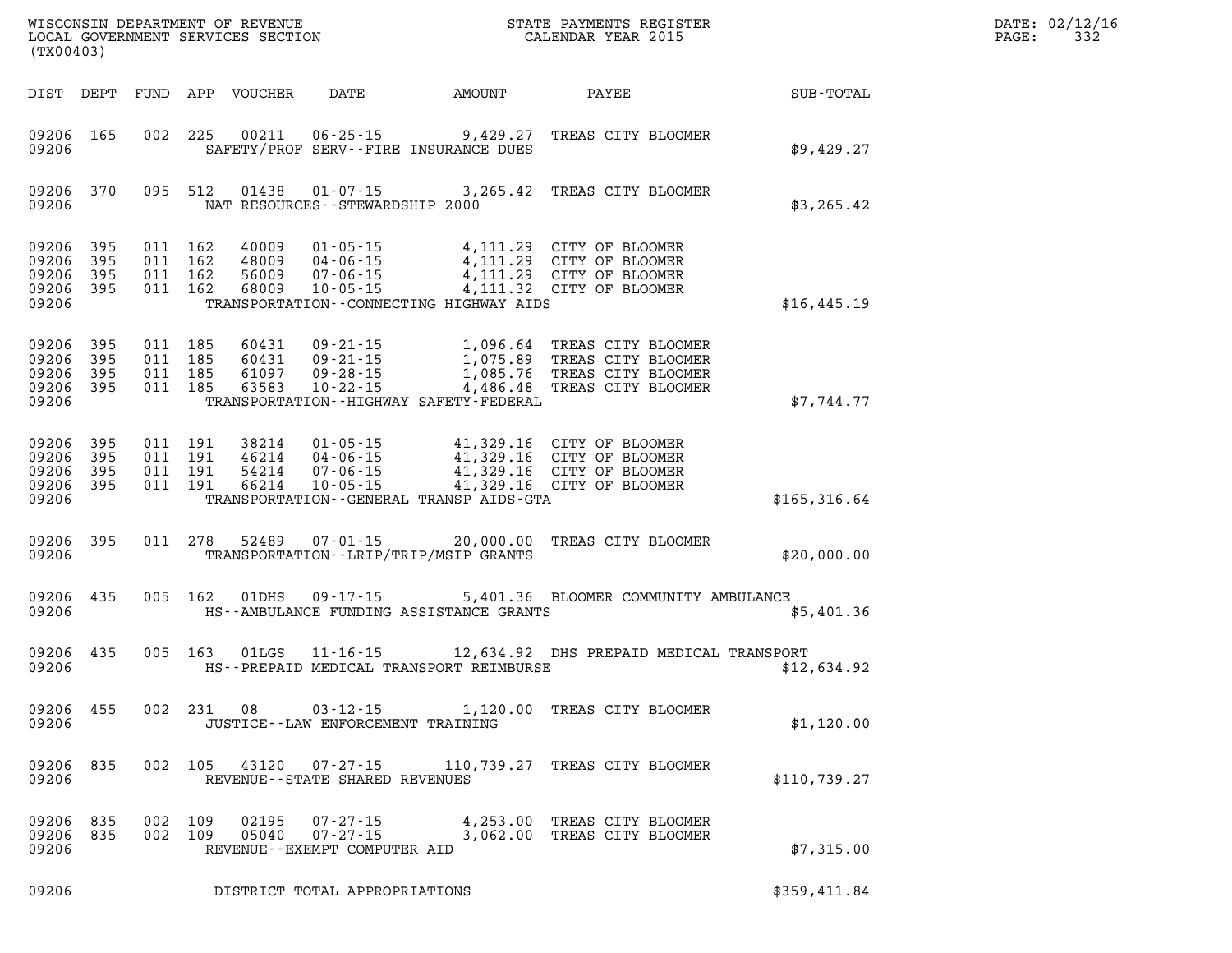| DATE: | 02/12/16 |
|-------|----------|
| PAGE: | 333      |

| (TX00403)               |                                                               |            |                                          |                                  |                                                                      |                                                                                                                                                                                                                                                                                      |                                                                                                                                                  |              | DATE: 02/12/1<br>333<br>$\mathtt{PAGE}$ : |
|-------------------------|---------------------------------------------------------------|------------|------------------------------------------|----------------------------------|----------------------------------------------------------------------|--------------------------------------------------------------------------------------------------------------------------------------------------------------------------------------------------------------------------------------------------------------------------------------|--------------------------------------------------------------------------------------------------------------------------------------------------|--------------|-------------------------------------------|
|                         |                                                               |            |                                          |                                  |                                                                      |                                                                                                                                                                                                                                                                                      |                                                                                                                                                  |              |                                           |
|                         | 09211                                                         |            |                                          |                                  | AGRICULTURE - - CLEAN SWEEP GRANTS                                   | 09211 115 074 778 02880 03-31-15 6,250.00 TREAS CITY CHIPPEWA FALLS                                                                                                                                                                                                                  |                                                                                                                                                  | \$6,250.00   |                                           |
|                         | 09211 165<br>09211                                            |            |                                          |                                  |                                                                      | 002 225 00212 06-25-15 33,381.63 TREAS CITY CHIPPEWA FALLS<br>SAFETY/PROF SERV--FIRE INSURANCE DUES                                                                                                                                                                                  |                                                                                                                                                  | \$33,381.63  |                                           |
|                         |                                                               |            |                                          |                                  |                                                                      | 09211 370 002 503 17959 01-30-15 5,615.78 TREAS CITY CHIPPEWA FALLS<br>2140.90 CITY SHARE<br>09211 NAT RESOURCES - AIDS IN LIEU OF TAXES                                                                                                                                             |                                                                                                                                                  | \$5,615.78   |                                           |
|                         |                                                               |            |                                          |                                  |                                                                      | 09211 370 012 579 20071 04-03-15 13.80 TREAS CITY CHIPPEWA FALLS<br>09211 NAT RESOURCES--AIDS IN LIEU OF TAXES                                                                                                                                                                       |                                                                                                                                                  | \$13.80      |                                           |
|                         |                                                               |            |                                          |                                  |                                                                      | 09211 370 095 519 01448 01-07-15 40,873.00 TREAS CITY CHIPPEWA FALLS<br>09211 NAT RESOURCES--URBAN NON-POINT GRANTS                                                                                                                                                                  |                                                                                                                                                  | \$40,873.00  |                                           |
| 09211                   | 09211 395<br>09211 395<br>09211 395<br>09211 395              |            |                                          |                                  |                                                                      | TRANSPORTATION -- CONNECTING HIGHWAY AIDS                                                                                                                                                                                                                                            |                                                                                                                                                  | \$54,561.19  |                                           |
| 09211                   | 09211 395<br>09211 395<br>09211 395                           |            |                                          |                                  |                                                                      | 011 176 58003 06-25-15 29,591.00 CITY OF CHIPPEWA FALLS<br>011 176 60003 07-06-15 29,591.00 CITY OF CHIPPEWA FALLS<br>011 176 62003 09-30-15 29,591.00 CITY OF CHIPPEWA FALLS<br>TRANSPORTATION--BICYCLE & PEDESTRIAN AID                                                            |                                                                                                                                                  | \$88,773.00  |                                           |
| 09211                   | 09211 395<br>09211 395<br>09211 395<br>09211 395<br>09211 395 |            | 011 185<br>011 185<br>011 185<br>011 185 | 011 185 70023                    |                                                                      | 60432 09-21-15 1,291.92 TREAS CITY CHIPPEWA FALLS<br>60432 09-21-15 617.28 TREAS CITY CHIPPEWA FALLS<br>60432 09-21-15 2,600.24 TREAS CITY CHIPPEWA FALLS<br>62730 10-14-15 5,111.16 TREAS CITY CHIPPEWA FALLS<br>70023 12-29-15 213.40 TR<br>TRANSPORTATION--HIGHWAY SAFETY-FEDERAL |                                                                                                                                                  | \$9,834.00   |                                           |
| 09211<br>09211<br>09211 | 09211 395<br>395<br>395<br>09211 395                          | 011<br>011 | 191<br>191<br>011 191<br>011 191         | 38215<br>46215<br>54215<br>66215 | $01 - 05 - 15$<br>$04 - 06 - 15$<br>$07 - 06 - 15$<br>$10 - 05 - 15$ | TRANSPORTATION--GENERAL TRANSP AIDS-GTA                                                                                                                                                                                                                                              | 146,799.18 CITY OF CHIPPEWA FALLS<br>146,799.18 CITY OF CHIPPEWA FALLS<br>146,799.18 CITY OF CHIPPEWA FALLS<br>146,799.21 CITY OF CHIPPEWA FALLS | \$587,196.75 |                                           |
| 09211                   | 09211 435                                                     |            | 005 162                                  | 01DHS                            | 09 - 17 - 15                                                         | HS--AMBULANCE FUNDING ASSISTANCE GRANTS                                                                                                                                                                                                                                              | 5,560.57 CHIPPEWA FALLS FIRE & EMERG                                                                                                             | \$5,560.57   |                                           |
| 09211 435               |                                                               |            | 005 163                                  | 01LGS                            | $11 - 16 - 15$                                                       |                                                                                                                                                                                                                                                                                      | 51,524.97 DHS PREPAID MEDICAL TRANSPORT                                                                                                          |              |                                           |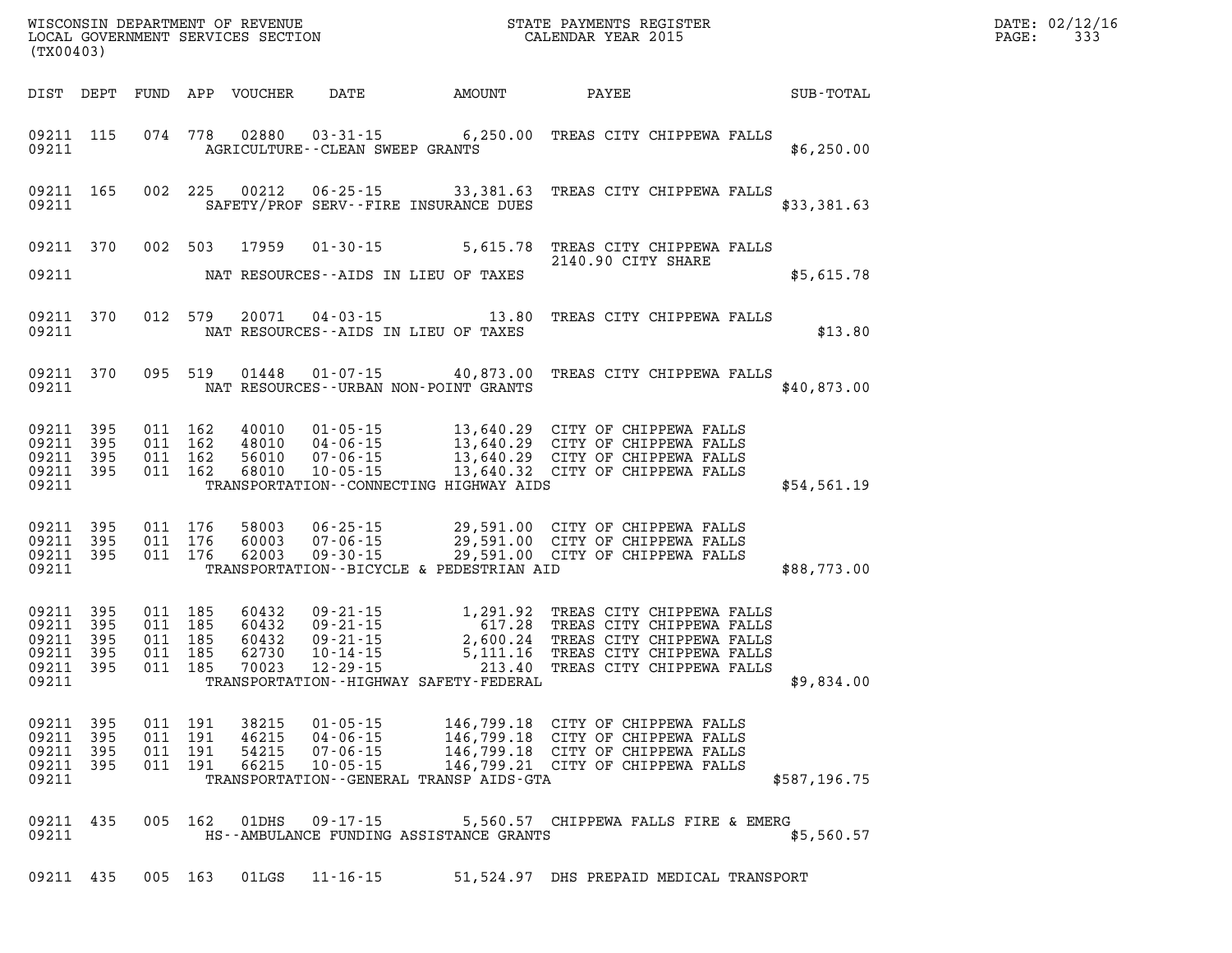| DATE:             | 02/12/16 |
|-------------------|----------|
| $\mathtt{PAGE}$ : | 334      |

| (TX00403)               |            |            | WISCONSIN DEPARTMENT OF REVENUE<br>LOCAL GOVERNMENT SERVICES SECTION |                                                                | STATE PAYMENTS REGISTER<br>CALENDAR YEAR 2015                       |                                                        |  |                |  |
|-------------------------|------------|------------|----------------------------------------------------------------------|----------------------------------------------------------------|---------------------------------------------------------------------|--------------------------------------------------------|--|----------------|--|
| DIST                    | DEPT       | FUND       | APP<br>VOUCHER                                                       | DATE                                                           | AMOUNT                                                              | PAYEE                                                  |  | SUB-TOTAL      |  |
| 09211                   |            |            |                                                                      |                                                                | HS--PREPAID MEDICAL TRANSPORT REIMBURSE                             |                                                        |  | \$51,524.97    |  |
| 09211<br>09211          | 455        | 002        | 241<br>01135                                                         | $09 - 23 - 15$                                                 | 554.27<br>JUSTICE -- CEASE AND OTHER FEDERAL GRANTS                 | TREAS CITY CHIPPEWA FALLS                              |  | \$554.27       |  |
| 09211<br>09211<br>09211 | 505<br>505 | 002<br>002 | 743<br>08362<br>743                                                  | $01021$ $09-09-15$ 25,000.00<br>DOA--HOUSING ASSISTANCE GRANTS | $05 - 28 - 15$ 481,000.00                                           | TREAS CITY CHIPPEWA FALLS<br>TREAS CITY CHIPPEWA FALLS |  | \$506,000.00   |  |
| 09211<br>09211          | 835        | 002        | 105                                                                  | 43121<br>REVENUE - - STATE SHARED REVENUES                     | $07 - 27 - 15$ 686,424.20                                           | TREAS CITY CHIPPEWA FALLS                              |  | \$686,424.20   |  |
| 09211<br>09211<br>09211 | 835<br>835 | 002<br>002 | 109<br>02196<br>109<br>05041                                         | $07 - 27 - 15$<br>REVENUE--EXEMPT COMPUTER AID                 | $07 - 27 - 15$ 165,377.00<br>148,150.00                             | TREAS CITY CHIPPEWA FALLS<br>TREAS CITY CHIPPEWA FALLS |  | \$313,527.00   |  |
| 09211<br>09211          | 835        | 002        | 501<br>00001                                                         |                                                                | $02 - 02 - 15$ 157,854.37<br>DOA-PAYMENT FOR MUNICIPAL SERVICES AID | TREAS CITY CHIPPEWA FALLS                              |  | \$157,854.37   |  |
| 09211<br>09211          | 835        | 021        | 363<br>35535                                                         | $03 - 23 - 15$<br>REVENUE - - LOTTERY CREDIT -                 | 5,673.60                                                            | TREAS CITY CHIPPEWA FALLS                              |  | \$5,673.60     |  |
| 09211                   |            |            |                                                                      | DISTRICT TOTAL APPROPRIATIONS                                  |                                                                     |                                                        |  | \$2,553,618.13 |  |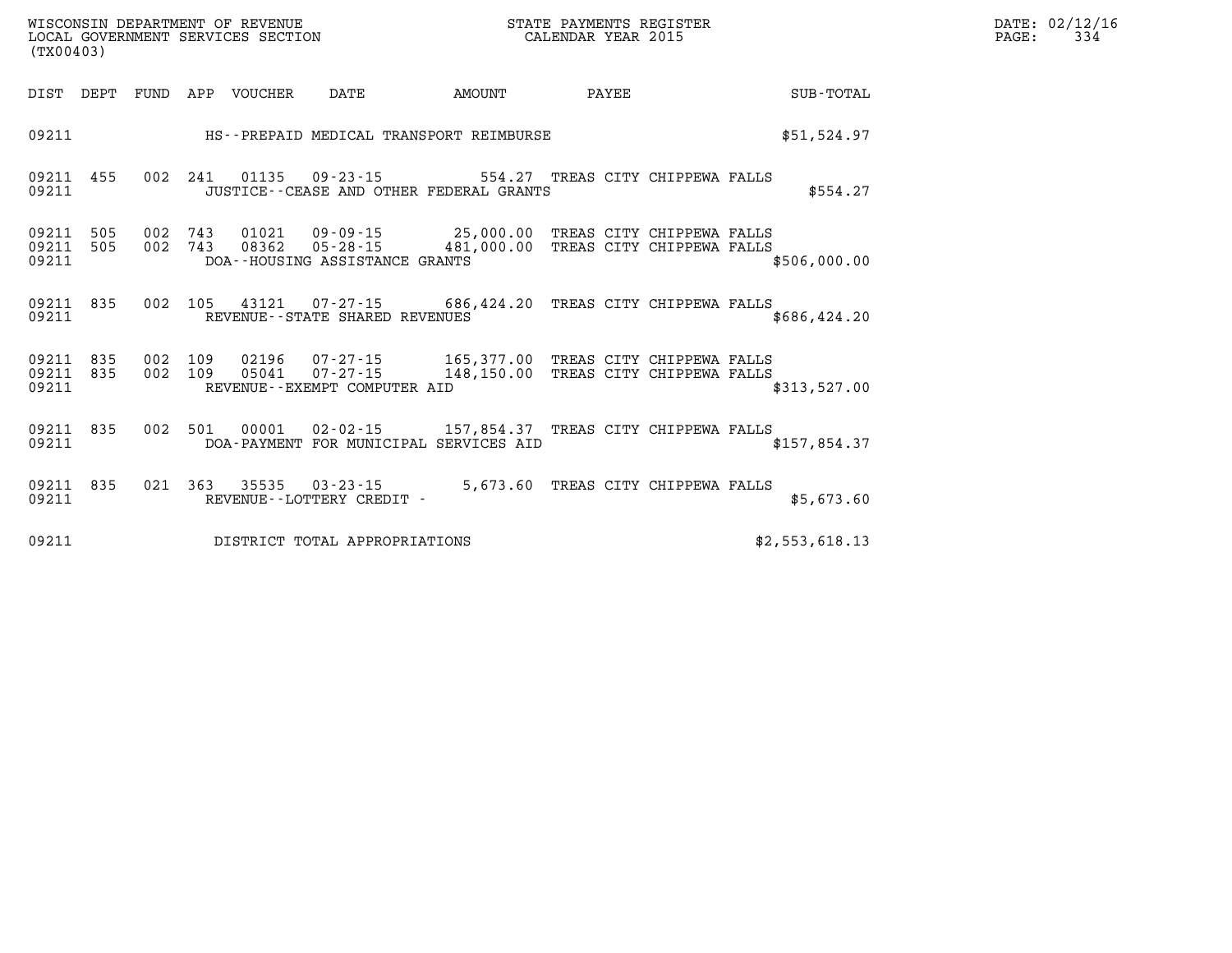| WISCONSIN DEPARTMENT OF REVENUE<br>LOCAL GOVERNMENT SERVICES SECTION<br>(TX00403) |                                                       |                   |                       |                                      |                                  |                                                                                      |                                                                   | STATE PAYMENTS REGISTER<br>CALENDAR YEAR 2015                                                                    |              | DATE: 02/12/16<br>335<br>PAGE: |
|-----------------------------------------------------------------------------------|-------------------------------------------------------|-------------------|-----------------------|--------------------------------------|----------------------------------|--------------------------------------------------------------------------------------|-------------------------------------------------------------------|------------------------------------------------------------------------------------------------------------------|--------------|--------------------------------|
|                                                                                   | DIST DEPT                                             |                   |                       |                                      | FUND APP VOUCHER                 | DATE                                                                                 | AMOUNT                                                            | PAYEE                                                                                                            | SUB-TOTAL    |                                |
|                                                                                   | 09213 165<br>09213                                    |                   |                       | 002 225                              | 00213                            |                                                                                      | $06 - 25 - 15$ 2,501.87<br>SAFETY/PROF SERV--FIRE INSURANCE DUES  | TREAS CITY CORNELL                                                                                               | \$2,501.87   |                                |
|                                                                                   | 09213 370                                             |                   |                       | 002 503                              | 17355                            | $01 - 12 - 15$                                                                       | 58.01                                                             | TREAS CITY CORNELL<br>18.75 CITY SHARE                                                                           |              |                                |
|                                                                                   | 09213                                                 |                   |                       |                                      |                                  |                                                                                      | NAT RESOURCES--AIDS IN LIEU OF TAXES                              |                                                                                                                  | \$58.01      |                                |
|                                                                                   | 09213<br>09213<br>09213<br>09213                      | 370<br>370<br>370 | 012 579<br>012<br>012 | 579<br>579                           | 20072<br>20072<br>20072          | $04 - 03 - 15$<br>$04 - 03 - 15$<br>$04 - 03 - 15$                                   | 2.55<br>34.58<br>122.76<br>NAT RESOURCES -- AIDS IN LIEU OF TAXES | TREAS CITY CORNELL<br>TREAS CITY CORNELL<br>TREAS CITY CORNELL                                                   | \$159.89     |                                |
|                                                                                   | 09213 370<br>09213                                    |                   |                       | 074 670                              | 42332                            | $05 - 29 - 15$<br>NAT RESOURCES -- RU RECYCLING GRANT                                |                                                                   | 10,231.98 TREAS CITY CORNELL                                                                                     | \$10, 231.98 |                                |
|                                                                                   | 09213 395<br>09213                                    |                   |                       | 011 185                              | 44161                            | 04-06-15                                                                             | TRANSPORTATION - - HIGHWAY SAFETY - FEDERAL                       | 3,991.75 TREAS CITY CORNELL                                                                                      | \$3,991.75   |                                |
|                                                                                   | 09213 395<br>09213 395<br>09213<br>09213 395<br>09213 | 395               | 011                   | 011 191<br>011 191<br>191<br>011 191 | 38216<br>46216<br>54216<br>66216 | $01 - 05 - 15$<br>$04 - 06 - 15$<br>$07 - 06 - 15$<br>$10 - 05 - 15$                 | TRANSPORTATION - - GENERAL TRANSP AIDS-GTA                        | 20,322.10 CITY OF CORNELL<br>20,322.10 CITY OF CORNELL<br>20,322.10 CITY OF CORNELL<br>20,322.10 CITY OF CORNELL | \$81, 288.40 |                                |
|                                                                                   | 09213 455<br>09213                                    |                   |                       | 002 231                              | 05068                            | $03 - 19 - 15$<br>JUSTICE - - LAW ENFORCEMENT TRAINING                               | 160.00                                                            | TREAS CITY CORNELL                                                                                               | \$160.00     |                                |
|                                                                                   | 09213 505<br>09213<br>09213<br>09213                  | 505<br>505        | 002 743<br>002<br>002 | 743<br>743                           | 01116<br>01116<br>04491          | $09 - 21 - 15$<br>$09 - 21 - 15$<br>$01 - 12 - 15$<br>DOA--HOUSING ASSISTANCE GRANTS | 82,693.00<br>990.00<br>339,199.00                                 | TREAS CITY CORNELL<br>TREAS CITY CORNELL<br>TREAS CITY CORNELL                                                   | \$422,882.00 |                                |
|                                                                                   | 09213 835<br>09213                                    |                   |                       | 002 105                              | 43122                            | $07 - 27 - 15$<br>REVENUE - - STATE SHARED REVENUES                                  |                                                                   | 93,645.39 TREAS CITY CORNELL                                                                                     | \$93,645.39  |                                |
|                                                                                   | 09213 835<br>09213 835<br>09213                       |                   |                       | 002 109<br>002 109                   | 02197<br>05042                   | $07 - 27 - 15$<br>$07 - 27 - 15$<br>REVENUE--EXEMPT COMPUTER AID                     |                                                                   | 2,142.00 TREAS CITY CORNELL<br>2.00 TREAS CITY CORNELL                                                           | \$2,144.00   |                                |
|                                                                                   | 09213 835<br>09213                                    |                   |                       | 002 501                              | 00001                            | 02-02-15                                                                             | DOA-PAYMENT FOR MUNICIPAL SERVICES AID                            | 1,236.31 TREAS CITY CORNELL                                                                                      | \$1,236.31   |                                |
|                                                                                   | 09213 835                                             |                   |                       |                                      | 021 363 35536                    | $03 - 23 - 15$                                                                       |                                                                   | 600.53 TREAS CITY CORNELL                                                                                        |              |                                |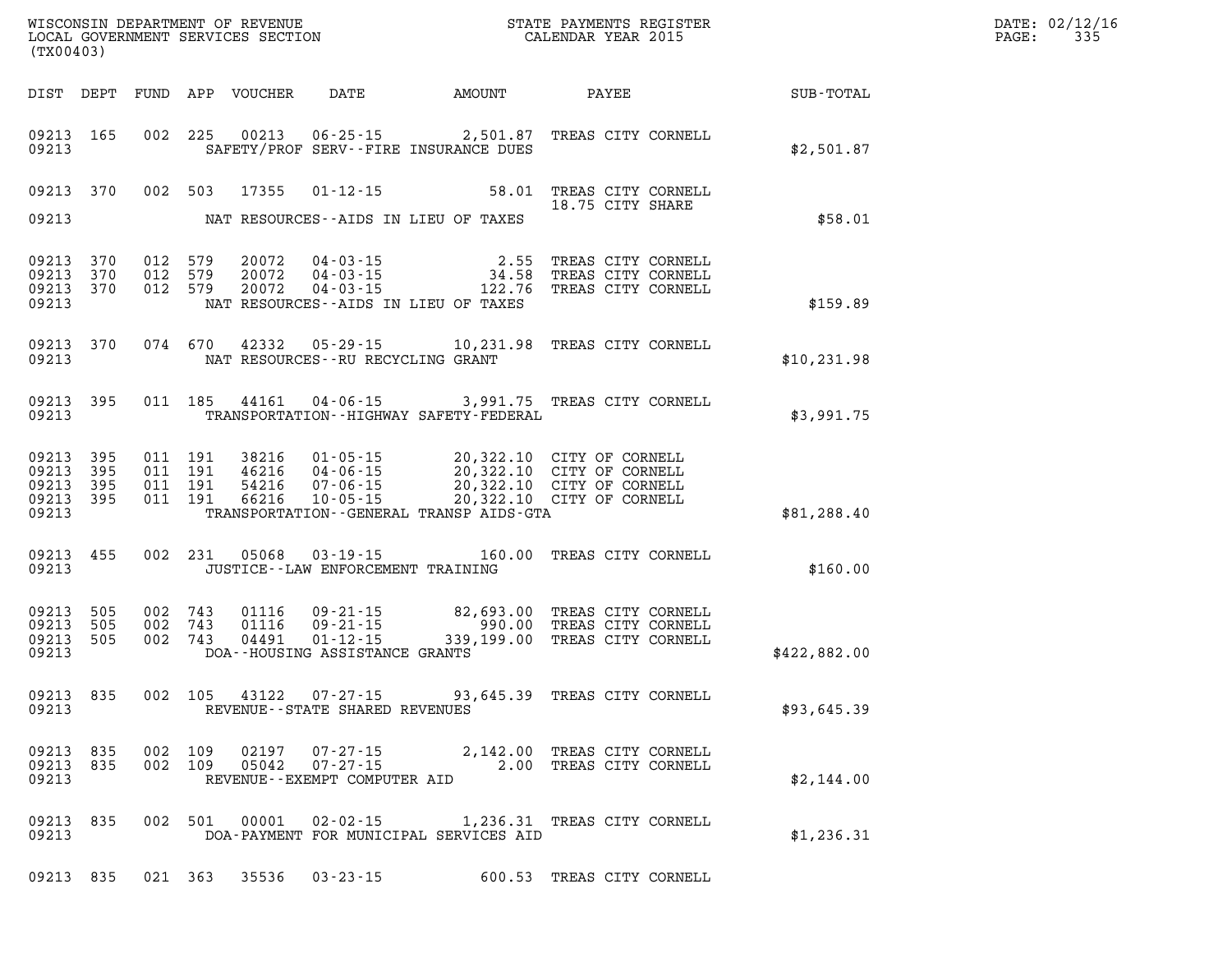| WISCONSIN DEPARTMENT OF REVENUE<br>LOCAL GOVERNMENT SERVICES SECTION<br>(TX00403) |      |     |                |                               |        | STATE PAYMENTS REGISTER<br>CALENDAR YEAR 2015 |              | PAGE: | DATE: 02/12/16<br>336 |
|-----------------------------------------------------------------------------------|------|-----|----------------|-------------------------------|--------|-----------------------------------------------|--------------|-------|-----------------------|
| DEPT<br>DIST                                                                      | FUND | APP | <b>VOUCHER</b> | DATE                          | AMOUNT | PAYEE                                         | SUB-TOTAL    |       |                       |
| 09213                                                                             |      |     |                | REVENUE - - LOTTERY CREDIT -  |        |                                               | \$600.53     |       |                       |
| 09213                                                                             |      |     |                | DISTRICT TOTAL APPROPRIATIONS |        |                                               | \$618,900.13 |       |                       |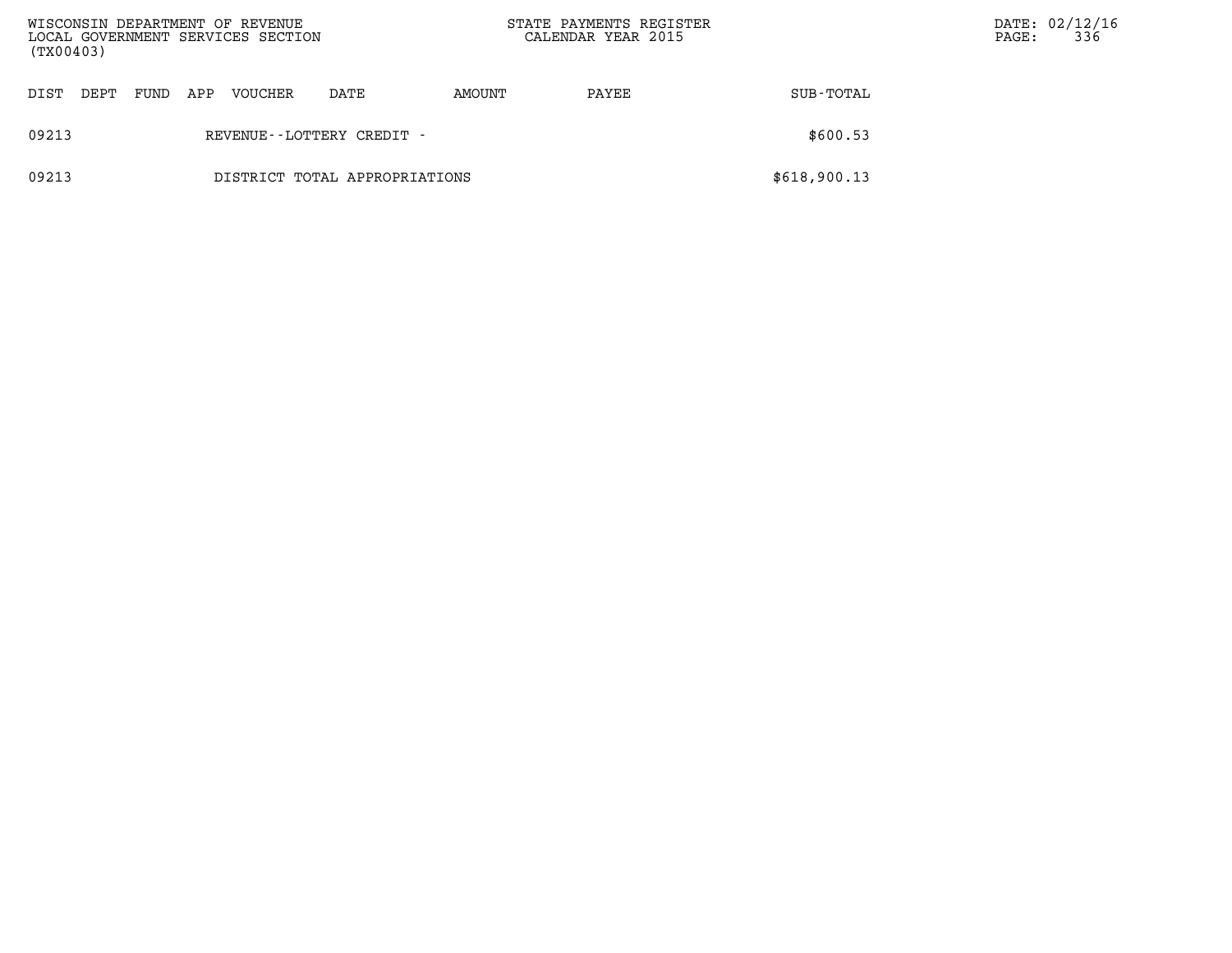| DATE:             | 02/12/16 |
|-------------------|----------|
| $\mathtt{PAGE}$ : | 337      |

| (TX00403)                                                                                  |                                                                                                                                                                      |                          |                                                                                                                  |                  |
|--------------------------------------------------------------------------------------------|----------------------------------------------------------------------------------------------------------------------------------------------------------------------|--------------------------|------------------------------------------------------------------------------------------------------------------|------------------|
| FUND<br>DIST<br>DEPT                                                                       | APP<br>VOUCHER<br><b>DATE</b>                                                                                                                                        | AMOUNT                   | PAYEE                                                                                                            | <b>SUB-TOTAL</b> |
| 165<br>002<br>09281<br>09281                                                               | 225<br>00214<br>SAFETY/PROF SERV--FIRE INSURANCE DUES                                                                                                                |                          | 06-25-15 4,301.44 TREAS CITY STANLEY                                                                             | \$4,301.44       |
| 09281<br>395<br>011<br>09281<br>395<br>09281<br>395<br>011<br>011<br>09281<br>395<br>09281 | 191<br>38217<br>$01 - 05 - 15$<br>011 191<br>46217 04-06-15<br>$07 - 06 - 15$<br>191<br>54217<br>191<br>66217<br>10-05-15<br>TRANSPORTATION--GENERAL TRANSP AIDS-GTA |                          | 45,476.79 CITY OF STANLEY<br>45,476.79 CITY OF STANLEY<br>45,476.79 CITY OF STANLEY<br>45,476.79 CITY OF STANLEY | \$181,907.16     |
| 002<br>09281<br>455<br>002<br>09281<br>455<br>09281                                        | 231<br>06692<br>$06 - 15 - 15$<br>231<br>$04 - 17 - 15$<br>17<br>JUSTICE - - LAW ENFORCEMENT TRAINING                                                                | 160.00<br>800.00         | TREAS CITY STANLEY<br>TREAS CITY STANLEY                                                                         | \$960.00         |
| 09281<br>835<br>002<br>09281                                                               | 105<br>REVENUE--STATE SHARED REVENUES                                                                                                                                |                          | 43123  07-27-15  150,264.82  TREAS CITY STANLEY                                                                  | \$150, 264.82    |
| 09281<br>835<br>09281<br>002<br>835<br>09281<br>002<br>835<br>09281                        | 002 109<br>02199<br>07-27-15<br>$07 - 27 - 15$<br>109<br>02238<br>$07 - 27 - 15$<br>109<br>05043<br>REVENUE--EXEMPT COMPUTER AID                                     | 814.00<br>2,290.00       | 1,463.00 TREAS CITY STANLEY<br>TREAS CITY STANLEY<br>TREAS CITY STANLEY                                          | \$4,567.00       |
| 002<br>09281<br>835<br>09281                                                               | 501<br>00001<br>DOA-PAYMENT FOR MUNICIPAL SERVICES AID                                                                                                               | $02 - 02 - 15$ 35,906.76 | TREAS CITY STANLEY                                                                                               | \$35,906.76      |
| 835<br>021<br>09281<br>09281                                                               | 363<br>35538<br>REVENUE--LOTTERY CREDIT -                                                                                                                            |                          | 03-23-15 1,347.92 TREAS CITY STANLEY                                                                             | \$1,347.92       |
| 09281                                                                                      | DISTRICT TOTAL APPROPRIATIONS                                                                                                                                        |                          |                                                                                                                  | \$379, 255.10    |

WISCONSIN DEPARTMENT OF REVENUE **STATE PAYMENTS REGISTER**<br>LOCAL GOVERNMENT SERVICES SECTION

LOCAL GOVERNMENT SERVICES SECTION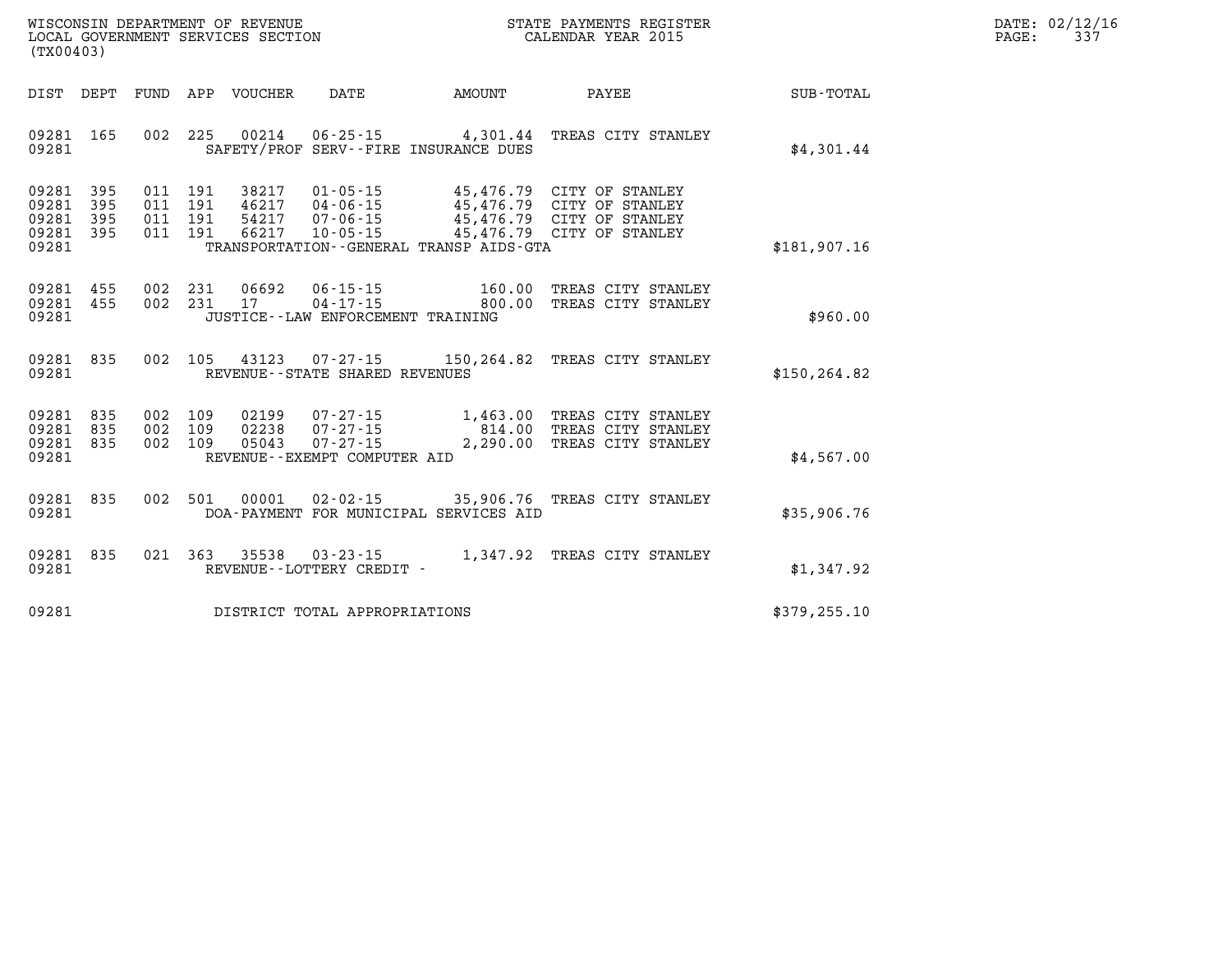| <b>District</b> | District Name (Payee) | Dept. | <b>Agency Name</b>             | <b>Fund</b> | <b>Appropriation</b> | <b>Payment Description</b>          | Voucher  | Date          | <b>Payment Amount</b>      |
|-----------------|-----------------------|-------|--------------------------------|-------------|----------------------|-------------------------------------|----------|---------------|----------------------------|
| M09000          | Chippewa County       | 11500 | Dept of Ag, Trade & Cons Protc | 27400       | 76400                | Soil_Water Mgmt Aids                | 00002541 | 11/27/2015    | \$<br>8,788.92             |
| M09000          | Chippewa County       | 11500 | Dept of Ag, Trade & Cons Protc | 36300       | <b>WE100</b>         | <b>AGRICULTURE-SOIL &amp; WATER</b> | 00002542 | 11/27/2015    | \$<br>10,978.80            |
| M09000          | Chippewa County       | 16500 | Dept of Safety & Prof Services | 10000       | 23600                | <b>POWTS Replacement Rehab</b>      | 00000323 | 11/12/2015 \$ | 8,896.00                   |
| M09000          | Chippewa County       | 16500 | Dept of Safety & Prof Services | 10000       | 23600                | POWTS Replacement Rehab             | 00000502 | 11/19/2015    | \$<br>8,371.85             |
| M09000          | Chippewa County       | 37000 | Dept of Natural Resources      | 10000       | 68300                | EA - federal funds                  | 00013710 | 12/10/2015 \$ | 7,637.35                   |
| M09000          | Chippewa County       | 37000 | Dept of Natural Resources      | 10000       | 68300                | EA - federal funds                  | 00013716 | 12/10/2015 \$ | 7,303.18                   |
| M09000          | Chippewa County       | 37000 | Dept of Natural Resources      | 10000       | 68300                | EA - federal funds                  | 00013721 | 12/10/2015 \$ | 6,668.66                   |
| M09000          | Chippewa County       | 37000 | Dept of Natural Resources      | 10000       | 68300                | EA - federal funds                  | 00013722 | 12/10/2015 \$ | 6,340.04                   |
| M09000          | Chippewa County       | 37000 | Dept of Natural Resources      | 36300       | <b>TF100</b>         | DNR-NONPOINT SOURCE                 | 00013708 | 12/10/2015    | -\$<br>5,880.00            |
| M09000          | Chippewa County       | 41000 | Department of Corrections      | 10000       | 11600                | Reimbursing counties for proba      | 00009389 | 11/19/2015    | \$<br>49,889.28            |
| M09000          | Chippewa County       | 41000 | Department of Corrections      | 10000       | 31300                | Community youth and family aid      | 00005492 | 11/9/2015     | \$<br>98,190.00            |
| M09000          | Chippewa County       | 41000 | Department of Corrections      | 10000       | 31300                | Community youth and family aid      | 00009580 | 11/20/2015    | \$<br>35,973.50            |
| M09000          | Chippewa County       | 43500 | Department of Health Services  | 10000       | 97500                | <b>GENERAL RCPT/CLRING</b><br>975-  | 00003909 | 10/28/2015    | -\$<br>284.10              |
| M09000          | Chippewa County       | 43500 | Department of Health Services  | 10000       | 97500                | 975-<br><b>GENERAL RCPT/CLRING</b>  | 00003910 | 10/28/2015    | \$<br>2,083.35             |
| M09000          | Chippewa County       | 45500 | Department of Justice          | 10000       | 25100                | Federal aid, local assistance       | 00001501 | 11/24/2015    | \$<br>14,964.67            |
| M09000          | Chippewa County       | 45500 | Department of Justice          | 10000       | 27100                | Alt prosecution alcohol drugs       | 00001430 | 11/4/2015     | \$<br>24,224.32            |
| M09000          | Chippewa County       | 46500 | Department of Military Affairs | 10000       | 30800                | Emergency response equipment        | 00000596 | 10/23/2015 \$ | 8,160.00                   |
| M09000          | Chippewa County       | 50500 | Department of Administration   | 10000       | 15500                | Federal aid, local assistance       | 00001045 | 10/16/2015    | \$<br>5,763.00             |
| M09000          | Chippewa County       | 50500 | Department of Administration   | 10000       | 15500                | Federal aid, local assistance       | 00002194 | 10/30/2015    | \$<br>1,122.00             |
| M09000          | Chippewa County       | 50500 | Department of Administration   | 10000       | 15500                | Federal aid, local assistance       | 00006157 | 12/16/2015 \$ | 3.083.00                   |
| M09000          | Chippewa County       | 50500 | Department of Administration   | 10000       | 74300                | Federal aid, local assistance       | 00000668 | 10/21/2015    | \$<br>29,812.00            |
| M09000          | Chippewa County       | 50500 | Department of Administration   | 10000       | 74300                | Federal aid, local assistance       | 00000861 | 10/22/2015 \$ | 28,151.00                  |
| M09000          | Chippewa County       | 50500 | Department of Administration   | 10000       | 74300                | Federal aid, local assistance       | 00000862 | 10/22/2015 \$ | 10,004.00                  |
| M09000          | Chippewa County       | 50500 | Department of Administration   | 10000       | 74300                | Federal aid, local assistance       | 00002300 | 11/5/2015     | \$<br>46,156.00            |
| M09000          | Chippewa County       | 50500 | Department of Administration   | 10000       | 74300                | Federal aid, local assistance       | 00002305 | 11/5/2015     | \$<br>33,470.00            |
| M09000          | Chippewa County       | 50500 | Department of Administration   | 10000       | 74300                | Federal aid, local assistance       | 00002312 | 11/5/2015     | \$<br>46,345.00            |
| M09000          | Chippewa County       | 50500 | Department of Administration   | 10000       | 74300                | Federal aid, local assistance       | 00003146 | 11/17/2015    | \$<br>20,773.00            |
| M09000          | Chippewa County       | 50500 | Department of Administration   | 10000       | 74300                | Federal aid, local assistance       | 00003298 | 11/20/2015    | $\sqrt[6]{2}$<br>36,409.00 |
| M09000          | Chippewa County       | 50500 | Department of Administration   | 10000       | 74300                | Federal aid, local assistance       | 00003302 | 11/20/2015    | \$<br>33,471.00            |
| M09000          | Chippewa County       | 50500 | Department of Administration   | 10000       | 74300                | Federal aid, local assistance       | 00004660 | 12/4/2015 \$  | 18,663.00                  |
| M09000          | Chippewa County       | 50500 | Department of Administration   | 10000       | 74300                | Federal aid, local assistance       | 00005096 | 12/8/2015     | \$<br>24,382.00            |
| M09000          | Chippewa County       | 50500 | Department of Administration   | 10000       | 74300                | Federal aid, local assistance       | 00005960 | 12/16/2015 \$ | 52,595.00                  |
| M09000          | Chippewa County       | 50500 | Department of Administration   | 10000       | 74300                | Federal aid, local assistance       | 00006608 | 12/22/2015 \$ | 46,358.00                  |
| M09000          | Chippewa County       | 50500 | Department of Administration   | 10000       | 74300                | Federal aid, local assistance       | 00006610 | 12/22/2015    | \$<br>25,244.00            |
| M09000          | Chippewa County       | 50500 | Department of Administration   | 23500       | 37100                | Low-income assistance grants        | 00001045 | 10/16/2015    | \$<br>3,336.00             |
| M09000          | Chippewa County       | 50500 | Department of Administration   | 23500       | 37100                | Low-income assistance grants        | 00002194 | 10/30/2015    | \$<br>4,939.00             |
| M09000          | Chippewa County       | 50500 | Department of Administration   | 23500       | 37100                | Low-income assistance grants        | 00006157 | 12/16/2015    | \$<br>8,773.00             |
| M09000          | Chippewa County       | 83500 | Department of Revenue          | 10000       | 10500                | County and Municipal Aid            | 00000535 | 11/16/2015    | \$<br>2,165,162.37         |
| M09002          | Town Of Anson         | 83500 | Department of Revenue          | 10000       | 10500                | County and Municipal Aid            | 00000504 | 11/16/2015    | \$<br>277,184.67           |
| M09004          | <b>Town Of Arthur</b> | 83500 | Department of Revenue          |             | 10000 10500          | County and Municipal Aid            | 00000505 | 11/16/2015 \$ | 41,045.49                  |